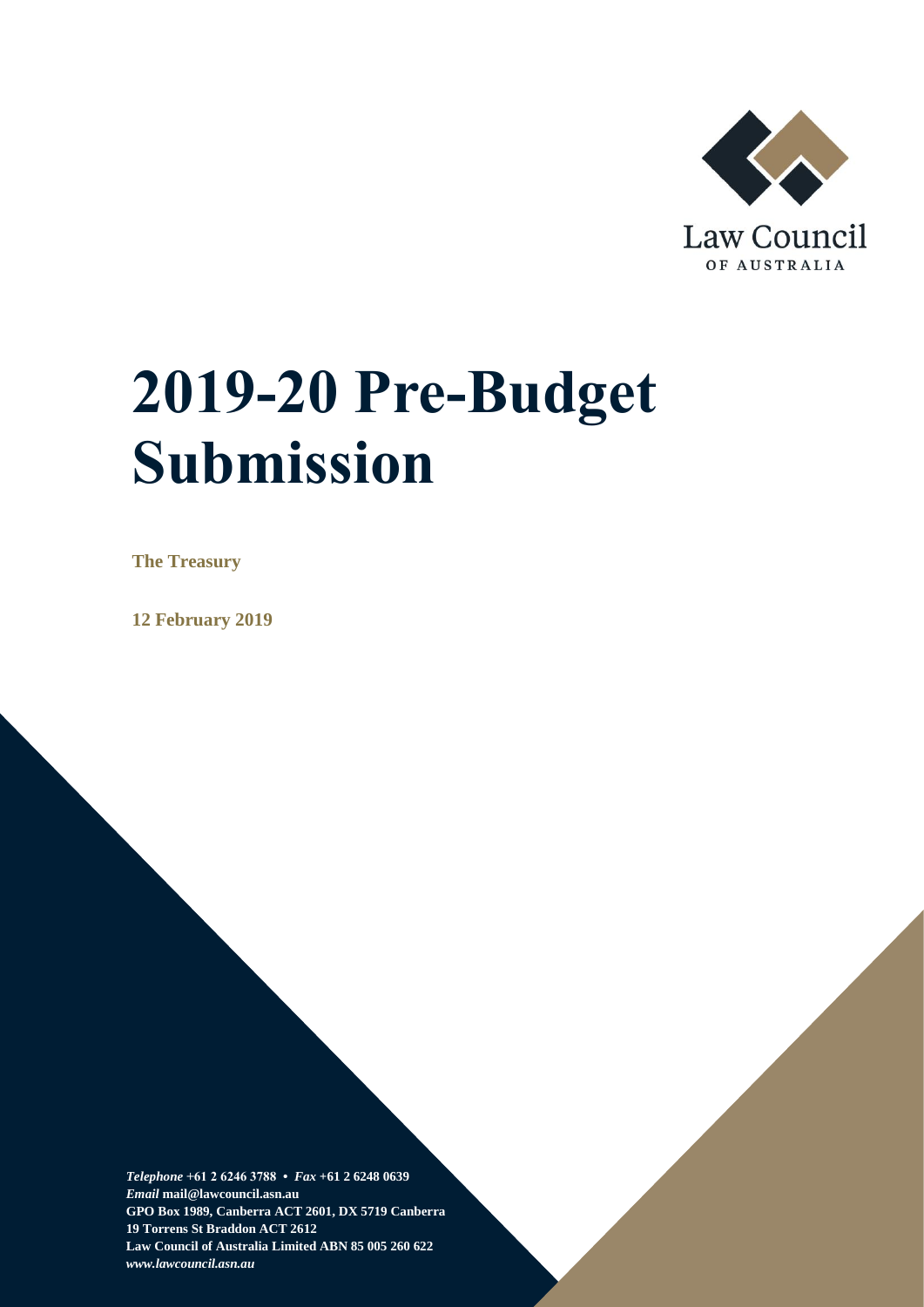# **Table of Contents**

| National inquiry into resourcing the federal courts and tribunals 22              |     |
|-----------------------------------------------------------------------------------|-----|
|                                                                                   |     |
| Review and proposed restructure of the Australia's family law system 24           |     |
|                                                                                   |     |
|                                                                                   |     |
|                                                                                   |     |
|                                                                                   |     |
|                                                                                   |     |
|                                                                                   |     |
|                                                                                   |     |
| The Australian Securities and Investments Commission and Australia Prudential     |     |
|                                                                                   | .31 |
|                                                                                   |     |
| Initiatives to improve justice outcomes for Aboriginal and Torres Strait Islander |     |
|                                                                                   |     |
|                                                                                   |     |
|                                                                                   |     |
|                                                                                   |     |
|                                                                                   |     |
| Review funding strategy for service delivery to Indigenous communities 36         |     |
| Review funding strategy to build capacity in the Indigenous service sector38      |     |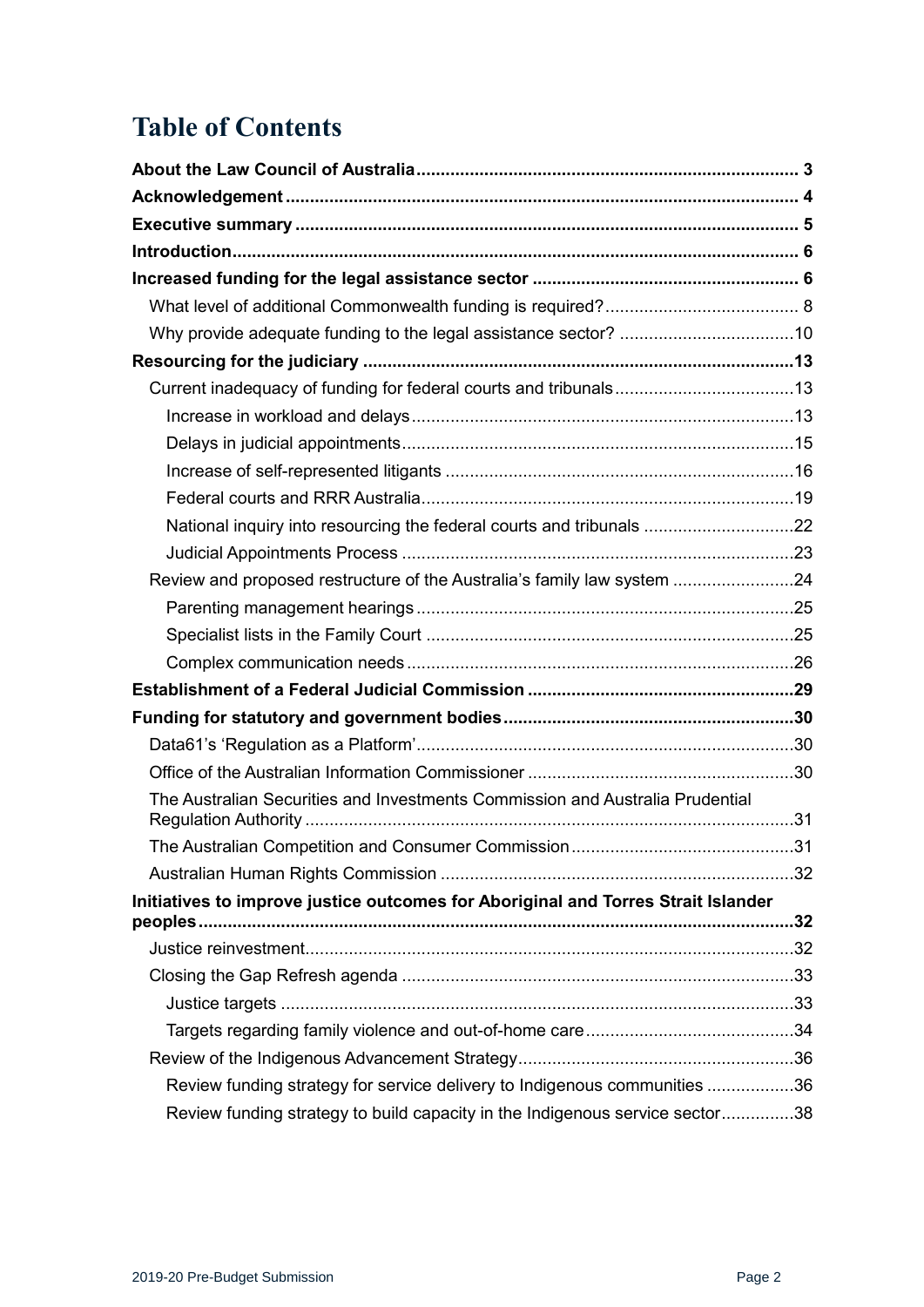# <span id="page-2-0"></span>About the Law Council of Australia

The Law Council of Australia exists to represent the legal profession at the national level, to speak on behalf of its Constituent Bodies on national issues, and to promote the administration of justice, access to justice and general improvement of the law.

The Law Council advises governments, courts and federal agencies on ways in which the law and the justice system can be improved for the benefit of the community. The Law Council also represents the Australian legal profession overseas, and maintains close relationships with legal professional bodies throughout the world.

The Law Council was established in 1933, and represents 16 Australian State and Territory law societies and bar associations and the Law Firms Australia, which are known collectively as the Council's Constituent Bodies. The Law Council's Constituent Bodies are:

- Australian Capital Territory Bar Association
- Australian Capital Territory Law Society
- Bar Association of Queensland Inc
- Law Institute of Victoria
- Law Society of New South Wales
- Law Society of South Australia
- Law Society of Tasmania
- Law Society Northern Territory
- Law Society of Western Australia
- New South Wales Bar Association
- Northern Territory Bar Association
- Queensland Law Society
- South Australian Bar Association
- Tasmanian Bar
- Law Firms Australia
- The Victorian Bar Inc
- Western Australian Bar Association

Through this representation, the Law Council effectively acts on behalf of more than 60,000 lawyers across Australia.

The Law Council is governed by a board of 23 Directors – one from each of the constituent bodies and six elected Executive members. The Directors meet quarterly to set objectives, policy and priorities for the Law Council. Between the meetings of Directors, policies and governance responsibility for the Law Council is exercised by the elected Executive members, led by the President who normally serves a 12 month term. The Council's six Executive members are nominated and elected by the board of Directors.

Members of the 2019 Executive as at 1 January 2019 are:

- Mr Arthur Moses SC, President
- Mr Konrad de Kerloy, President-elect
- Ms Pauline Wright, Treasurer
- Mr Tass Liveris, Executive Member
- Dr Jacoba Brasch QC, Executive Member
- Mr Tony Rossi, Executive Member

The Secretariat serves the Law Council nationally and is based in Canberra.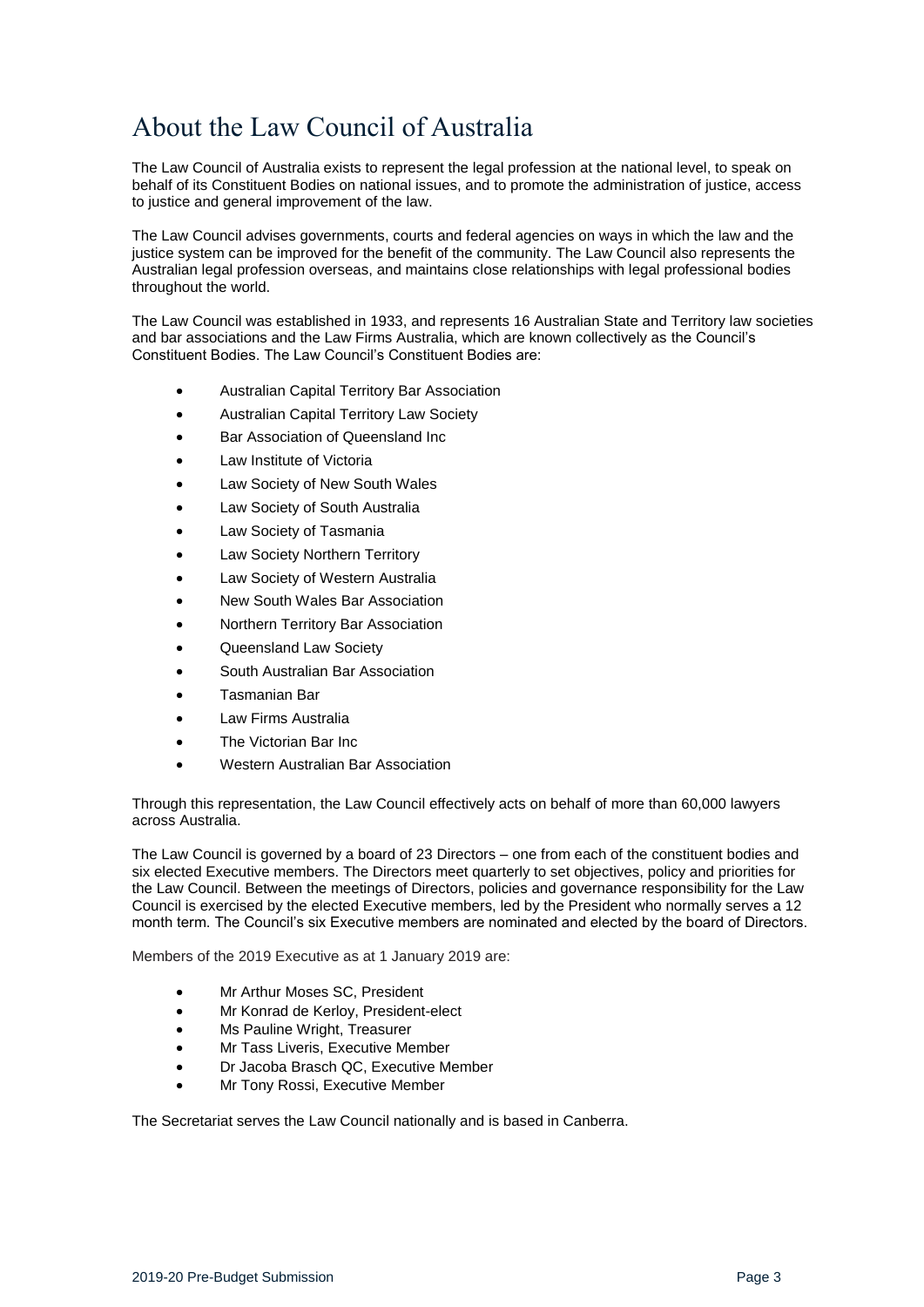# <span id="page-3-0"></span>Acknowledgement

The Law Council is grateful for the assistance of its Family Law Section, the Law Society of New South Wales and the Queensland Law Society for assistance in preparing this submission. The Law Council is also grateful to its Access to Justice Committee, Indigenous Legal Issues Committee and Privacy Law Committee for its contributions.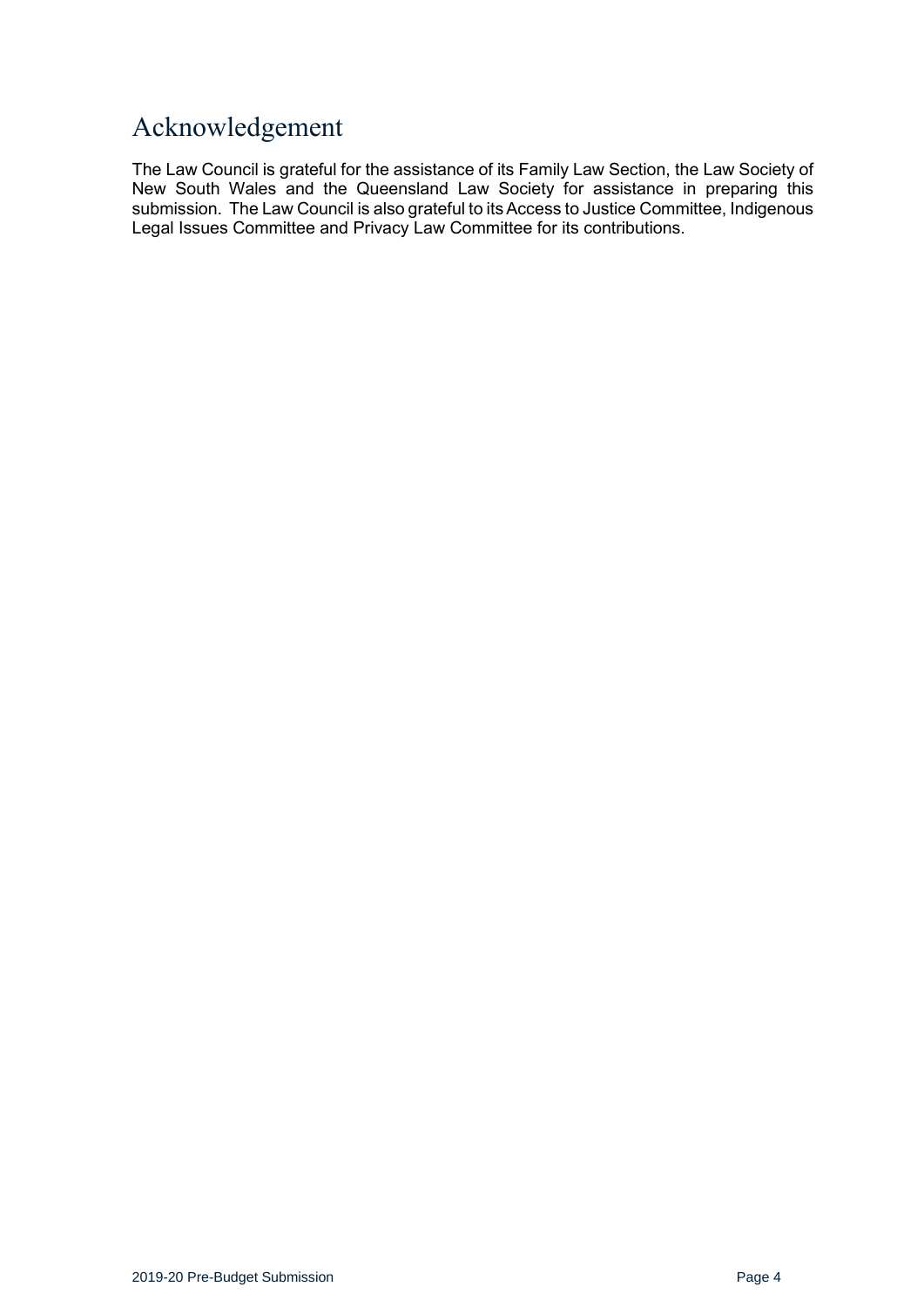# <span id="page-4-0"></span>Executive summary

- 1. The Law Council is grateful for the opportunity to provide this submission to the Treasury for consideration in preparing the 2019-20 Federal Budget.
- 2. The Law Council's submission to the pre-Budget process is largely focussed on the need for increased funding for the legal assistance sector, and adequate resourcing for federal courts and tribunals.
- 3. Key recommendations from the Law Council contained in this submission are as follows:
	- The Australian Government should invest significant additional resources in Legal Aid Commissions, Community Legal Centres, Aboriginal and Torres Strait Islander Legal Services, and Family Violence Prevention Legal Services to address critical civil and criminal legal assistance service gaps. This should include, at a minimum, an additional \$310 million per annum comprising:
		- \$120 million per annum for civil legal assistance services; and
		- \$190 million per annum for other services provided by Legal Aid Commissions, raising the share of Commonwealth funding of such services to 50 per cent.
	- The Australian Government should continue to engage and consult with the legal assistance sector to develop a sustainable funding model for legal assistance services in the future.
	- Justice Impact Tests should be introduced at the Commonwealth level to facilitate the smoother development of laws and policies which have downstream impacts on the justice system.
	- The Australian Government should provide additional resources to the federal courts, in particular the Family Court of Australia and the Federal Circuit Court of Australia, including additional Judges, Registrars and other staff in order to efficiently deal with the considerable increase in workload. This should be supported with additional funding for legal assistance services for those people with cases moving through these systems.
	- The Australian Government, working with state and territory governments, should commission a full review of the resourcing needs of the federal courts and tribunals. Alongside this review, the Australian Government should facilitate an open public discussion about the economic, social and civic importance of meeting the resourcing needs of courts and tribunals.
	- The Australian Government should adopt and adequately resource a judicial appointment process that promotes greater transparency and accountability of judicial appointments.
	- The Australian Government should establish and adequately resource a National Justice Interpreter Scheme.
	- The Australian Government should establish and adequately resource a Federal Judicial Commission to provide a fair mechanism to hear complaints against the judiciary and provide a fair process for judges who are the subject of allegations which might otherwise be aired in the media.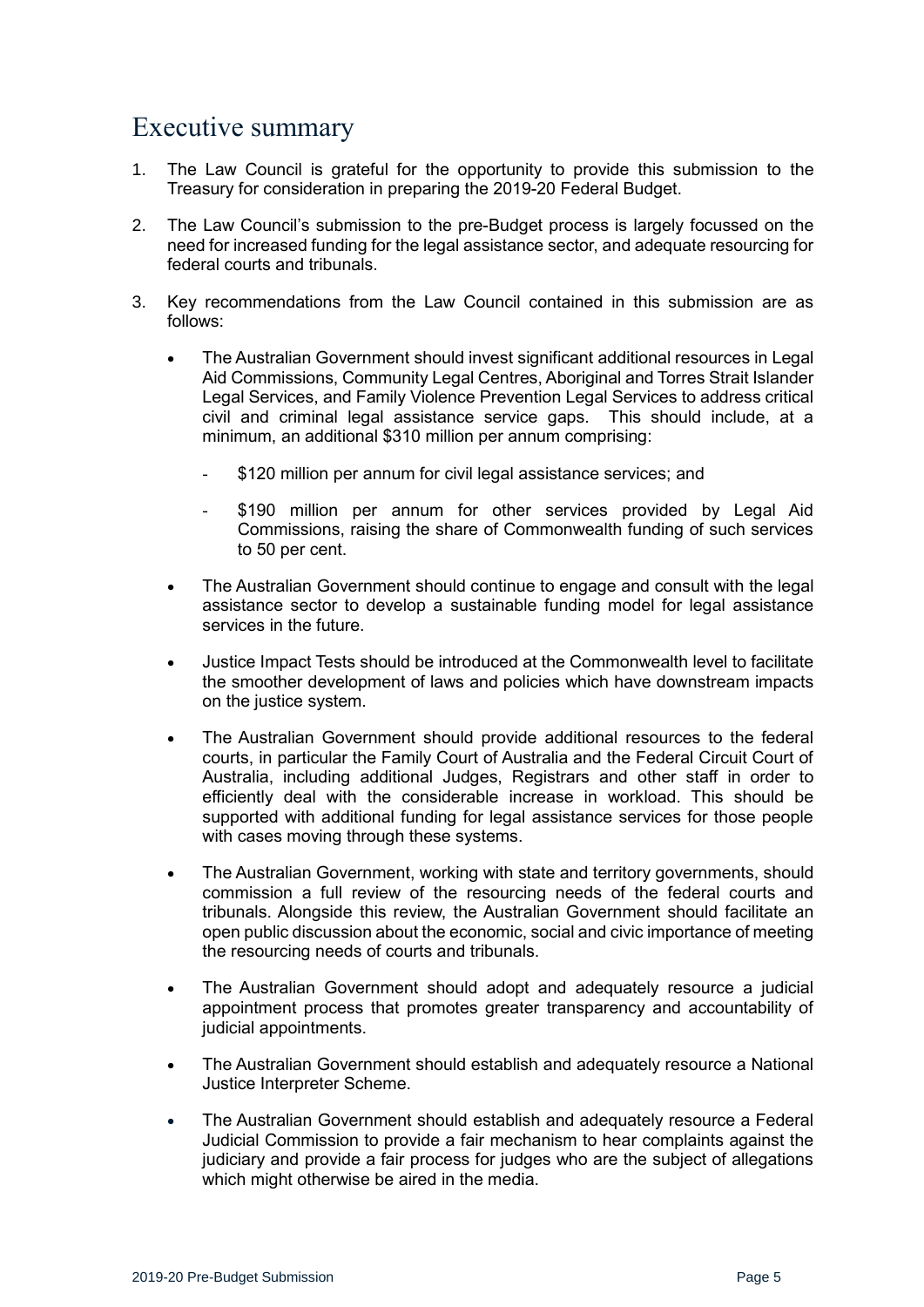# <span id="page-5-0"></span>Introduction

- 4. A significant part of this submission has been informed by the findings of the Law Council's review into the state of access to justice in Australia, the Justice Project.<sup>1</sup>
- 5. From early 2017, until the release of the Final Report in August 2018, the Law Council undertook a comprehensive national review into the state of access to justice in Australia for people experiencing significant disadvantage. The Justice Project was overseen by an expert steering group led by the former Chief Justice of the High Court, the Hon. Robert French AC.
- 6. Through the Justice Project, the Law Council sought to shine a light on the justice issues experienced by 13 priority groups<sup>2</sup> identified as facing significant social and economic disadvantage by undercovering systemic flaws and identifying service gaps.
- 7. The Justice Project's Final Report comprises of 22 chapters and 59 recommendations. The constructive, informed recommendations in the Final Report provide a roadmap for future action, building the case for new, whole-of-government justice strategies secured by appropriate funding.
- 8. While the Final Report contains several recommendations involving minimal or no cost, it also includes several others which call for, in some cases, quite significant government expenditure (at both the state/territory and federal levels).
- 9. In terms of legal assistance funding, government-funded legal assistance services are often the only option for vulnerable people experiencing legal problems. Yet, federal funding for these services remains inadequate. The Law Council suggests that there is unavoidably a need for increased funding for legal assistance services.
- 10. In making the recommendations in this submission, the Law Council acknowledges that the Final Report of the Justice Project provides only a framework for a long-term approach to justice in Australia and that governments will, and must, determine their policy and funding priorities while weighing up the merits of expenditure across a variety of portfolios.
- 11. What is clear from the Justice Project is the cost of legal assistance is a frequent and formidable barrier for people with complex and intersectional disadvantage and accessing the justice system is often obstructed by undue delays and poorly resourced courts and tribunals. It is on this basis that the Law Council provides the following submissions as part of the 2019-2020 pre-Budget process.

# <span id="page-5-1"></span>Increased funding for the legal assistance sector

12. A key tenet of the principles of equality before the law, access to justice and the rule of law – principles which underpin Australian democracy – is that legal services must be accessible and affordable. A prominent theme identified throughout the Justice Project is that the cost of legal assistance is a frequent and formidable barrier for people with complex and intersectional disadvantage. $3$  The Justice Project highlighted that for a great number of Australians, particularly those experiencing financial or other disadvantage, no-cost or minimal cost services are critical in addressing legal needs.

<sup>1</sup> See <www.justiceproject.com.au>.

<sup>&</sup>lt;sup>2</sup> The priority groups identified in the Justice Project are people with a disability, people experiencing economic disadvantage, LGBTQI+ people, prisoners and detainees, Aboriginal and Torres Strait Islander people, people who experience family violence, people who have been trafficked and exploited, recent arrivals to Australia, children and young people, rural, regional and remote (RRR) Australians, asylum seekers, older persons and people who are homeless.

<sup>3</sup> Law Council of Australia, *The Justice Project: Final Report – Part 2: Legal Services* (August 2018) 6.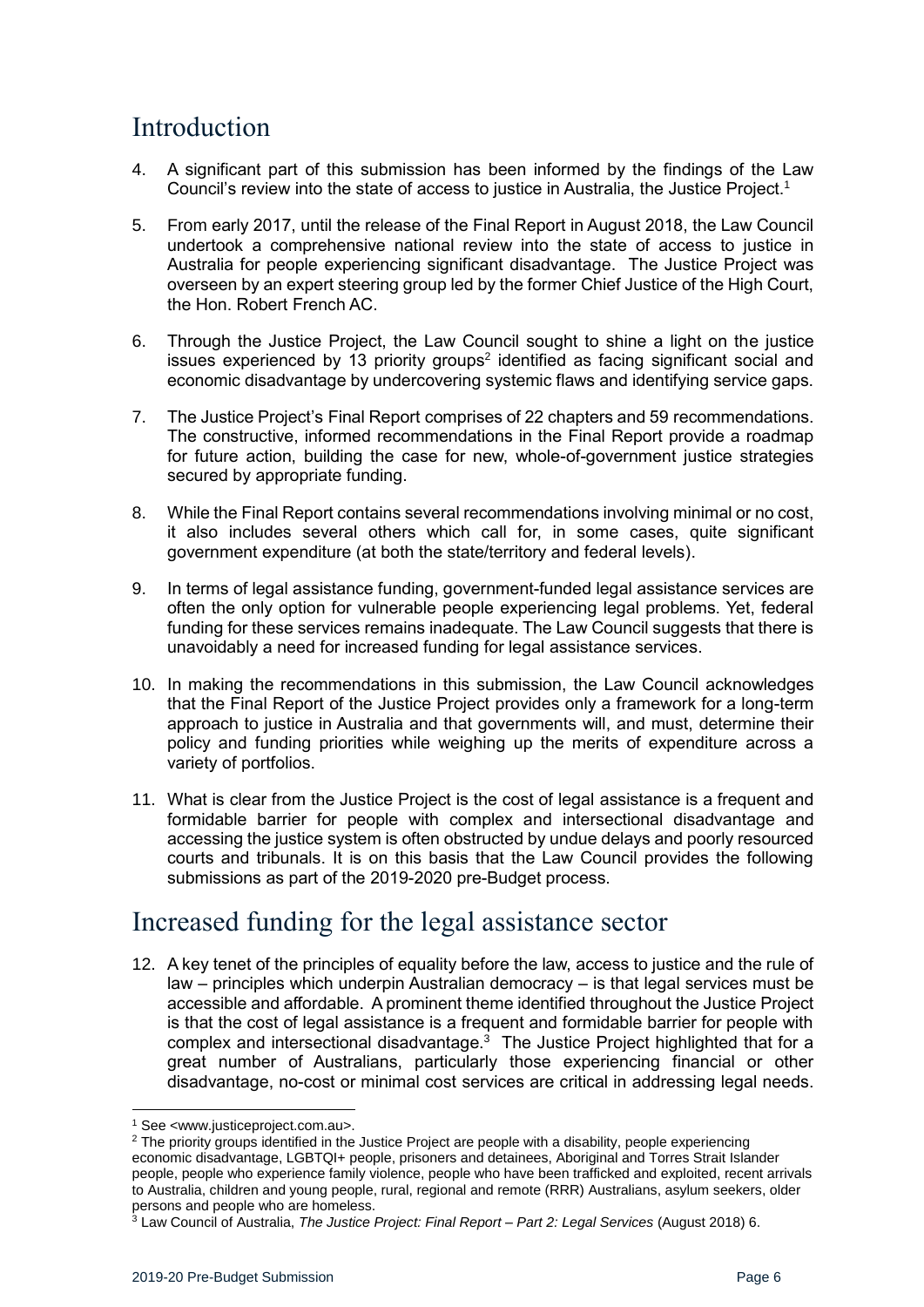As such, government-funded legal assistance services are often the first and most fundamental port of call. However, the legal assistance sector is under-resourced and under extreme pressure.

- 13. Each of the four publicly funded legal assistance services Community Legal Centres (**CLCs**), Aboriginal and Torres Strait Islander Legal Services (**ATSILS**), Family Violence Prevention Legal Services (**FVPLS**) and Legal Aid Commissions (**LACs**) – play an important, unique and complementary role in providing legal help to people across Australia. While the private profession also plays a critical role in ensuring access to justice, including through its substantial pro bono contribution, governments must ultimately bear responsibility for ensuring an appropriate service safety net. As the principal revenue raiser in the federation, the Australian Government has a responsibility to ensure adequate access to these services.
- 14. LACs and CLCs receive the majority of their Commonwealth funding through the National Partnership Agreement on Legal Assistance Services (**NPA**). The NPA was the subject of an independent review in 2018. However, the level of funding provided through the NPA has been largely excluded from the terms of reference of the review. ATSILSs primarily receive funding throuth the Indigenous Legal Assistance Program (**ILAP**). Like the NPA, in 2018, the ILAP was subject to an independent review which again has largely excluded funding levels from the terms of reference. FVPLSs are funded through the Indigenous Advancement Strategy (**IAS**) administered by the Department of Prime Minister and Cabinet.
- 15. As identified by the Productivity Commission, long term under-resourcing of LACs has led to a situation where around 14 per cent of Australians live below the poverty line, but just eight per cent of all Australian households qualify for legal aid.<sup>4</sup>
- 16. Meanwhile, in 2015-16, CLCs are estimated to have turned away nearly 170,000 people,<sup>5</sup> a substantial increase on the previous year when nearly 160,000 people were turned away.<sup>6</sup> Furthermore, a survey of community services by the Australian Council of Social Services found that 72 per cent of CLCs reported being unable to meet demand, and only four per cent could fully meet demand. Unmet demand for their services was higher than any other category of commuity service surveyed, including accommodation, counselling and family support/child protection services.<sup>7</sup>
- 17. Throughout the Justice Project process, the Law Council heard from CLCs that it is vital that when funding is provided, it is stable and long-term. Stable funding allows CLCs to build trust and develop relationships in local communities which can encourage people to seek solutions to legal problems that may have otherwise remained unresolved. Stable funding also enables CLCs to obtain efficiency savings through continuity of staff and by reducing the resources spent on obtaining funding. These efficiency savings can then be redirected into providing services.
- 18. In this respect, the Law Council notes the following observation arising from the Justice Project:

*Transparent, predictable, sustainable and long-term funding models are essential to underpin successful legal assistance service delivery into the* 

<sup>4</sup> Productivity Commission, *Access to Justice Arrangements*, Inquiry Report No 72 (2014) 719, 1020-1022 (*'Access to Justice Arrangements'*).

<sup>5</sup> National Association of Community Legal Centres, *Submission to the Australian Government: Federal Budget 2018-2019* (21 December 2017) <http://www.naclc.org.au/cb\_pages/submissions.php>.

<sup>6</sup> National Association of Community Legal Centres, *National Association of Community Legal Centres, National Census of Community Legal Centres: 2015 National Report* (2015) 9, 22 <http://www.naclc.org.au/cb\_pages/reports\_and\_resources.php>.

<sup>7</sup> Australian Council of Social Service, *Australian Community Sector Survey 2014* (2014) 2, 17, 20.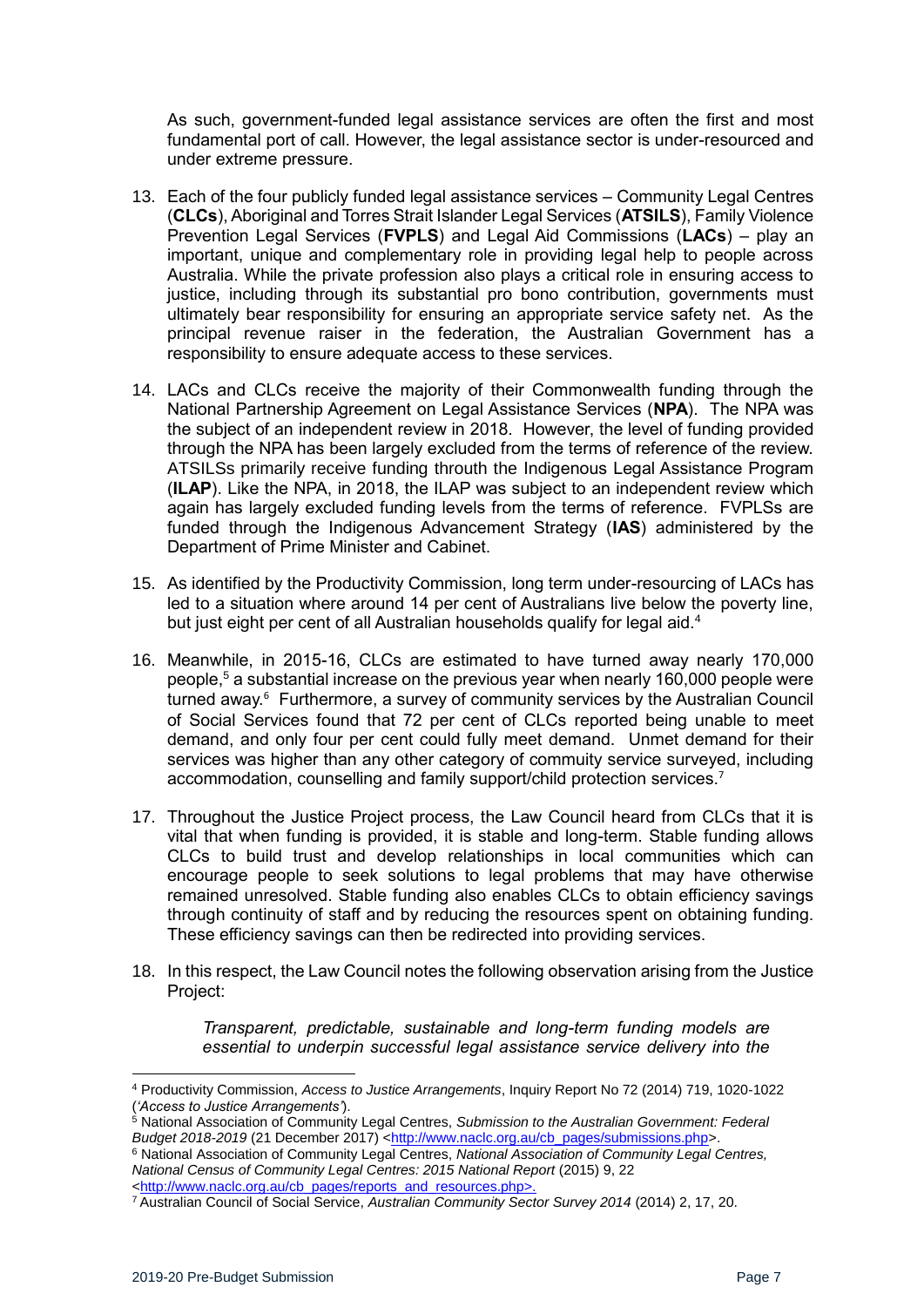*future. Regular, government-funded surveys regarding the Australian population's legal needs are required to underpin such models and to ensure well-targeted service delivery.<sup>8</sup>*

19. The need for stable and established funding for the legal assistance sector was most recently highlighted in the Final Report of the Royal Commission into Misconduct in the Banking, Superannuation and Financial Services Industry, where it was found that:

*… the desirability of predictable and stable funding for the legal assistance sector and financial counselling services is clear and how this may best be delivered is worthy of careful consideration. Such consideration should look at all options that may be available to supplement existing funding.<sup>9</sup>*

20. The Law Council emphasises that the most appropriate providers of legal services for Aboriginal and Torres Strait Islander peoples are community-controlled organisations, specifically the dedicated ATSILSs and FVPLSs which provide unique and culturally safe services. These services are currently experiencing extremely high levels of unmet legal need for criminal, family and civil law services. While ATSILSs have had to prioritise criminal matters, despite evidence of the need amongst Aboriginal and Torres Strait Islanders for civil assistance, they have struggled to meet existing demand.<sup>10</sup> Meanwhile, some FVPLSs estimate turning away 30 to 40 per cent of Aboriginal and Torres Strait Islander women who seek assistance for family violence matters.<sup>11</sup> High levels of need for such matters, which intersect with other areas of legal need such as homelessness, child protection and credit issues in Aboriginal and Torres Strait communities, reinforces the urgency of these concerns.

## <span id="page-7-0"></span>**What level of additional Commonwealth funding is required?**

- 21. In 2014, the Productivity Commission recognised the net public benefits to the community of legal expenditure and the 'false economy' of not doing so, given that the costs of unresolved problems were often shifted to other areas of government spending such as health care, housing and child protection (see discussion below).<sup>12</sup> It recommended that the Commonwealth, state and territory governments should provide additional funding of around \$200 million per annum for civil legal assistance services to:
	- *better align the means test used by LACs with that of other measures of disadvantage* (around \$57 million per annum) – given its finding that LACs' resources are so tight, that existing 'means tests are too mean';<sup>13</sup>
	- *maintain existing frontline services* that have a demonstrated benefit to the community but were scheduled to be affected by Commonwealth funding cuts  $($11.4$  million per annum):<sup>14</sup> and

<sup>-</sup><sup>8</sup> Law Council of Australia, *The Justice Project: Final Report – Part 2* (August 2018) 4.

<sup>9</sup> Royal Commission into Misconduct in the Banking, Superannuation and Financial Services Industry, Volume 1, 493.

<sup>&</sup>lt;sup>10</sup> National Aboriginal and Torres Strait Islander Legal Services, Submission No 121 to Law Council of Australia, *The Justice Project* (October 2017).

<sup>11</sup> National Family Violence Prevention Legal Services, Submission No 105 to Law Council of Australia, *The Justice Project* (October 2017).

<sup>12</sup> Productivity Commission, *Access to Justice Arrangements,* 30-1.

<sup>13</sup> Productivity Commission, *Access to Justice Arrangements*, 741,1026 (Appendix H).

 $14$  Ibid.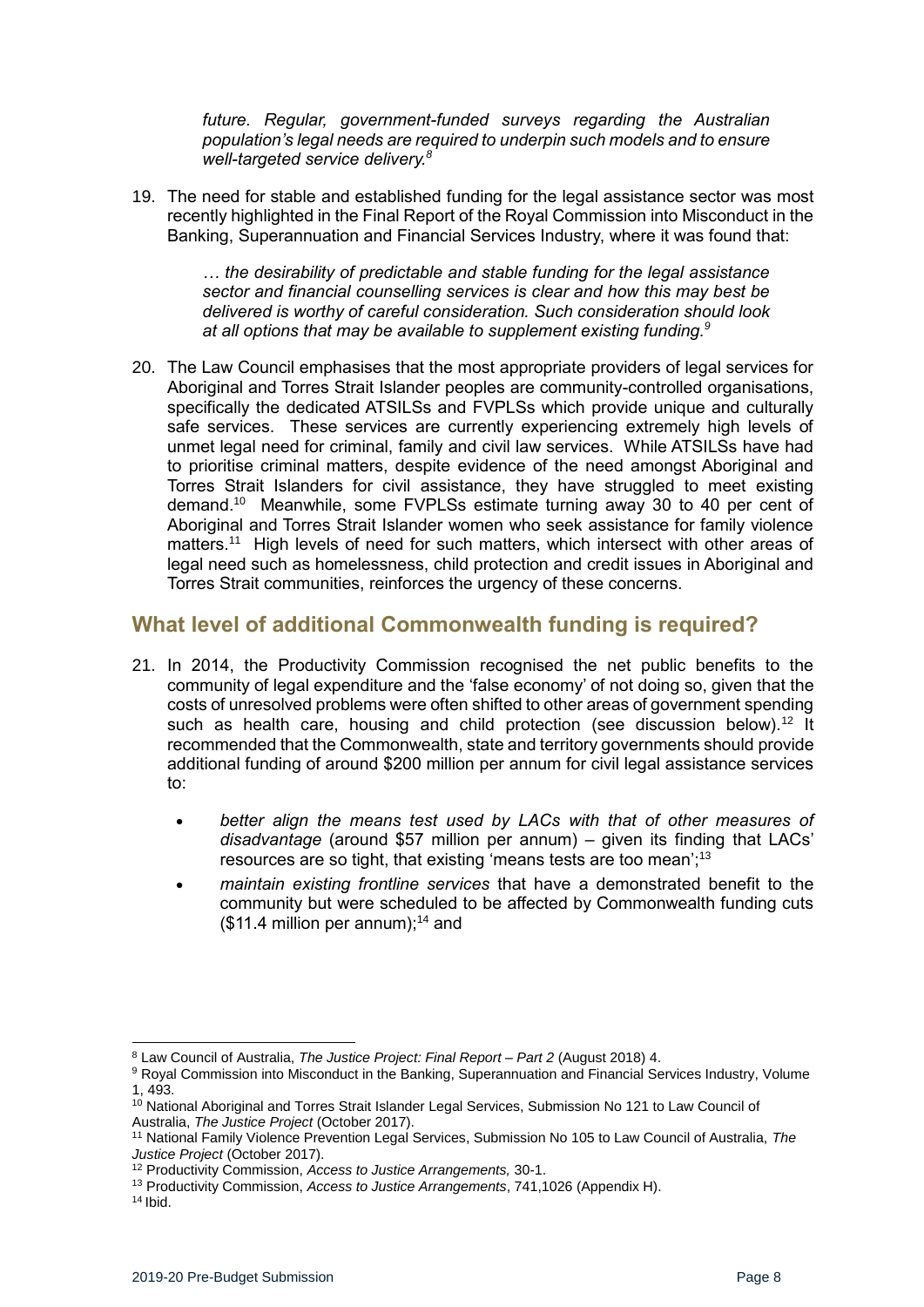- *allow legal assistance providers to offer a greater number of services* in areas of law that have not previously attracted government funding (around \$124 million per annum).<sup>15</sup>
- 22. The Commonwealth's contribution was estimated to be in the order of 60 per cent or \$120 million per annum.<sup>16</sup> Importantly, the Productivity Commission's recommendation was merely for an interim funding injection to 'address the most pressing needs'.<sup>17</sup> Future funding levels should then be determined with reference to a more comprehensive assessment of legal need.<sup>18</sup>
- 23. While such a funding increase would go a long way in addressing unmet legal need in the area of civil law, the Justice Project confirmed that there remains urgent and ongoing unmet need for legal assistance services in the areas of criminal and family law.
- 24. The Law Council has repeatedly called for the Commonwealth's share of LAC funding to return to at least 50 per cent, allowing for a more equitable split with the states and territories. This reflects the Law Council's longstanding concerns that since 1997, the Commonwealth has dramatically reduced its spending on LAC funding from around 55 per cent of the contribution at that time, to only 32 per cent in 2016-17.<sup>19</sup> According to recent PricewaterhouseCoopers (**PwC**) estimates, this would cost around \$190 million per annum.<sup>20</sup> The Law Council recognises that this estimate does not include the additional financial amounts required to address urgent unmet needs for CLCs, ATSILSs and FVPLSs, and should be viewed as a minimum estimate only.

#### **Recommendations:**

- **The Australian Government should invest significant additional resources in Legal Aid Commissions, Community Legal Centres, Aboriginal and Torres Strait Islander Legal Services, and Family Violence Prevention Legal Services to address critical civil and criminal legal assistance service gaps. This should include, at a minimum, \$310 million per annum comprising:** 
	- o **\$120 million per annum for civil legal assistance services; and**
	- o **\$190 million per annum for other services provided by Legal Aid Commissions, raising the share of Commonwealth funding of such services to 50 per cent.**
- **The Australian Government should continue to engage and consult with the legal assistance sector to develop a sustainable funding model for legal assistance services in the future.**
- 25. In addition, to ensure appropriate resources are provided to the legal assistance sector to meet unexpected increases in legal need, the Law Council recommends Justice

<sup>1</sup> <sup>15</sup> Ibid. Due to sensitivities around the methodology employed, the Productivity Commission recommended a total funding increase of around \$200 million per annum.

<sup>16</sup> Ibid 738-9.

<sup>17</sup> Ibid 703.

<sup>18</sup> Ibid 739.

<sup>&</sup>lt;sup>19</sup> The Commonwealth's contribution to funding of LACs has reduced dramatically since 1997, from around \$11.55 per capita in 1996-1997 to around \$8.74 per capita in 2016-2017 (in real terms, adjusted for inflation and population increases): Advice from PricewaterhouseCoopers to the Law Council of Australia, January 2018.

<sup>&</sup>lt;sup>20</sup> The PricewaterhouseCoopers estimates were based on the level of funding which would be required in the 2018-2019 Budget.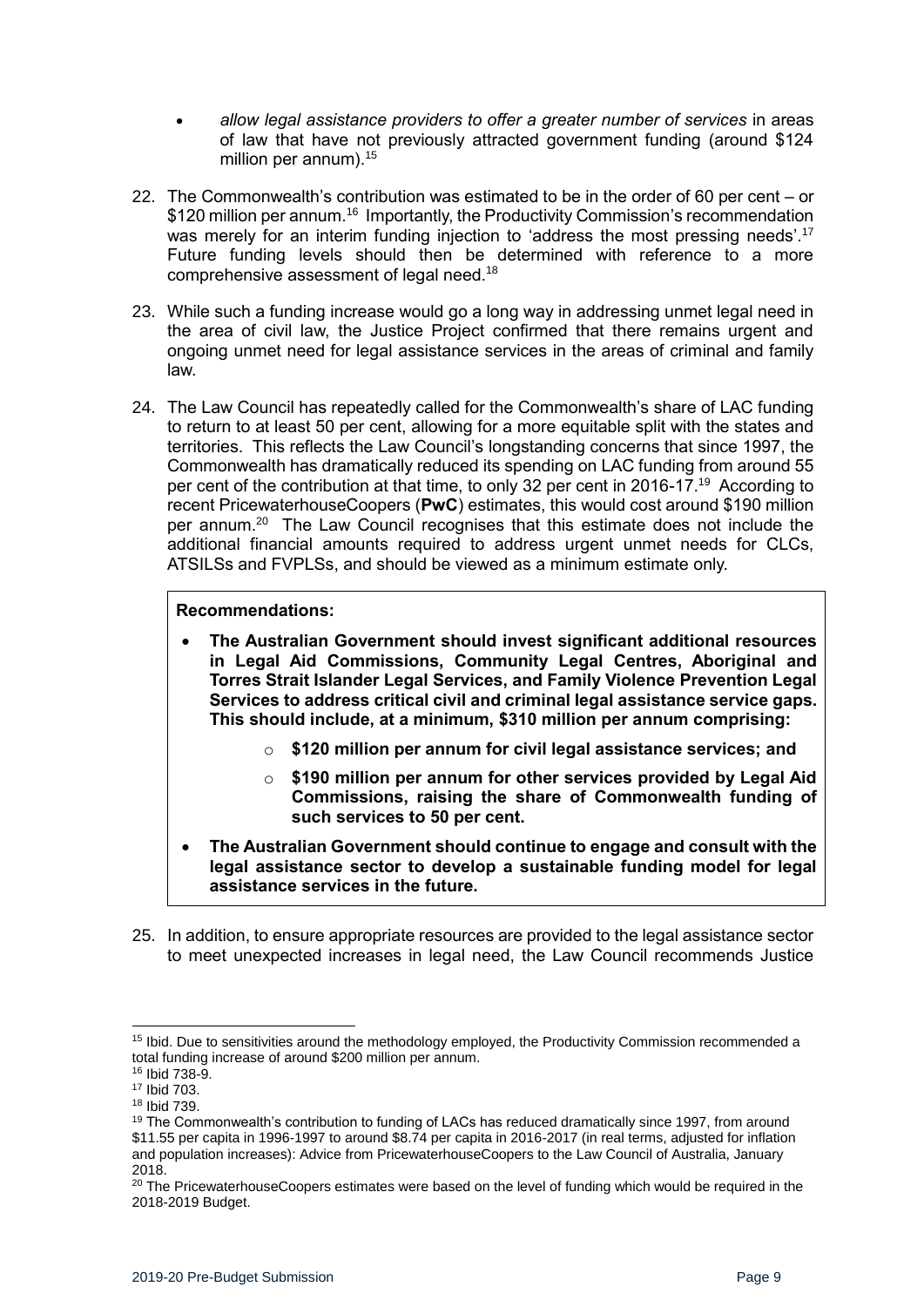Impact Tests accompany new government policy or legislation, as a means of determining the impact of any initiative or reform.

26. The Law Council refers to the recommendations set out in the Justice Project in this regard, which calls for the introduction of a Justice Impact Test which will ensure the downstream pressures caused by changes to law and policy (e.g. additional demand for legal assistance services) are identified, and accounted for, early in the policy development process.<sup>21</sup>

#### **Recommendation:**

• **Justice Impact Tests should be introduced at the Commonwealth level to facilitate the smoother development of laws and policies which have downstream impacts on the justice system.**

## <span id="page-9-0"></span>**Why provide adequate funding to the legal assistance sector?**

- 27. In making the recommendations set out in this submission, the Law Council acknowledges that the Government will, and must, determine policy and funding priorities while weighing up the merits of expenditure across a variety of portfolios. However, in the Law Council's view, it is important to acknowledge that there are substantial hidden costs for individuals, communities and governments across many portfolios that result from failing to adequately fund the legal assistance sector.
- 28. Throughout the Final Report of the Justice Project a recurring theme is the costs (personal, community, social and economic) that arise and/or grow when people cannot access justice. These include, for example:
	- unresolved problems escalating from civil, to family, to criminal matters;
	- family violence victims being evicted for reasons which are not their fault, such as damage to the rental home by the perpetrator;
	- an inability to resolve mounting debts, fines or payments, resulting in poverty and/or eviction and homelessness, as well as deteriorating mental and physical health, and in some jurisdictions, imprisonment;
	- an inability to access a person's entitlements, such as unpaid wages, income support or a pension, resulting in destitution;
	- an inability to seek redress as a victim of crime, to address workplace exploitation or discrimination;
	- people remaining at risk of harm, violence and exploitation such as family violence victims, elder abuse victims, people with disability who are abused by carers, and people who are trafficked or subject to forced marriages;
	- families being split when children are unnecessarily removed from their parents;
	- a greater likelihood of incarceration, including in circumstances in which charges and arrest were unwarranted; and
	- a greater likelihood of people being returned to their countries of origin to face persecution, torture or death.
- 29. These scenarios clearly have broader cost implications such as to health, housing, social services and welfare, child protection, families, corrections, policing and justice portfolios. They also entrench individuals' disadvantage, and the likelihood of this occurring as part of an intergenerational cycle of poverty, violence and harm – with

<sup>21</sup> Law Council of Australia, *The Justice Project: Final Report* (August 2018), recommendation 7.3.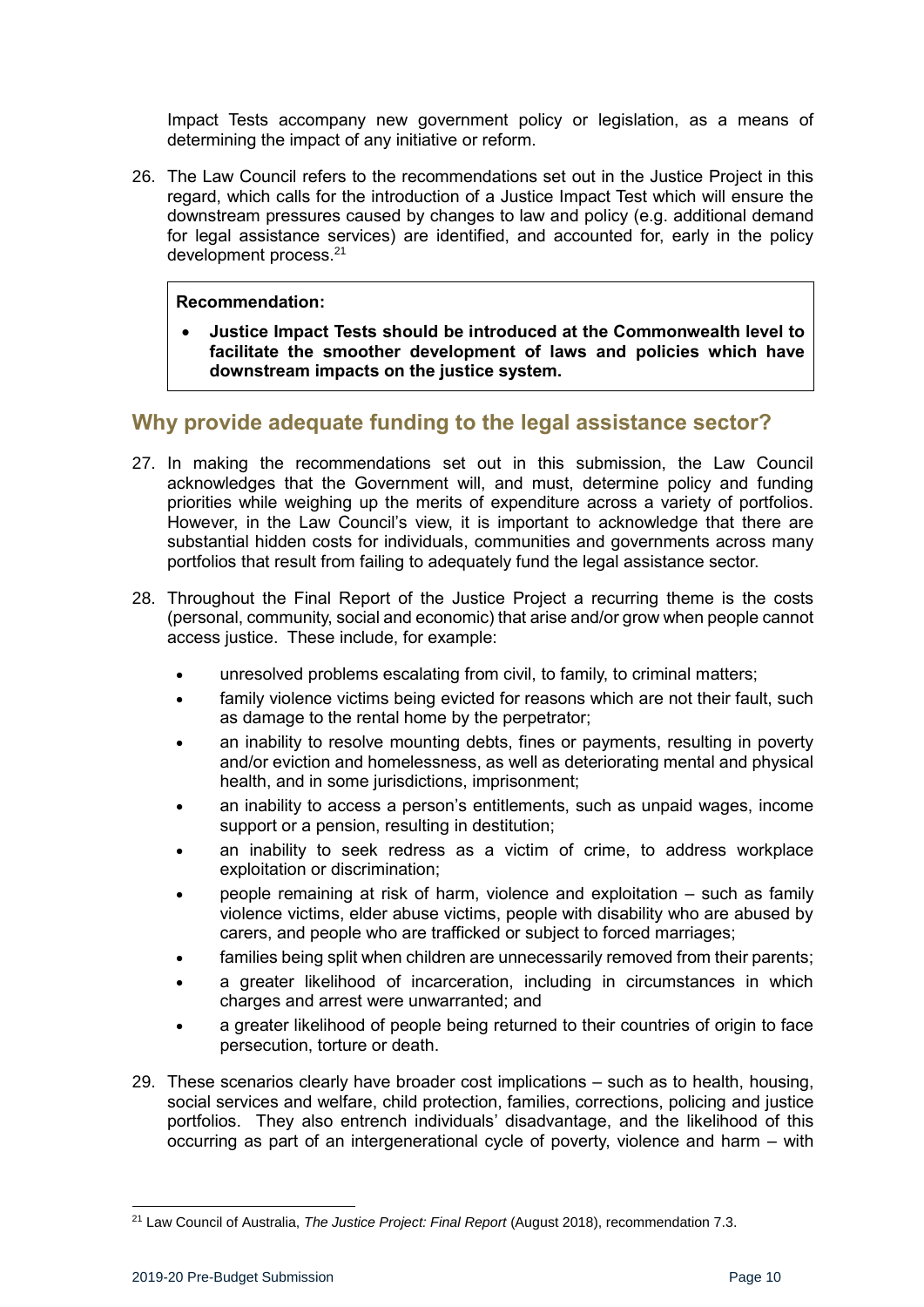opportunity and economic costs to all Australians given the loss of healthy, productive and vibrant communities.

- 30. While legal assistance services are not a 'cure-all' for all of these issues, the importance of these services in minimises the multitude of costs associated with failure to adequately access justice has been consistently recognised in Australian, and overseas, research.<sup>22</sup>
- 31. In this regard, the Productivity Commission in the 2014 report, *Access to Justice Arrangements*, noted:

*Advocating for increases in funding (however modest) in a time of fiscal tightening is challenging. However, not providing legal assistance in these instances can be a false economy as the costs of unresolved problems are often shifted to other areas of government spending such as health care, housing and child protection. Numerous Australian and overseas studies show that there are net public benefits from legal assistance expenditure. As former Chief Justice Gleeson commented:*

*'The expense which governments incur in funding legal aid is obvious and measurable. What is not so obvious, and not so easily measurable, but what is real and substantial, is the cost of the delay, disruption and inefficiency, which results from absence or denial of legal representation. Much of that cost is also borne, directly, or indirectly, by governments. Providing legal aid is costly. So is not providing legal aid.'* 23

32. The Productivity Commission also noted that legal assistance services 'can prevent or reduce the escalation of legal problems, which in turn can mean reduced costs to the justice system and lower costs to other taxpayer funded services'.<sup>24</sup> To illustrate, the Productivity Commission analysed the costs avoided by providing legal assistance for family violence matters. It estimated that for those who obtain duty lawyer services when applying for an apprehended violence order (**AVO**), the probability of success was increased by between 40 and 60 per cent. $25$  It proposed that further incidents of violence would have occurred without an AVO in between 10 and 20 per cent of cases. $26$  Its estimates suggested that the expected benefits to the wider community from providing assistance with family violence matters may be substantial – ranging from \$1400 per case to more than \$4400 per case, depending on the parameter values chosen.<sup>27</sup> Both the wider community and individuals receiving assistance would obtain these benefits.<sup>28</sup>

<sup>&</sup>lt;sup>22</sup> While the global justice evidence base is not well resourced, international studies also support findings that unresolved legal problems have social, economic and health consequences. See, eg, Pascoe Pleasence et al, 'Mounting Problems: Further Evidence of the Social, Economic and Health Consequences of Civil Justice Problems' in Pascoe Pleasence, Alexy Buck and Nigel J Balmer (eds), *Transforming Lives: Law and Social Process* (The Stationary Office, 2007) 67; Graham Cookson and Freda Mold, *The Business Case for Social Welfare Advice Services - An Evidence Review: Lay Summary* (University of Surrey, July 2014) 1 <https://www.lowcommission.org.uk/dyn/1405934416347/LowCommissionPullout.pdf>; Citizens Advice Bureau, 'Towards a business case for Legal Aid' (Paper presented at the Legal Services Research Centre's Eighth International Research Conference, July 2010) 2 <https://www.accesstojusticeactiongroup.co.uk/wpcontent/uploads/2011/07/towards\_a\_business\_case\_for\_legal\_aid.pdf>; Laura K Abel and Susan Vignola, 'Economic and Other Benefits Associated with the Provision of Civil Legal Aid' (2010) 9 *Seattle Journal for* 

*Social Justice* 1, 139-67.

<sup>23</sup> Productivity Commission, *Access to Justice Arrangements,* 30-1, citing The Hon Murray Gleeson AC QC, State of Judicature (Speech delivered at the Australian Legal Convention, 10 October 1999).

<sup>24</sup> Productivity Commission, *Access to Justice Arrangements,* 666.

<sup>25</sup> Ibid Appendix K, 1059.

<sup>26</sup> Ibid.

<sup>27</sup> Ibid.

<sup>28</sup> Ibid 757.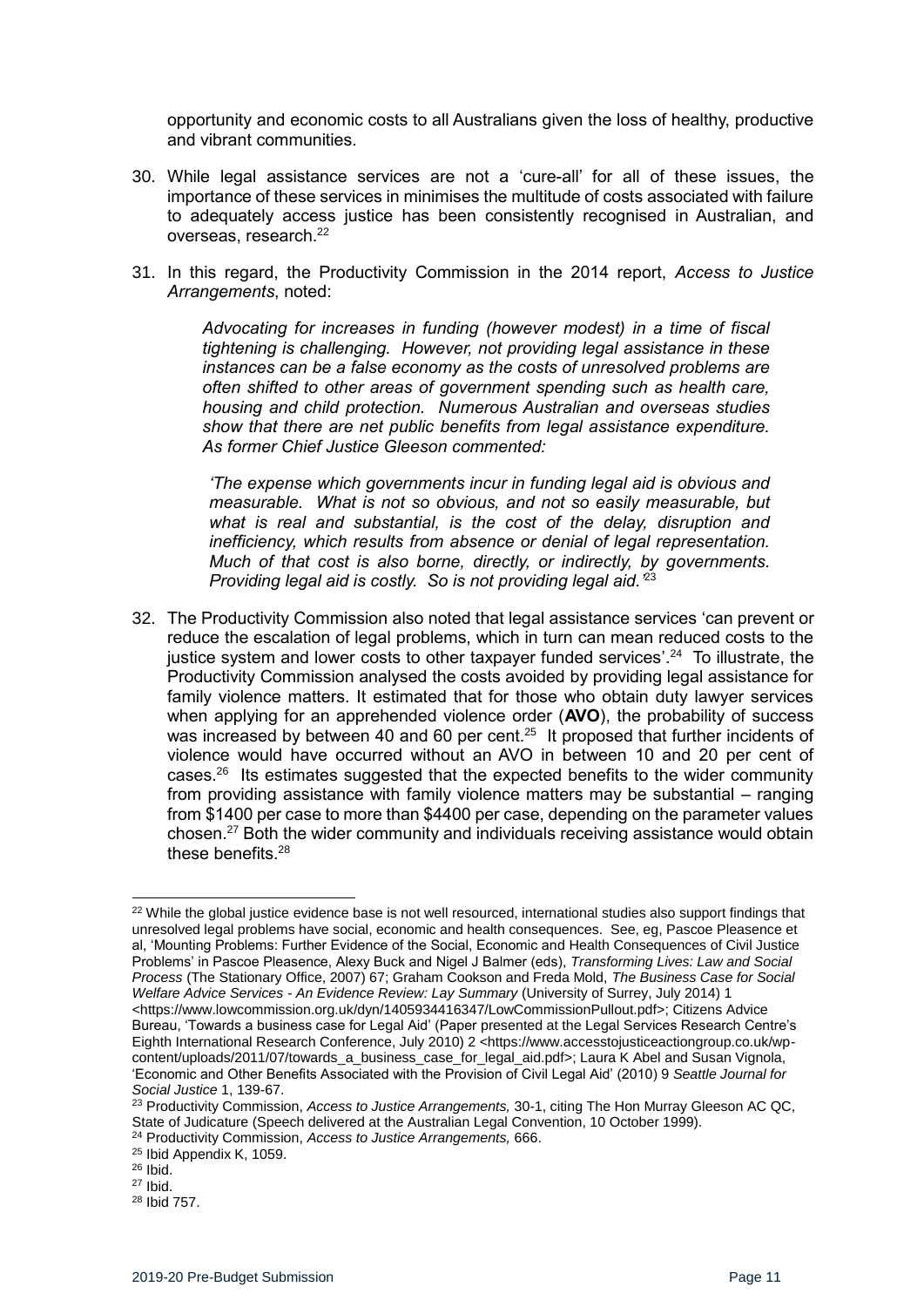33. In 2013, Allen Consulting Group agreed that the early resolution of legal issues can benefit the wider community by increasing the justice system's efficiency and reducing litigation and other economic costs that flow through to society.<sup>29</sup> It also stated that:

> *The outcomes of even minor legal problems can have potentially significant consequences (e.g. bankruptcy) and costs for individuals (e.g. adverse health outcomes from stress). These can in turn result in further costs borne by society (e.g. healthcare costs). Appropriate access to legal assistance services can prevent or reduce the escalation of such adverse consequences.*

> *Although such negative externalities are difficult to describe and quantify, there is evidence to suggest that government intervention in legal assistance can lead to a reduction in negative externalities.*<sup>30</sup>

34. The Organisation for Economic Co-operation and Development (**OECD**) similarly recognised the 'intrinsic links between access to justice, poverty reduction and inclusive growth'.<sup>31</sup> A 2016 OECD background paper states that:

> *…individual consequences can in turn translate into greater spending on public programs such as social and health services, income supports, disability plans, employment insurance, and other services. The failure to resolve legal problems can contribute to a 'cycle of decline'…in which one problem leads to another with escalating individual and social costs. Inability to resolve legal problems and limited access to justice may diminish access to economic opportunity, reinforce the poverty trap, and undermine human potential, which could affect growth.*<sup>32</sup>

35. As such, the upfront cost of investment in key services which are necessary to ensure access to justice – particularly legal assistance, but also other critical areas such as courts and tribunals, interpreters, intervention and prevention programs, and so on should be viewed in the wider context of their potential to reduce other community costs, many of which are likely to exceed the expenditure required to adequately fund legal assistance services.

<sup>1</sup> <sup>29</sup> The Allen Consulting Group, Attorney-General's Department, *Review of the National Partnership*  Agreement on Legal Assistance Services Working Paper Three: Market Analysis (2013) 23.

 $30$  Ibid 26-7.

<sup>&</sup>lt;sup>31</sup> Organisation for Economic Co-operation and Development and Open Society Foundation, 'Leveraging the SDGs for Inclusive Growth: Delivering Access to Justice for All' (Issues Brief, 2016) 3.

<sup>&</sup>lt;sup>32</sup> Organisation for Economic Co-operation and Development and Open Society Foundations, 'Understanding Effective Access to Justice' (Workshop Background Paper, Organisation for Economic Co-operation and Development and Open Society Foundations, 2016) 12 <http://www.oecd.org/gov/Understanding-effectiveaccess-justice-workshop-paper-final.pdf>.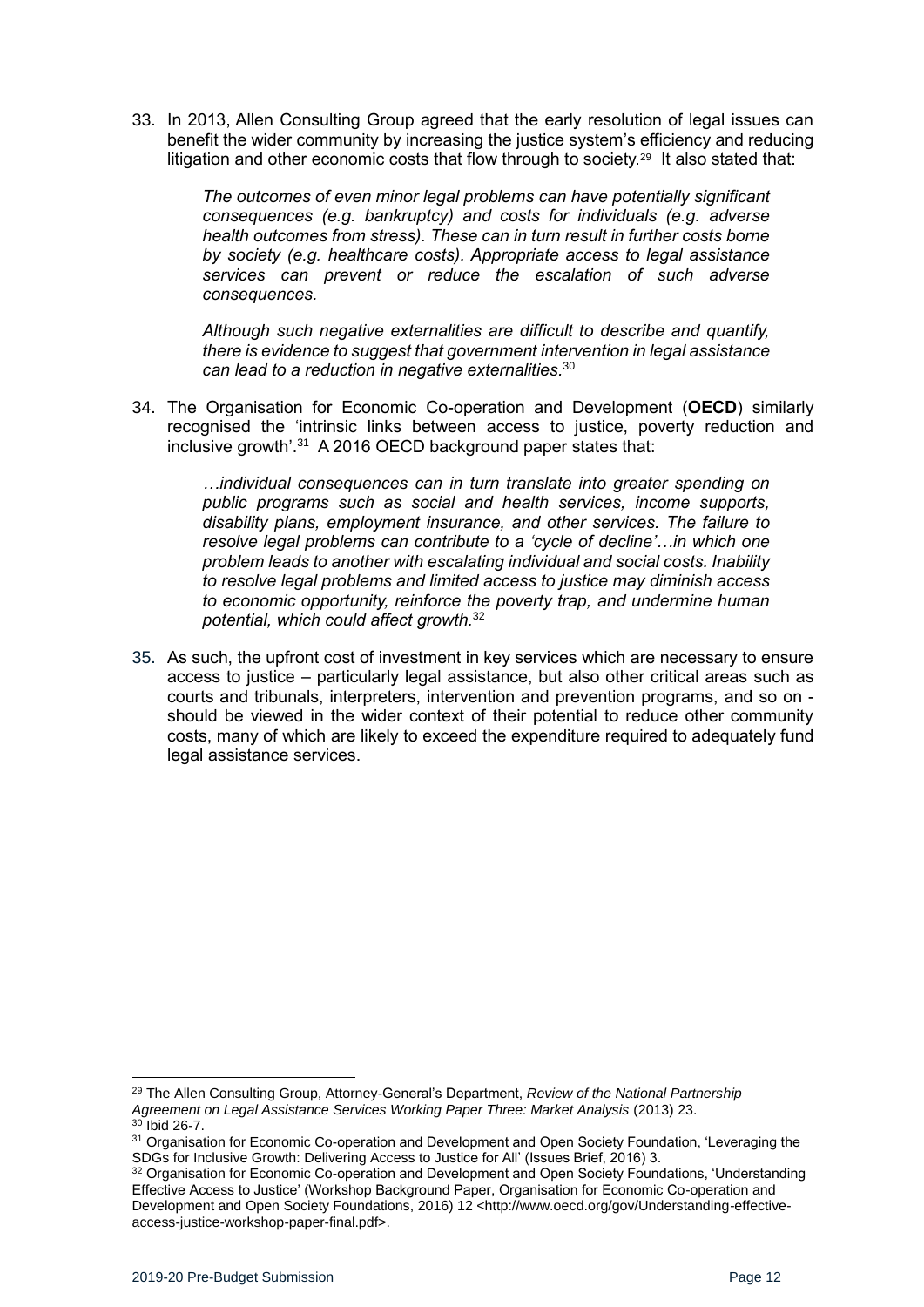# <span id="page-12-0"></span>Resourcing for the judiciary

## <span id="page-12-1"></span>**Current inadequacy of funding for federal courts and tribunals**

- 36. The federal courts and tribunals have been chronically under-funded and underresourced for a substantial period of time. The Law Council considers it clear that increased funding is required, in particular for the Family Court of Australia (**Family Court**) and the Federal Circuit Court of Australia (**Federal Circuit Court**).
- 37. The Law Council's Justice Project noted that insufficient funding, coupled with an increasing demand for services, hinders the capacity of courts and tribunals to resolve matters swiftly and fairly. The various indicators detailed below demonstrate that, due to critical under-resourcing, the federal courts and tribunals are under immense and chronic pressure and are struggling to meet demand.<sup>33</sup>

#### <span id="page-12-2"></span>**Increase in workload and delays**

- 38. As raised in the Justice Project. $34$  there are currently long delays in commencing and finalising matters in the federal courts and tribunals. The Productivity Commission states that measuring a court's performance relative to national benchmarks 'indicates effective management of caseloads and timeliness of court services'.<sup>35</sup> For the Federal Circuit Court, the national benchmark is 'no more than 10 per cent of lodgments pending completion are to be more than 6 months old' and 'no lodgments pending completion are to be more than 12 months old'.<sup>36</sup> For the Federal Court of Australia (**Federal Court**) and the Family Court, the national benchmark is 'no more than 10 per cent of lodgments pending completion are to be more than 12 months old' and 'no lodgments pending completion are to be more than 24 months old'.<sup>37</sup>
- 39. The Justice Project noted that the federal courts failed to meet court efficiency targets for 2016-17,<sup>38</sup> and data from the Productivity Commission's 2019 *Report on Government Services* revealed that this was also the case for 2017-18. At June 2018, 33 per cent of matters in the Family Court had been pending for over a year and almost 16 per cent were pending for over two years. In the Federal Court, almost 35 per cent of matters in its original jurisdiction had been pending for more than 12 months, while 18 per cent had been pending for more than 24 months.<sup>39</sup> The Justice Project also noted that there was a pending backlog of cases in 2016-17.<sup>40</sup>
- 40. Similarly, just over 40 per cent of matters in the Federal Circuit Court had been pending for more than 6 months, while 22 per cent had been pending for more than 12 months. $41$ Further, as highlighted in the Justice Project,<sup>42</sup> the Federal Circuit Court is failing to its meet its own performance targets in relation to the timely finalisation of final orders applications. It aims for 90 per cent of final order applications to be disposed of within 12 months.<sup>43</sup> According to the Court's *Annual Report 2016-17*, only 68 per cent of final

 $\overline{a}$ 

<sup>33</sup> Law Council of Australia, *Justice Project: Final Report - Courts and Tribunals* (August 2018) 4. <sup>34</sup> Ibid 11-2.

<sup>35</sup> Productivity Commission, *Report on Government Services 2019, Part C Chapter 7: Courts* (2019) 7.14-5 Box 7.4 ('*Report on Government Services 2019: Courts*').

<sup>36</sup> Ibid 7.14-5 Box 7.4.

 $37$  Ibid.

<sup>38</sup> Law Council of Australia, *Justice Project: Final Report - Courts and Tribunals* (August 2018) 10.

<sup>39</sup> Productivity Commission, *Report on Government Services 2019: Courts,* Table 7A.18.

<sup>40</sup> Law Council of Australia, *Justice Project: Final Report - Courts and Tribunals* (August 2018) 11-3. <sup>41</sup> Ibid.

<sup>42</sup> Ibid 14.

<sup>43</sup> Federal Circuit Court of Australia, *Annual Report 2016-17* (2017) 43.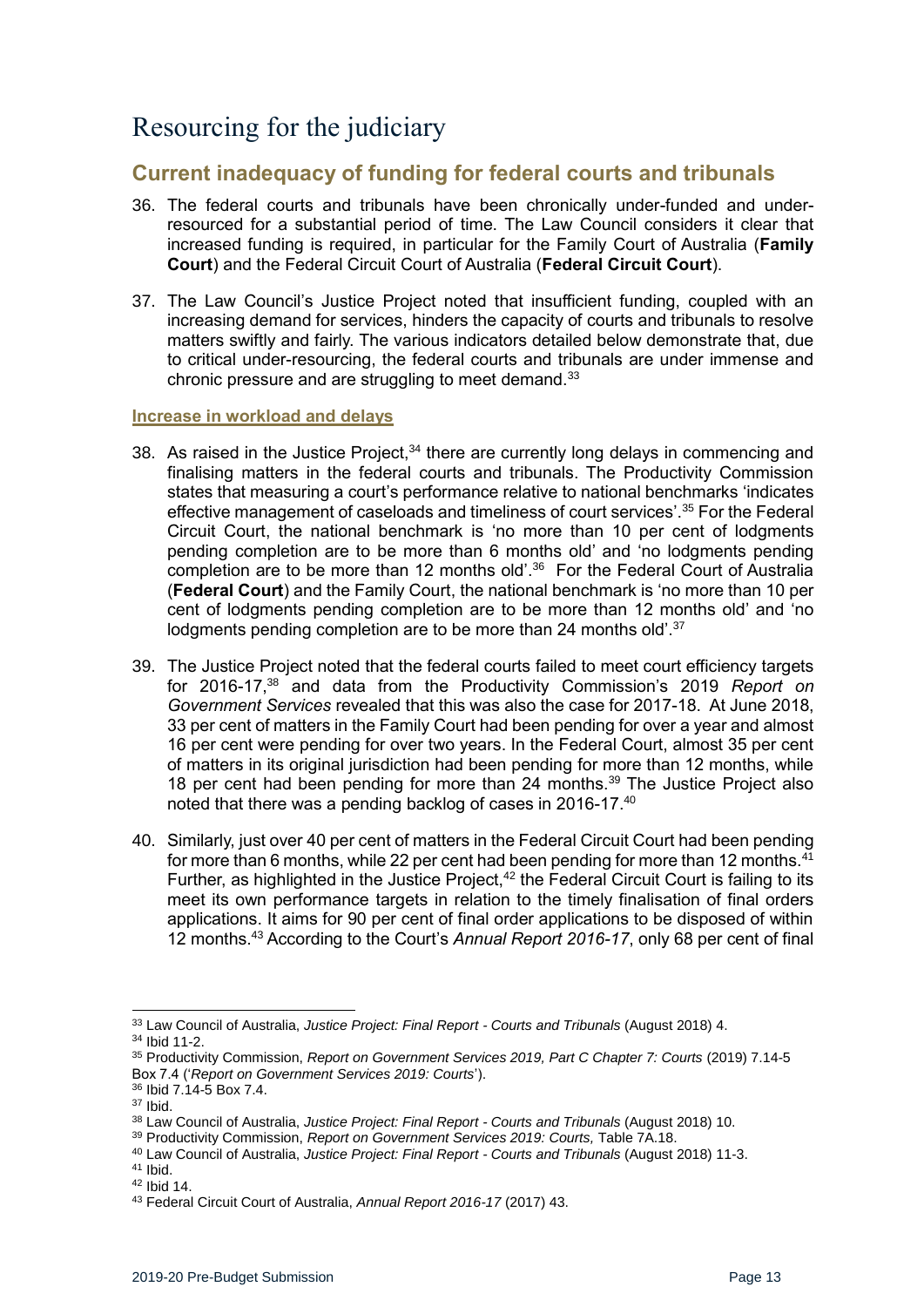order applications were disposed of within 12 months,<sup>44</sup> which dropped to 62 per cent in 2017-18.<sup>45</sup>

- 41. As discussed in the Justice Project,<sup>46</sup> the number of matters before the federal courts and tribunals has increased. In 2016-17 alone, the Federal Circuit Court's general federal law matters workload increased by 12 per cent, and increased by almost another 3 per cent in 2017-18. The number of migration filings in the Federal Circuit Court grew nearly three-fold between 2011 and 2016.<sup>47</sup> In 2016-17 the numbers of migration matters increased by 40 per cent<sup>48</sup> and increased by almost another 7 per cent in 2017-18.<sup>49</sup>
- 42. The workload of the Family Court has steadily increased each year since 2011-12. $50$ While the overall number of matters lodged in the Federal Court has not increased significantly since 2015-16,<sup>51</sup> it is notable that the number of migration appeals and related actions filed in 2017-18 increased by over 30 per cent, from 764 in 2016-17 to 1019 for 2017-18.<sup>52</sup> This contributed to an overall increase of more than 27 per cent in the Court's appellate workload overall in 2017-18 since 2015-16.<sup>53</sup>
- 43. The Justice Project also noted the increased workload of the AAT, particularly in its Refugee and Migration Division.<sup>54</sup> The number of applications lodged at the Administrative Appeals Tribunal (**AAT**) in 2017–18 was 14 per cent higher than the number lodged in 2016-17, which was 24 per cent higher than the number of lodgements in the previous year.<sup>55</sup> The Refugee and Migration Division of the AAT received 37,933 applications in 2017-18, the highest number of applications lodged since the establishment of the Division or its predecessor tribunals. This is a 43 per cent increase on the number of applications that were lodged in 2016-17 and double the number of lodgements in 2015-16.<sup>56</sup> Due to the high volume of applications received in this and the previous reporting year and the overall reduction in available member resources, the Division has not been able to keep pace with the growth in lodgements.<sup>57</sup> The current funding model for the Migration and Refugee Division only enables it to deliver approximately 18,000 finalised cases per year.<sup>58</sup> The Division finalised 17,960 cases in the reporting year, leaving an active caseload at 30 June 2018 of 44,436 matters, which was 82 per cent more than at the end of the previous reporting year. <sup>59</sup>
- 44. While the workload of the courts and tribunals has increased, there has been an insufficient corresponding increase in resources. This has placed pressure on their ability to process and resolve matters in a timely manner. A 2014 report to the Australia Government, which was only released publicly last year, reportedly found that the Federal Court, Family Court and Federal Circuit Court were on track for a combined

<sup>1</sup> <sup>44</sup> Ibid.

<sup>45</sup> Federal Circuit Court of Australia, *Annual Report 2017-18* (2018), 43.

<sup>46</sup> Law Council of Australia, *Justice Project: Final Report - Courts and Tribunals* (August 2018) 13.

<sup>47</sup> Federal Circuit Court of Australia, *Annual Report 2016-17* (2017) 68.

<sup>48</sup> Ibid 4.

<sup>49</sup> Federal Circuit Court of Australia, *Annual Report 2017-18* (2018), 8.

<sup>50</sup> Productivity Commission, *Report on Government Services 2019: Courts,* Table 7A.2.

<sup>51</sup> Ibid.

<sup>52</sup> Federal Court of Australia, *Annual Report 2017-8* (2018) 31.

<sup>53</sup> Productivity Commission, *Report on Government Services 2019: Courts,* Table 7A.2.

<sup>54</sup> Law Council of Australia, *Justice Project: Final Report - Courts and Tribunals* (August 2018) 15.

<sup>55</sup> Administrative Appeals Tribunal, *Annual Report 2017-18* (2018) 2.

<sup>56</sup> Ibid 31.

<sup>57</sup> Ibid.

<sup>58</sup> Ibid 4.

<sup>59</sup> Ibid 31.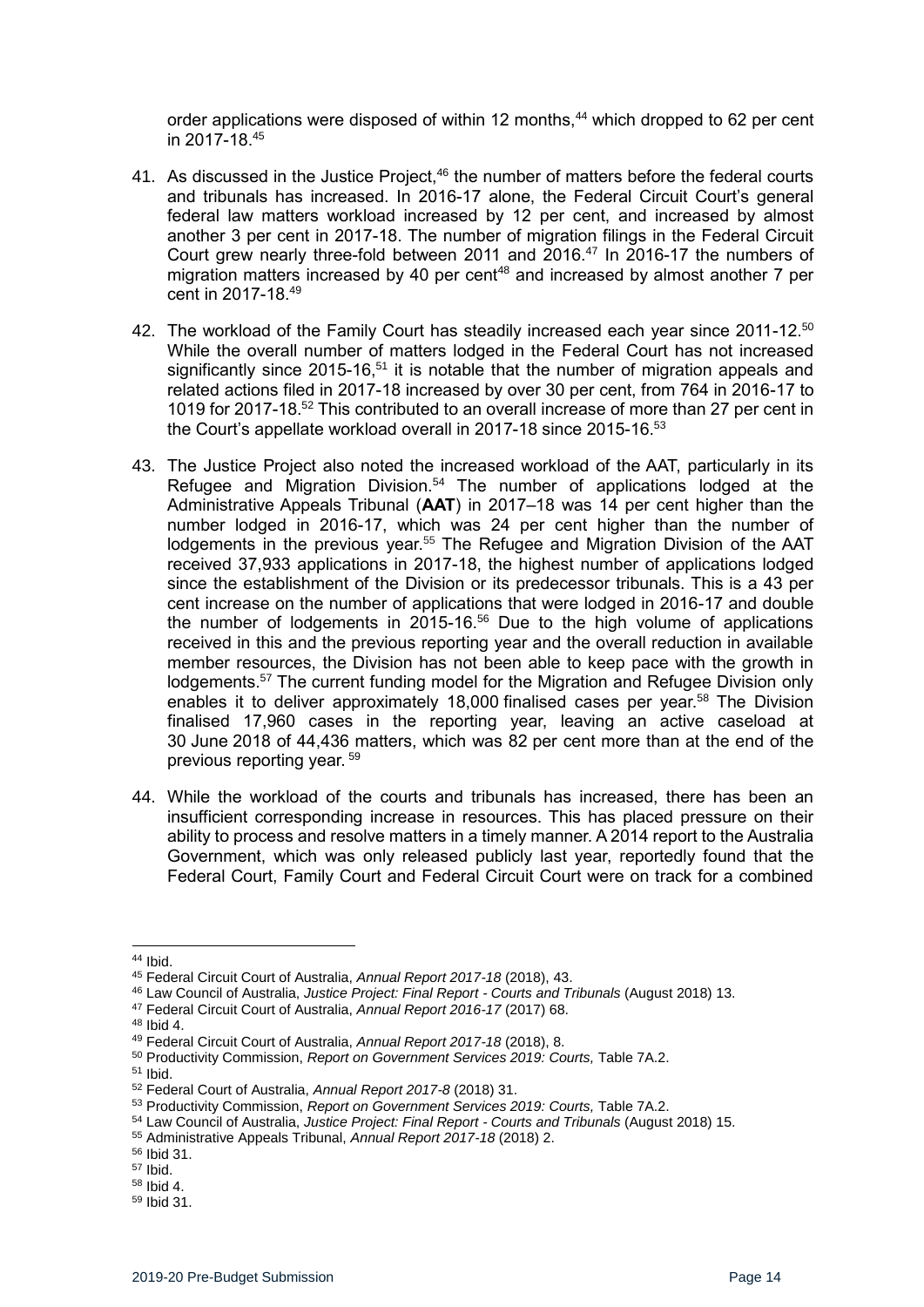budget shortfall of \$75 million by 2017-18, which would result in further cuts to their services. Subsequent responses have not addressed this shortfall.<sup>60</sup>

#### <span id="page-14-0"></span>**Delays in judicial appointments**

- 45. In some cases, there have been significant delays in making judicial appointments to fill vacancies in the federal courts and tribunals. The Law Council has recently documented the delays in judicial appointments to the Family Court and the Federal Circuit Court from the information publicly available about judicial appointments and retirements. For example, since 2011, seven Judges have left the Sydney registry of the Family Court and only three new judges have been appointed. The delay between the departure of one judge and the appointment of another was 11 months in one case, and 18 months in the other two cases. In the same period, three judges of the Family Court were appointed to the appeal division, yet no new judges were appointed to the Family Court.<sup>61</sup> The Brisbane and Sydney registries have also experienced significant delays in the replacement of Federal Circuit Court judges, with delays ranging between three weeks and 21 months. $62$
- 46. The Justice Project noted that AAT is also experiencing similar resource pressures due to increased demand and delayed appointments.<sup>63</sup> The AAT has experienced a decline in the number of members. Its *2017-18 Annual Report* stated that 'the cumulative effect of member appointments over recent years means that the AAT now have some 30 fewer members than at the time of amalgamation with a caseload that has increased by 42 per cent since 2015–16'.<sup>64</sup> It noted that the delayed assignment of newly appointed members to the Migration and Refugee Division impacted on its capacity to reduce the active caseload and meet timeliness measures across many case categories.<sup>65</sup>
- 47. The Justice Project identified that delay in judicial appointments, particularly in rural, regional, remote (**RRR**) areas, can cause significant court backlog and subsequent delays.<sup>66</sup> It provided the example of the eight-month delay to replace Justice Myers<sup>67</sup> at the Newcastle Registry, which resulted in pushing the time it took for a case to reach trial in Newcastle's Federal Circuit Court to almost 19 months.<sup>68</sup> As a result, the workload for the two remaining judges in Newcastle was significantly increased, with each judge dealing with a projected caseload of 770 matters in the financial year 2016-

<sup>60</sup> KPMG, *Review of the Performance and Funding of the Federal Court of Australia, Family Court of Australia and Federal Circuit Court of Australia* (2014), subsequently released in redacted form by the Federal Government.

<sup>&</sup>lt;sup>61</sup> This does not include the retirement of former Chief Justice John Pascoe and the appointment of Chief Justice William Alstergren.

<sup>62</sup> Law Council of Australia, Submission to the Senate Legal and Constitutional Affairs Committee, *Federal Circuit and Family Court of Australia Bill 2018, Federal Circuit and Family Court of Australia (Consequential Amendments and Transitional Provisions) Bill 2018*, 65-80.

<sup>63</sup> Law Council of Australia, *Justice Project: Final Report - Courts and Tribunals* (August 2018) 15.

<sup>64</sup> Administrative Appeals Tribunal, *Annual Report 2017-18* (2018) 4.

<sup>65</sup> Ibid 36.

<sup>66</sup> Law Council of Australia, *Justice Project: Final Report - Courts and Tribunals* (August 2018)13-4.

<sup>&</sup>lt;sup>67</sup> Justice Matthew Myers was appointed as a Commission of the Australian Law Reform Commission to head the Inquiry into Incarceration rates of Aboriginal and Torres Strait Islander People.

<sup>68</sup> Michael McGowen, 'Turnbull government appoints new federal circuit judge in Newcastle after long delay', *Newcastle Herald (online), 8 September 2017 <http://www.theherald.com.au/story/4911458/after-delay-new*judge-on-circuit-court/>. With respect to the estimated 19 months for a matter to reach trial, the best available comparator is the Federal Circuit Court's targets with respect to performance measures of timely completion of cases and timely registry services. These targets include 90 per cent of final order applications disposed of within 12 months; 90 per cent of all other applications disposed of within six months; and 70 per cent of matters resolved prior to trial: Federal Circuit Court of Australia, *Annual Report 2016-17* (2017) 43.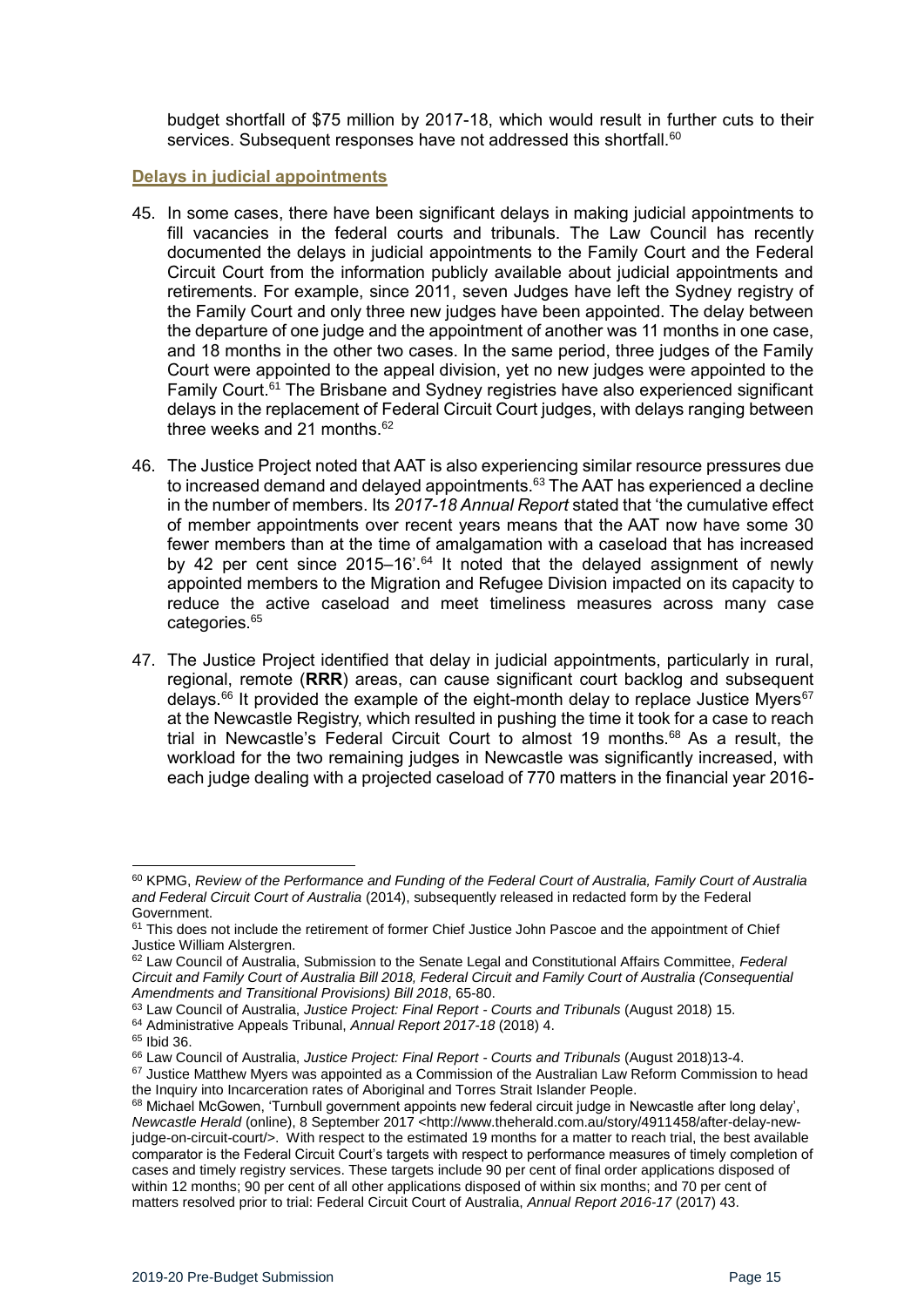17, compared to the national average of  $376.69$  The President of the Hunter Valley Family Law Practitioners, Chris White, stated that such court delays are compounding people's belief 'that the system isn't responsive to their very serious examples of domestic violence'.<sup>70</sup> White cited a matter that he had been involved in where a father with a history of drug abuse and mental health conditions, had taken his daughter to Queensland despite having very little previous contact with her. White sought an urgent hearing before the Court but was unable to secure a hearing before a judge for almost two months. He stated that 'in the meantime a little girl who doesn't know her father has effectively been kidnapped, for want of a better word, and the Court is unable to deal with that because of a lack of resources'.<sup>71</sup>

- 48. The Hon Giles Coakes, a former Newcastle Federal Circuit Court judge, described the delayed appointment in Newcastle as 'reckless' and 'negligent', as the increased workload on the remaining judges 'means there is the increased risk of an oversight, a mistake in calculations, or risk of not giving enough weight to a specific piece of evidence'.<sup>72</sup> In their consultation with the Justice Project, private practitioners in Townsville recalled similar experiences regarding delays in appointments of Federal Circuit Court judges and the consequent backlog in matters.<sup>73</sup>
- 49. As per the Justice Project, delays in the Federal Circuit Court are likely to be inevitable without additional judicial resources.<sup>74</sup> Former Chief Justice Pascoe stated, '[i]t cannot be overstated that the Court's capacity to efficiently and effectively deal with its workload is directly impacted by the availability of adequate judicial resources'.<sup>75</sup> In its 2018-19 pre-budget submission, the Law Council emphasised that 'due to significant under-resourcing and in particular, the under-provision of judges, the Federal Circuit Court is failing to meet efficiency targets'.<sup>76</sup> This remains unchanged, as the Federal Circuit Court, along with the other federal courts and tribunals, remains significantly under-resourced and under-funded and has failed to meet efficiency targets for 2017- 18.

#### <span id="page-15-0"></span>**Increase of self-represented litigants**

50. The Justice Project identified that the growing numbers of self-represented litigants, in part due to the reduced capacity of legal assistance services to meet demand, are causing enormous strain on court resources and are diminishing the overall efficiency of the justice system.<sup>77</sup> The Justice Project noted that the data on self-representation in Australian courts is by no means comprehensive.<sup>78</sup> However, from the data that has been collated, or made available, it appears that all federal courts experience high numbers of self-represented litigants. In the Family Court, 24 per cent of trials in 2017-

<sup>69</sup> Michael McGowen, 'Hunter domestic violence victims, children, at risk because of "reckless" judge shortage', *Newcastle Herald* (online), 30 June 2017 <http://www.theherald.com.au/story/4762370/court-shortreckless-judge-shortage-puts-hunter-families-at-risk/>.

 $70$  Ibid. <sup>71</sup> Ibid.

<sup>72</sup> Ibid, quoting Giles Coakes.

<sup>73</sup> Law Council of Australia, *Justice Project: Final Report - Courts and Tribunals* (August 2018) 14, citing teleconference consultation with a Townsville private practitioner on 6 April 2018. On 26 April 2018, it was announced that Justice Steve Middleton was appointed to the Townsville Federal Circuit Court to replace former Judge John Cocker, who was appointed to the District Court in Townsville in March 2018.

<sup>74</sup> Law Council of Australia, *Justice Project: Final Report - Courts and Tribunals* (August 2018) 14, citing Federal Circuit Court of Australia, *Annual Report 2015-16* (2016) 68.

<sup>75</sup> Federal Circuit Court of Australia, *Annual Report 2016-17* (2017) 4. <sup>76</sup> Law Council of Australia, Submission to the Treasury, *2018-9 Pre-Budget Submission* (31 January 2018) 13.

<sup>77</sup> Law Council of Australia, *Justice Project: Final Report - Courts and Tribunals* (August 2018) 15. <sup>78</sup> Ibid 24.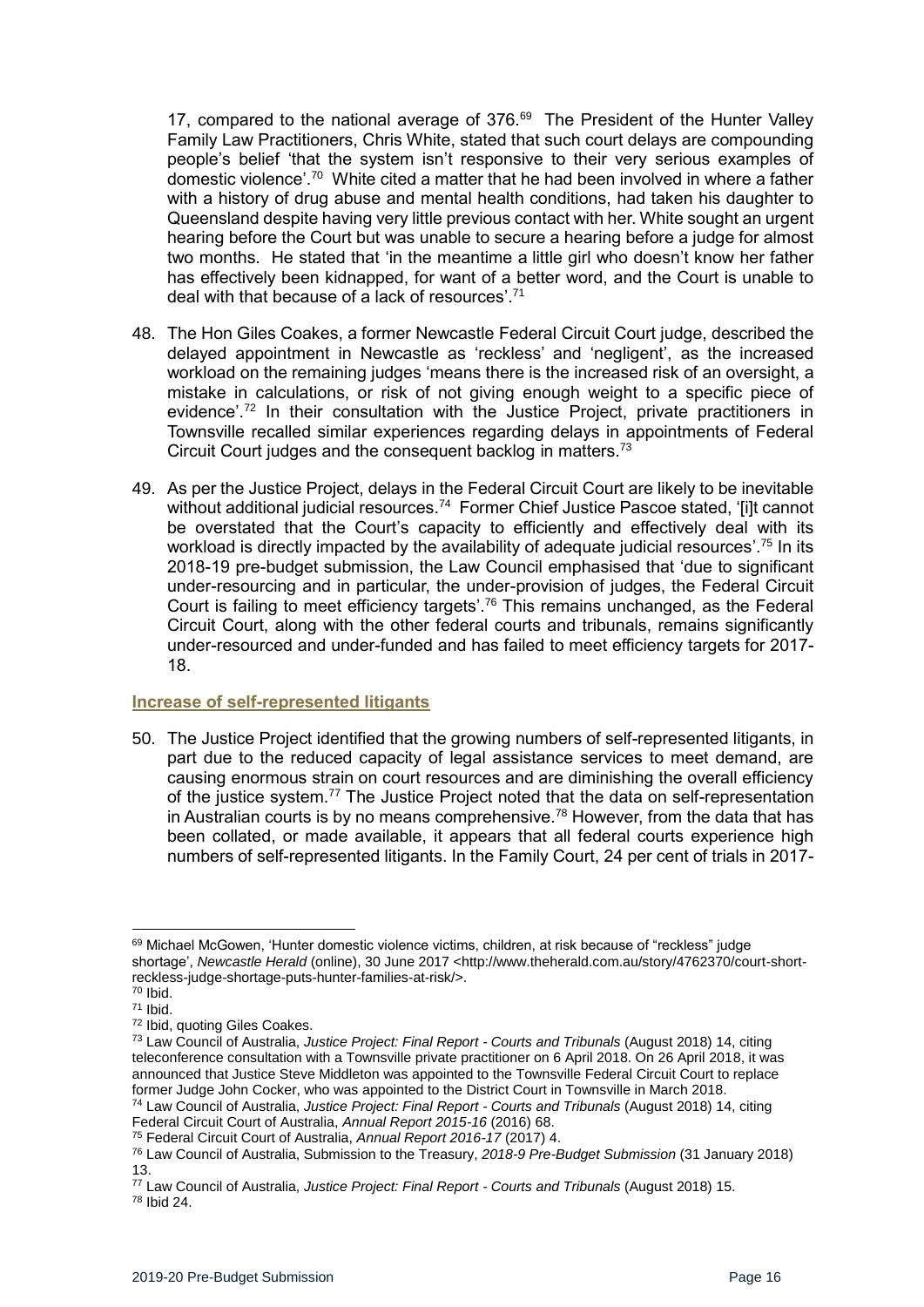18 had one represented litigant and in 8 per cent of trials both parties were selfrepresented.<sup>79</sup>

- 51. There is limited information on the number of self-representing litigants in the Federal Circuit Court as its annual reports do not include information regarding the number of parties who have self-represented. However, in 2013 it was reported that there were a significant number of self-representing litigants, particularly in the areas of family law, child support, bankruptcy and migration.<sup>80</sup>
- 52. Furthermore, in its *2015-16 Annual Review*, the Federal Circuit Court noted that:

*Migration work presents additional demands on the Court and its administration that do not arise in other areas of the Court's jurisdiction. As many litigants in migration matters are self-represented, particularly those seeking review of protection visa decisions, there is a greater need for pro bono representation or other legal representation, particularly as legal aid is not available to protection visa applicants who are in migration detention.<sup>81</sup>*

- 53. To assist self-represented litigants, the Federal Circuit Court has established a pro bono scheme and a Legal Aid duty lawyer scheme for directions lists in Melbourne.<sup>82</sup> The Federal Circuit Court in Brisbane, in conjunction with HopgoodGanim Lawyers and the Bar Association of Queensland, has also established a pro bono scheme to assist self-represented litigants in migration proceedings.<sup>83</sup> Initiatives by the Federal Circuit Court to provide assistance to self-representing litigants in migration matters could suggest that there are high numbers of people self-representing in these matters, as is the case in the Federal Court.
- 54. The Justice Project reported that the Federal Court has indicated that the majority of the 563 people who commenced proceedings in the Court in 2015-16 as selfrepresented litigants were appellants in migration appeals (constituting 90 per cent of appeals).<sup>84</sup> This number increased to 677 people in 2017-18.<sup>85</sup>
- 55. As raised by the Justice Project, the growing numbers of self-represented litigants, in part due to the reduced capacity of legal assistance services to meet demand, are causing enormous strains on court resources and are diminishing the overall efficiency of the justice system.<sup>86</sup> The Productivity Commission found that most people who selfrepresent in courts do so involuntarily because they cannot afford a private lawyer or are ineligible for legal assistance.<sup>87</sup>

<sup>79</sup> Family Court of Australia, *Annual Report 2017-18* (2018) 33.

<sup>80</sup> Productivity Commission, *Access to Justice Arrangements: Inquiry Report, Appendices B to K*, *Appendix F: Self-Represented Litigants* (2014) 1001.

<sup>81</sup> Federal Circuit Court, *Annual Report 2016-17* (2017) 69.

<sup>82</sup> Ibid.

<sup>83</sup> Federal Circuit Court, *Annual Report 2017-18* (2018) 73-4.

<sup>84</sup> Federal Court, *Annual Report 2015-16* (2016), 38-9.

<sup>85</sup> Federal Court, *Annual Report 2017-18* (2018) 38.

<sup>86</sup> Law Council of Australia, *Justice Project: Final Report - Courts and Tribunals* (August 2018) 4, citing Public Accounts Committee, Parliament of New South Wales, *Inquiry into Court Waiting Times: Report No 133* (2002) xiii. See also Department of Justice and Regulation (Victoria), *Access to Justice Review* (2016), 472- 473, 485; Rosemary Hunter et al, Law and Justice Foundation of NSW, *The Changing Face of Litigation: Unrepresented Litigants in the Family Court of Australia* (2002) 187; Hugh McDonald et al, Law and Justice Foundation of New South Wales, *In summary: Evaluation of the appropriateness and sustainability of Victoria Legal Aid's Summary Crime Program* (2017) xvii ('*Victoria Legal Aid's Summary Crime Program*'); Productivity Commission, *Access to Justice Arrangements*, 500, cited in Law Council of Australia, *Justice Project: Courts and Tribunals* (2018) 20.

<sup>87</sup> Law Council of Australia, *Justice Project: Final Report - Courts and Tribunals* (August 2018) 20, citing Productivity Commission, *Access to Justice Arrangements*, 487.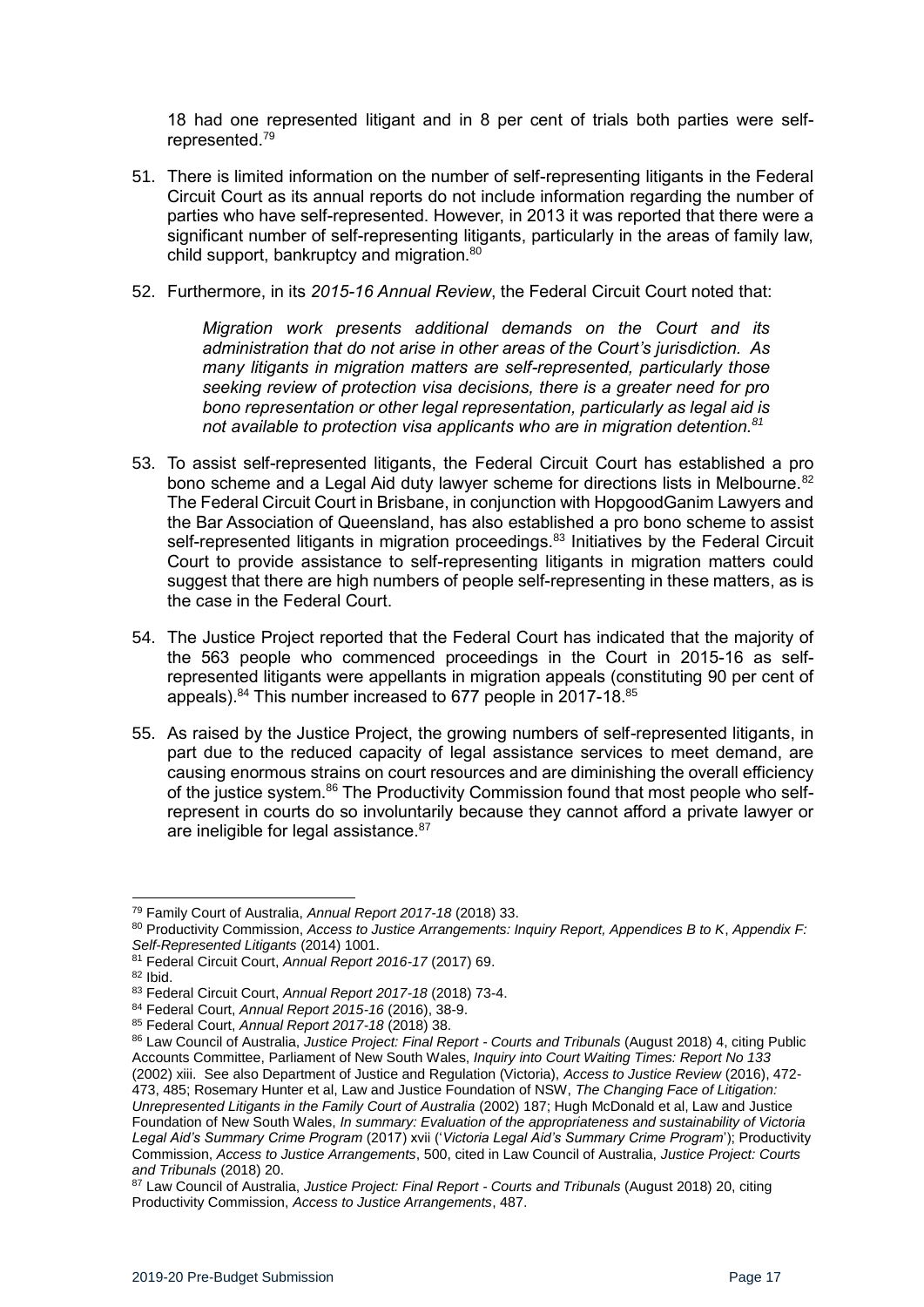- 56. While data on self-represented litigants is limited, it was noted in the Justice Project that in RRR areas with a scarcity of lawyers, 'it can be expected that a greater proportion of [individuals] will be unrepresented in court'.<sup>88</sup> Commentators to the Justice Project expressed concerns about self-representation among RRR Australians. For example, the Townsville Community Legal Service had observed that people were more likely to self-represent, but less able to do so due to the increasing complexity of the legal system.<sup>89</sup>
- 57. The Justice Project highlighted the concerns of RRR legal services in regard to individuals self-representing in family law matters. It in submission to the Justice Project, the Hume Riverina Community Legal Service commented that local gaps in pro bono family law leave clients self-representing to their own detriment, as 'clients may choose to self-represent but the process is complicated and not a viable option for many people'.<sup>90</sup> Aboriginal Family Law Services in Kalgoorlie commented that where services could not help people with family and child protection matters, 'people don't want to go and represent themselves at a hearing. They won't pursue it'.<sup>91</sup>
- 58. One case study provided to the Justice Project highlighted the distress that selfrepresentation can cause survivors of family violence:

*Layla had been separated from Brian, the father of her 8-year-old daughter, for 8 years. Layla had left Brian due to his violence towards her and unpredictable behaviour. After she left him he had run her over and absconded with their daughter, who was still being breastfed at the time.* 

*Since separating, Layla has had a number of violence restraining orders against Brian… Brian has brought a number of actions in the Family Court over the years for contact to their daughter and Layla says that she has spent approximately \$25 000 on lawyers and can no longer afford to put money into legal fees…* 

*Layla had recently relocated to Carnavon and attended on our Carnavonbased paralegal for assistance, as she was attending court that same day to try and renew her VRO against Brian, which had expired ... She said that Brian was using the arrangements set out in the Family Court orders as an opportunity, with the assistance of his current partner, to harass and talk Layla…*

*Although our paralegal was able to provide Layla with information and advice about her situation Layla really wanted to have some assistance in court that day, as she felt so worn down, vulnerable, anxious and disbelieved that she didn't think she could adequately represent herself. As the funding for our Gascoyne service is insufficient to attract and retain a lawyer we are* 

<sup>88</sup> Law Council of Australia, *Justice Project: Final Report - Rural, Regional and Remote (RRR) Australians*  (August 2018) 40, citing Centre for Rural Regional Law and Justice and National Rural Law, Submission No 4 to Department of Justice and Regulation (Victoria), *Access to Justice Review*, 10; Harris et al, '*Courting justice beyond the cityscape'*, 165.

<sup>89</sup> Law Council of Australia, *Justice Project: Final Project - Rural, Regional and Remote (RRR) Australians*  (August 2018) 40-1, citing consultation with Townsville Community Legal Service in Townsville on 29 August 2018.

<sup>90</sup> Law Council of Australia, *Justice Project: Final Project - Rural, Regional and Remote (RRR) Australians*  (August 2018) 40-1, citing Hume Riverina Community Legal Service, Submission No 122 to the Law Council of Australia, *A Submission to the Law Council of Australia by Hume Riverina Community Legal Service as part of the Justice Project in Response to the RRR Australians Consultation Paper* (13 October 2017).

<sup>91</sup> Law Council of Australia, *Justice Project: Final Report - Rural, Regional and Remote (RRR) Australians*  (August 2018) 40-1, citing consultation with Aboriginal Family Law Services in Kalgoorlie on 8 September 2017.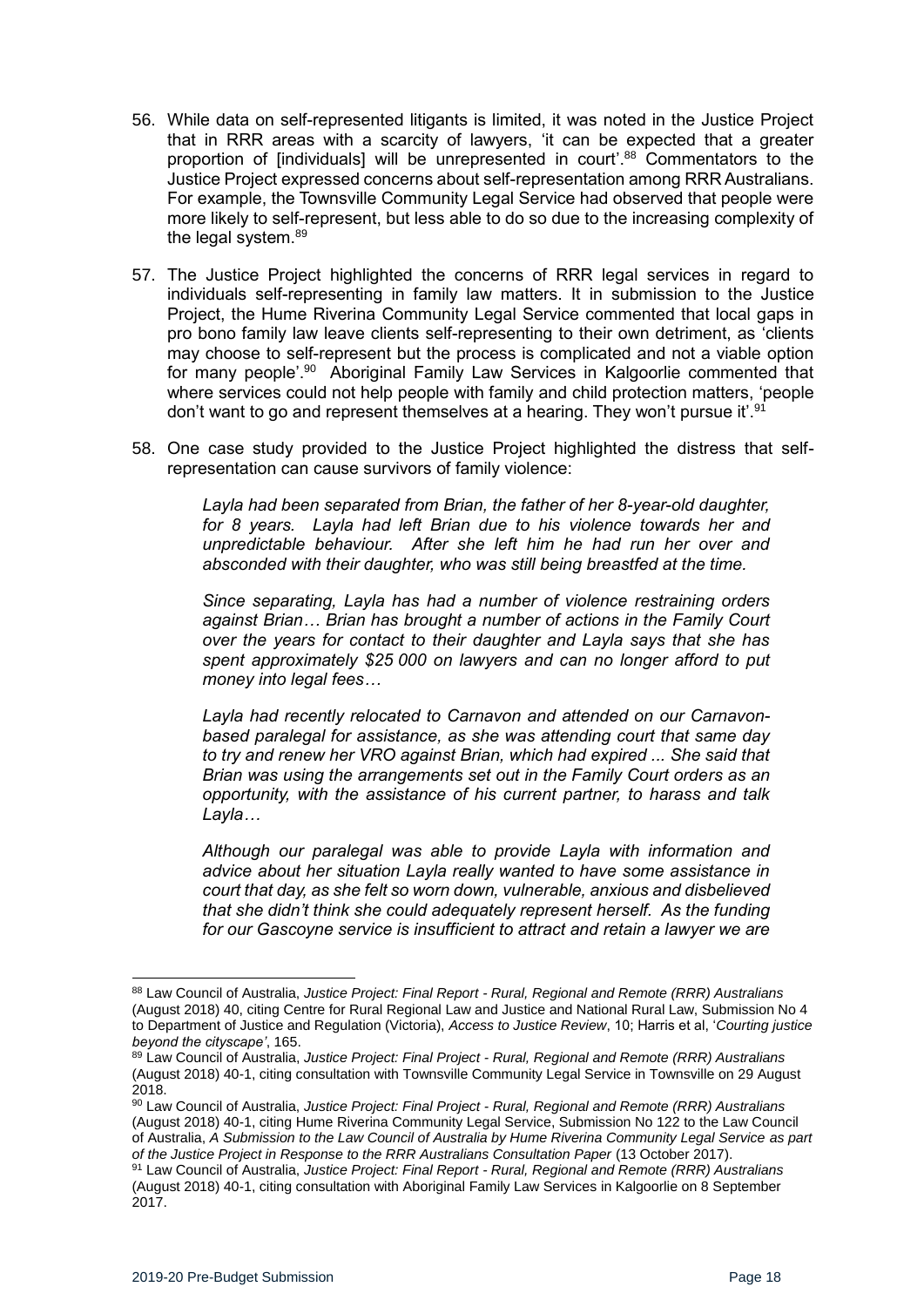*limited to providing a paralegal service, which means we are not able to provide court representation to people in Layla's position.<sup>92</sup>* 

- 59. The impact of self-representation on the individual, as well as on the court, is not insignificant. Research has found that:<sup>93</sup>
	- (a) self-representing litigants generally place their substantive rights at risk as their ability to defend or assert their rights is undermined by their lack of skills and knowledge;<sup>94</sup>
	- (b) self-representing litigants are likely to lose their case more often than legally represented parties, regardless of merits;<sup>95</sup>
	- (c) proceedings commenced by self-representing litigants are more likely to be dismissed, discontinued, abandoned and struck-out:<sup>96</sup>
	- (d) processes such as negotiation, case management and hearings are often more protracted and difficult because of the burden that self-representing litigants place on the functioning of the court system; $97$  and
	- (e) matters involving self-representing litigants generally take longer to be finalised and cause additional costs to the courts and other parties involved.<sup>98</sup> Intuitively, this may lead to higher costs orders for unsuccessful self-representing litigants and increased legal costs that are less likely to be recovered from impecunious litigants.

#### **Recommendation:**

• **The Australian Government should provide additional resources to the federal courts, in particular the Family Court of Australia and the Federal Circuit Court of Australia, including additional Judges, Registrars and other staff in order to efficiently deal with the considerable increase in workload. This should be supported with additional funding for legal assistance services for those people with cases moving through these systems.**

#### <span id="page-18-0"></span>**Federal courts and RRR Australia**

60. A priority to come out of the Justice Project is that additional funding and resources are required to maintain and, where required, expand RRR circuit courts, having regard to their important function in upholding the rule of law and fostering community engagement through a tangible local presence.<sup>99</sup>

<sup>92</sup> Law Council of Australia, *Justice Project: Final Project - Rural, Regional and Remote (RRR) Australians*  (August 2018) 40-1, citing Regional Alliance West, Submission No 94 to the Law Council of Australia*, Submission by Regional Alliance West Inc. to the Law Council of Australia Justice Project* (2017).

<sup>93</sup> Raquel Dos Santos, Self-represented Litigants in the Australian Justice System: 10 Years of the Self-Representation Service in Australia (LawRight, speech paper presented at the National Access to Justice and Pro Bono Conference, 23 March 2017) 5 [21].

<sup>94</sup> Victorian Law Reform Commission, *Civil Justice Review Report* (2008) 565.

<sup>95</sup> Rabeea Assy, 'Revisiting the Right to Self-Representation' (2011) 30 *Civil Justice Quarterly* 267, 268.

<sup>96</sup> Elizabeth Richardson, Tania Sourdin & Nerida Wallace, 'Self-Represented Litigants, Literature Review' (Australian Centre for Court and Justice System Innovation, 2012) 27, 30.

<sup>97</sup> Rule of Law Institute, *Access to Justice, Legal Aid and Self-Represented Litigants* (3 June 2013, Rule of Law Institute of Australia) [<www.ruleoflaw.org.au/self-represented-litigants-2013>](http://www.ruleoflaw.org.au/self-represented-litigants-2013).

<sup>98</sup> Elizabeth Richardson, Tania Sourdin & Nerida Wallace, 'Self-Represented Litigants, Literature Review' (Australian Centre for Court and Justice System Innovation, 2012) 13, 27.

<sup>99</sup> Law Council of Australia, *Justice Project: Final Report - Courts and Tribunals* (August 2018) 73.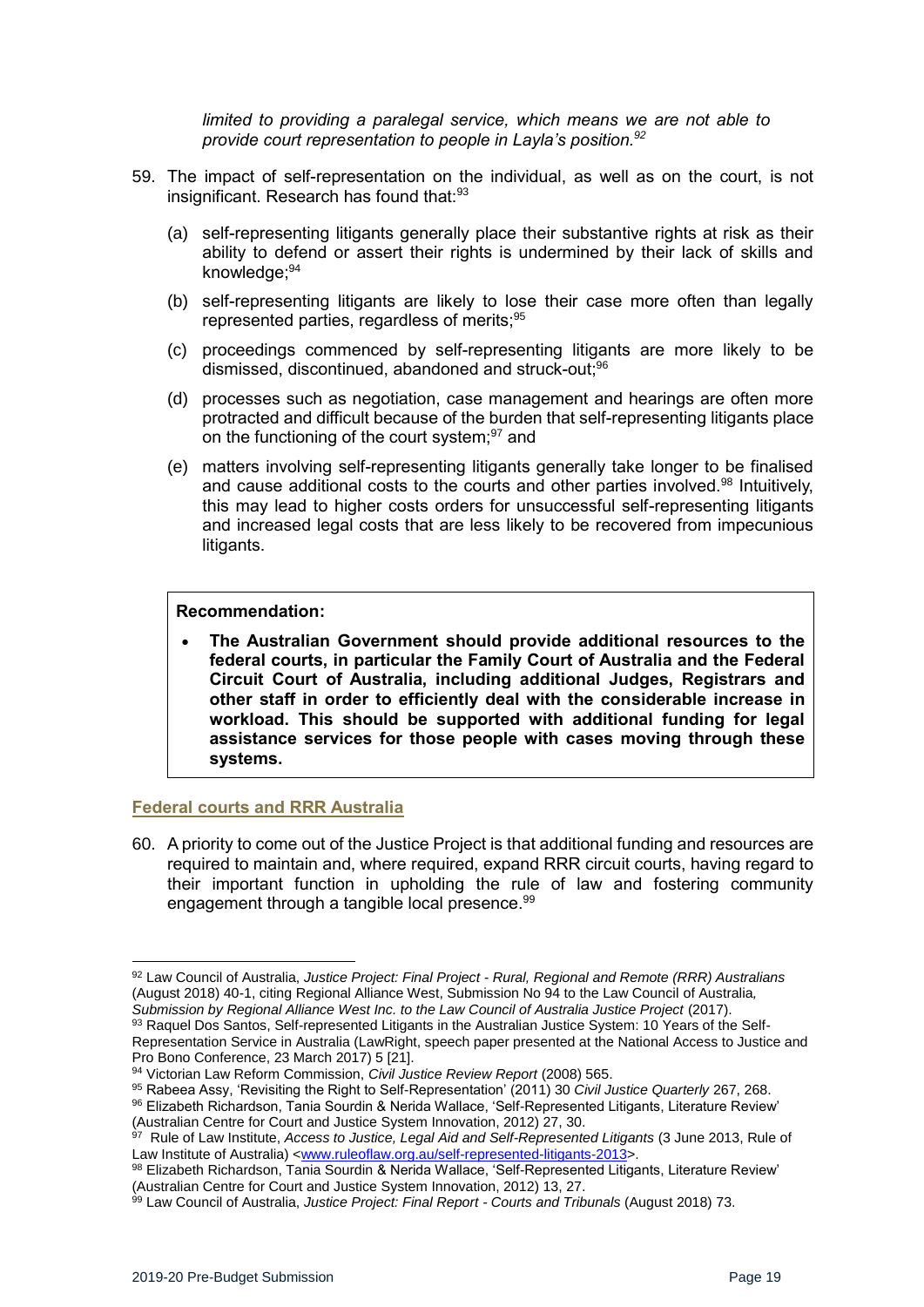- 61. The Justice Project noted that a decline in local court circuit services in RRR communities has been observed, which significantly exacerbates distance, transport and cost barriers for residents. In some cases, this means they give up on attending court despite the personal costs. In certain contexts, the delay in having their matter heard effectively means that their case is already lost.<sup>100</sup>
- 62. Submissions to the Justice Project provided examples of the difficulties faced by individuals in RRR Australia in accessing the federal courts. For example:

*In one Western NSW CLC example, the client, a middle-aged man with a workplace incurred injury required help with an employment law general protections matter. The first Federal Circuit Court mention was listed in Sydney, around eight hours away by car. However, the client was unable to drive, and it would have been 'almost impossible' to attend the mention without assistance. Fortunately, the lawyer was in Sydney for other reasons and appeared for the client. Subsequent efforts to arrange for the client to attend the mediation by telephone were not agreed by the other side. While, ultimately, pro bono legal assistance in Sydney was secured, this was a stark example of the difficulties which can be faced by RRR clients in attending city hearings.<sup>101</sup>* 

63. In its submission to the Justice Project, Regional Alliance West also raised the barriers experienced by family violence victims with respect to matters in the Family Court:

> *The Family Court is based in Perth, which is approximately 950 kilometres south of Carnavon and 450 kilometres south of Geraldton. There are no Family Court circuit visits to Carnavon and only one every fourth months (ie three per year) to Geraldton. If matters are urgent, then litigants can apply to appear in Perth by telephone or video link but issues with technology and obtaining advice can prove difficult for these clients. Many end up being self-represented with limited legal advice.*

> *Appearing in court by electronic means is difficult for anyone… but even more so for a stressed and overwhelmed person who is suffering from the effects of family violence.*<sup>102</sup>

64. Victoria Legal Aid's office in Mildura told the Justice Project of the consequences for clients with little means of waiting for child protection matters to be heard locally:

> *There is certainly a disadvantage for RRR clients in court. In one current example, there's a three month wait for child protection matters, compared to three weeks in Melbourne. The family is really disadvantaged. The mother in this case has lost, because I that time the new status quo is set and the baby has been put in care… It's seven hours on a bus to get to Melbourne. The child protection jurisdiction won't fund our clients to get there.*<sup>103</sup>

<sup>100</sup> Law Council of Australia, *Justice Project: Final Report - Rural, Regional and Remote (RRR) Australians*  (August 2018) 45, citing Community Legal Centres NSW, Submission No 106 to the Law Council of Australia, *Law Council of Australia's Justice Project* (9 October 2017). <sup>101</sup> Ibid.

<sup>102</sup> Law Council of Australia, *Justice Project: Final Report - Rural, Regional and Remote (RRR) Australians*  (August 2018) 40-1, citing Regional Alliance West, Submission No 94 to the Law Council of Australia*,*  Submission by Regional Alliance West Inc. to the Law Council of Australia Justice Project (2017).

<sup>103</sup> Law Council of Australia, *Justice Project: Final Report - Rural, Regional and Remote (RRR) Australians*  (August 2018) 46, citing consultation with Victoria Legal Aid in Mildura on 26 September 2017.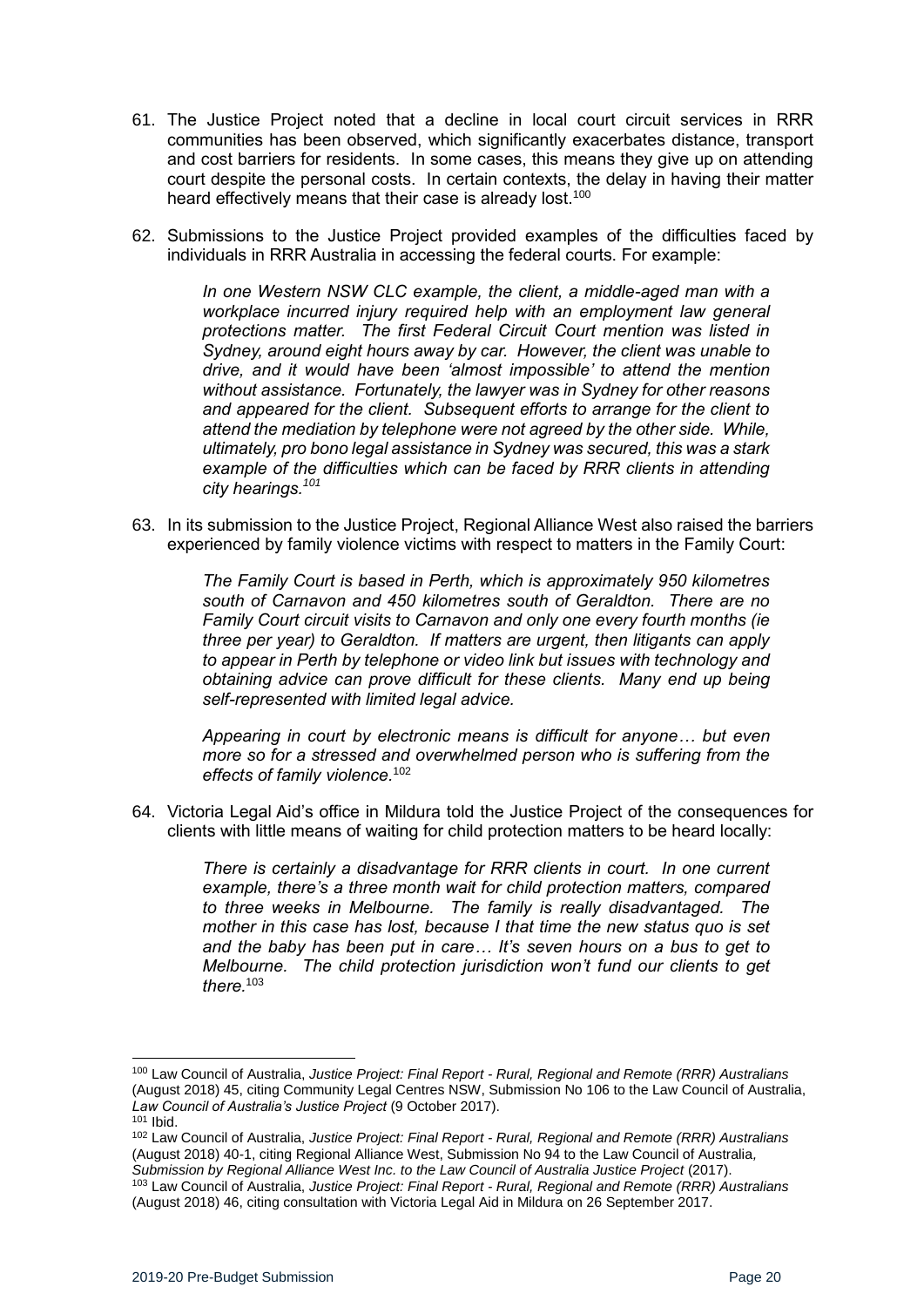- 65. Throughout 2017–18, the Federal Circuit Court sat in 30 rural and regional locations on 149 occasions as part of its circuit program, with the length of these circuits varying from single days to whole weeks.<sup>104</sup> Its *Annual Report 2017-18* noted that approximately 20 per cent of the Federal Circuit Court's family law workload is undertaken on circuit.<sup>105</sup> Based on the then circuit schedule of the Federal Circuit Court, in 2012 it sat in 28 regional and rural locations and spent approximately 730 days on circuit.<sup>106</sup> This was the circuit schedule for the Federal Circuit Court when it had almost 43 per cent less general federal law matters and 4 per cent less family law matters.<sup>107</sup> Based on current information, the amount of days spent on circuit is unknown.<sup>108</sup> However, if on each of the 149 occasions in 2017-18 the Federal Circuit Court sat for a week, that would amount to a total of 745 days on circuit. Considering the increase in the workload of the Federal Circuit Court since 2012-13, and that the estimation of 745 days on circuit is most likely an over-estimation, the amount of time spent on circuit in RRR Australia appears significantly inadequate.
- 66. It is well recognised that technology has the capacity to generate significant time and cost savings for courts and tribunals, as well as for those using the court and tribunal system.<sup>109</sup> In the Federal Circuit Court's *Annual Report 2017-18*, it noted that:

*Federal Circuit Court judges conduct some procedural and urgent hearings by video-link and telephone link in between circuits. The technology provides litigants with greater access to the Court and assists in maximising the value of time spent at the circuit locations. eFiling provides litigants and legal practitioners with greater access to the Court by enabling them to file documents from rural and regional locations as opposed to attending registry locations or using standard post.*<sup>110</sup>

67. As per the Justice Project, it has been found that the appropriate use of technology can improve access to justice for people living in regional, rural and remote areas by reducing travel time, inconvenience and costs.<sup>111</sup> However, consultations and submissions to the Justice Project revealed that there are disadvantages that come with the advantages of the use of technology in the federal court system. One example provided by Regional Alliance West to the Justice Project was that appearing by telephone and video link is less than ideal as reception and connections can be unstable, and time lags can create difficulties with participants inadvertently talking over one another, all of which can exacerbate the stress of the court process itself, particularly for vulnerable individuals such as survivors of family violence.<sup>112</sup>

<sup>1</sup> <sup>104</sup> Federal Circuit of Australia, *Annual Report 2017-8* (2018) 76. <sup>105</sup> Ibid.

<sup>106</sup> KPMG, *Review of the Performance and Funding of the Federal Court of Australia, Family Court of Australia and Federal Circuit Court of Australia* (2014), subsequently released in redacted form by the Federal Government.

<sup>107</sup> Federal Circuit of Australia, *Annual Report 2012-3* (2013) 40, 46; Federal Circuit of Australia, *Annual Report 2017-8* (2018) 47, 55.

<sup>108</sup> Federal Circuit of Australia, *Annual Report 2017-8* (2018) 76.

<sup>109</sup> Law Council of Australia, *Justice Project: Final Report - Courts and Tribunals* (August 2018) 76, citing Productivity Commission, *Access to Justice Arrangements,* 19.

<sup>110</sup> Federal Circuit of Australia, *Annual Report 2017-8* (2018) 76.

<sup>111</sup> Law Council of Australia, *Justice Project: Final Report - Courts and Tribunals* (August 2018) 77, citing Anne Wallace, '"Virtual Justice in the Bush": The Use of Court Technology in Remote and Regional Australia' (2008) 19 *Journal of Law, Information and Science* 1 ('Virtual Justice in the Bush'); *Bridget Harris, Lucinda Jordan and Lydia Philips, 'Courting justice beyond the cityscape'; Justice Project Consultation with Queensland Legal Aid in Townsville on 29 August 2017.*

<sup>112</sup> Law Council of Australia, *Justice Project: Final Report - Courts and Tribunals* (August 2018) 78, citing Regional Alliance West, Submission No 94 to the Law Council of Australia*, Submission by Regional Alliance West Inc. to the Law Council of Australia Justice Project (2017).*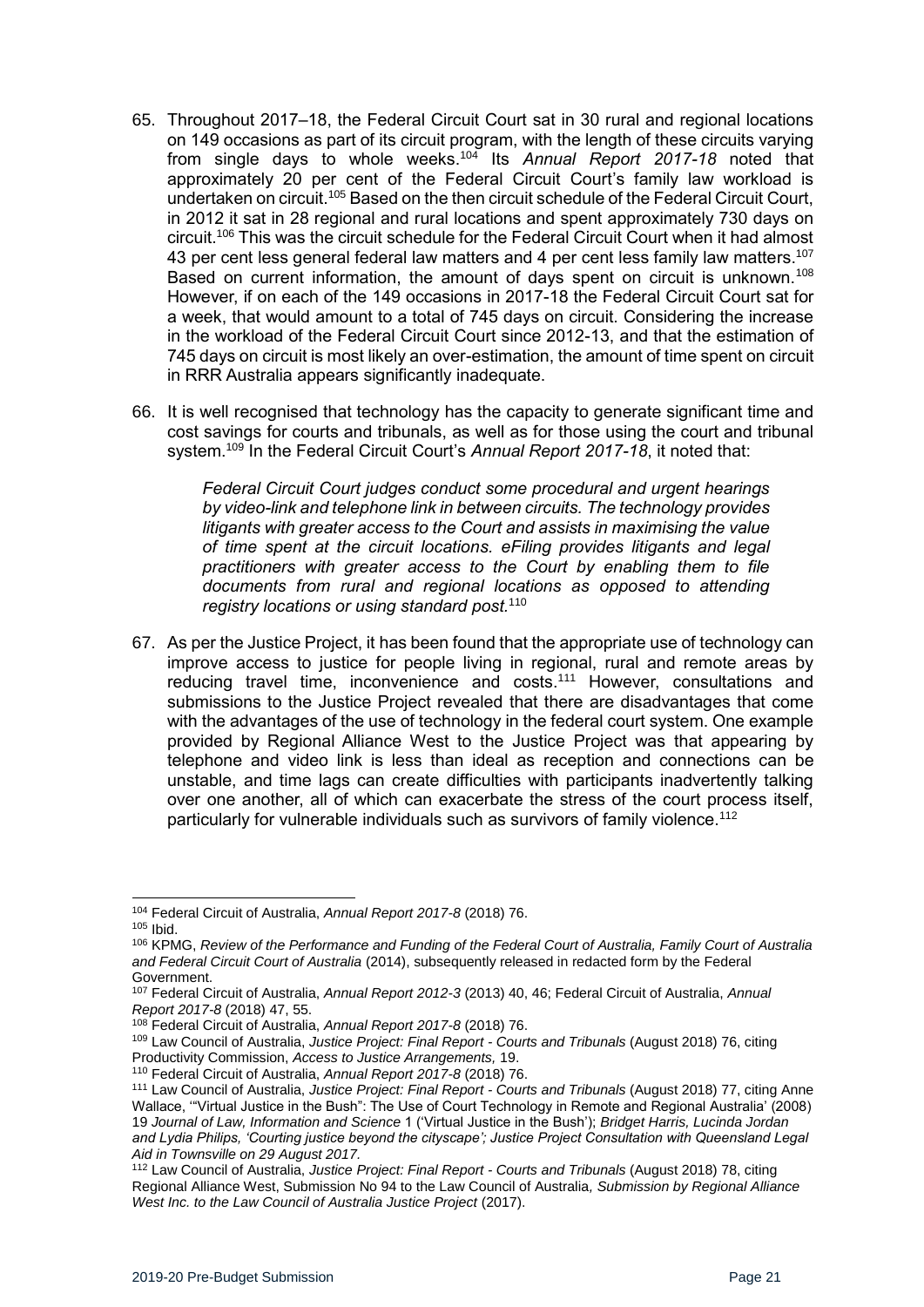68. The Justice Project revealed that Audio Visual Link (**AVL**) can also be problematic for asylum seekers:

> *AVL has been criticised as depersonalising the claimant, hindering the credibility of the case, and undermining due process. One comprehensive statistical analysis of immigration decisions in the US found that asylum applicants who had in-person hearings were granted asylum at double the rate of those who had video-conference hearings.<sup>113</sup>*

- 69. The Justice Project concluded that the while online procedures do have efficiency advantages, it needs to be balanced with local, face to face services and proceedings.<sup>114</sup> For example, since 2016 all divorce applications are filed in the Federal Circuit Court via the an electronic divorce file.<sup>115</sup> The Hume Riverina Community Legal Service submitted to the Justice Project that courts should 'reconsider online only applications', such as divorce applications. It argued that online only applications create 'barriers for elderly people, people with literacy issues and those living in rural areas with a lack of internet coverage'. 116
- 70. The Productivity Commission considered 'that greater investment in technology is warranted given the potential benefits. A lack of resources appears to be the main barrier to the uptake of technology'.<sup>117</sup> The effectiveness of technology also relies on the existence of reliable infrastructure to support online processes and proceedings, compatible technology between parties, and a willingness and capacity of court users, lawyers and judicial officers to use technology.<sup>118</sup>
- 71. In its *Annual Report 2017-8*, the Federal Circuit Court acknowledged that reliance on the states for facilities while on circuit, such as courtrooms, hours of access and access to technology and resources including video-link pose a number of challenges for the Court.<sup>119</sup> The Law Council submits that the Government must invest in technology and new models of service delivery, particularly in RRR areas, so that these initiatives can achieve their intended purpose of increasing the reach of federal courts and tribunals to regional areas and improving equitable access to the justice system.<sup>120</sup>

#### <span id="page-21-0"></span>**National inquiry into resourcing the federal courts and tribunals**

- 72. It is incumbent on the Commonwealth to ensure unreasonable delays in federal courts and tribunals are minimised by providing sufficient resources and sustainable funding. The Justice Project highlighted the fact that there has not been a full-scale review and assessment of the resourcing needs of courts and tribunals in recent years and there is an immediate need for a full and publicly available review of the resourcing needs of the judicial system to ensure funding is allocated accordingly.
- 73. In 2014 and 2015 respectively, the Government commissioned KPMG and Ernst & Young to conduct internal reviews on the performance of federal courts, the costs and savings of potential reform options, and structural and funding issues. The KPMG

<sup>113</sup> Law Council of Australia, *Justice Project: Final Report - Courts and Tribunals* (August 2018) 79, citing Susan Banki and Ilan Katz, Resolving Immigration Status, Part 1: Review of the International Literature (University of New South Wales Social Policy Research Centre, 2009) 35, 39.

<sup>114</sup> Law Council of Australia, *Justice Project: Final Report - Courts and Tribunals* (August 2018) 80.

<sup>115</sup> Federal Circuit Court, *Annual Report 2017-8* (2018) 20.

<sup>116</sup> Law Council of Australia, *Justice Project: Final Report - Courts and Tribunals* (August 2018) 80, citing Hume Riverina Community Legal Service, Submission No 122 to the Law Council of Australia, *A Submission to the Law Council of Australia by Hume Riverina Community Legal Service as part of the Justice Project in Response to the RRR Australians Consultation Paper* (13 October 2017).

<sup>117</sup> Productivity Commission, *Access to Justice Arrangements*, 20.

<sup>118</sup> Law Council of Australia, *Justice Project: Final Report - Courts and Tribunals* (August 2018) 80.

<sup>119</sup> Federal Circuit of Australia, *Annual Report 2017-8* (2018) 76.

<sup>120</sup> Law Council of Australia, *Justice Project: Final Report - Courts and Tribunals* (August 2018) 80.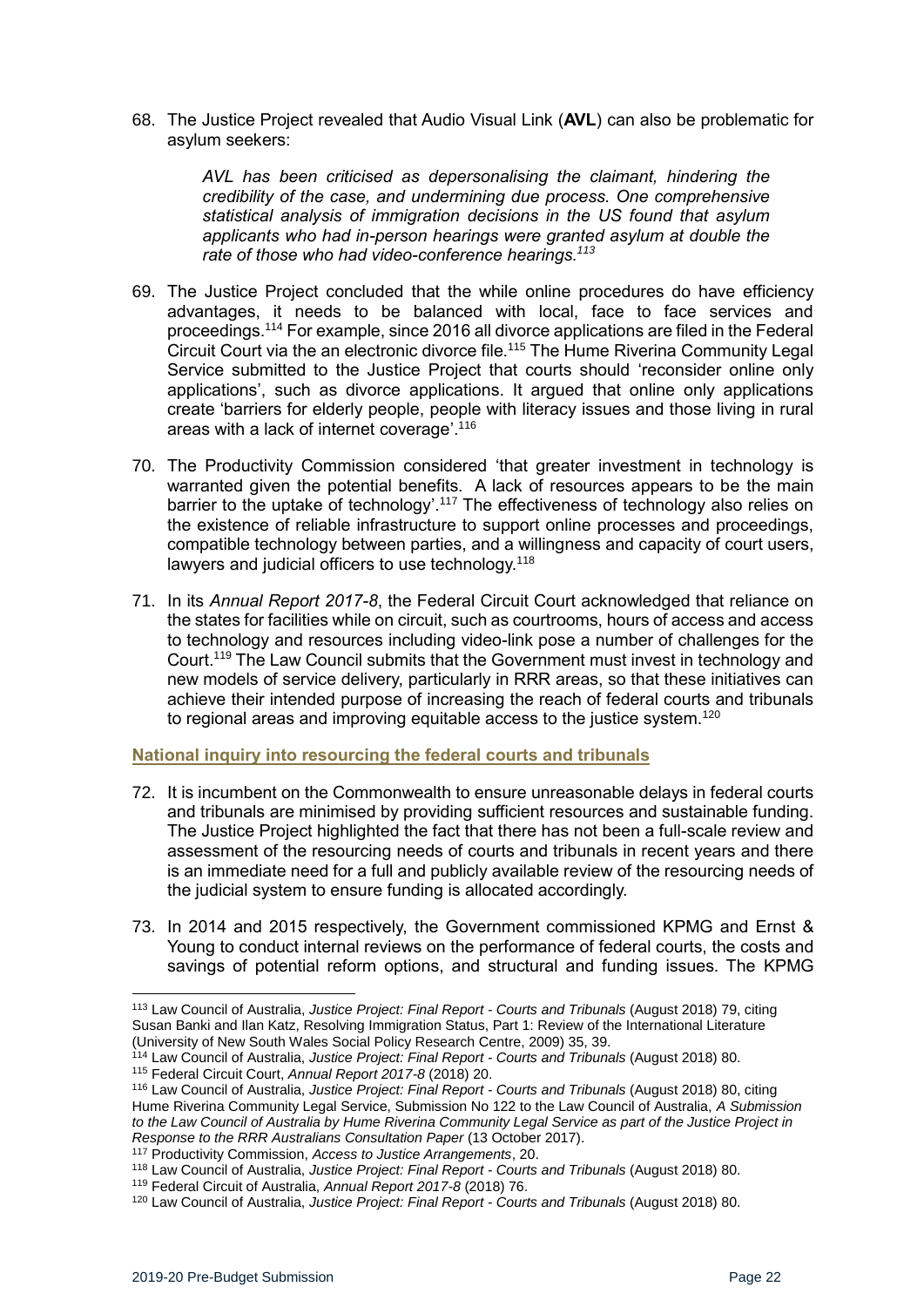report called for a considerable increase in court resources while the Ernst & Young report identified several reform areas that it suggested could result in efficiency savings.<sup>121</sup>

- 74. Most recently, in 2018 the Government commissioned PwC to review of efficiency of the operation of the federal courts, a report that has formed the basis of the Government's proposed structural reforms to the Family and Federal Circuit Courts.
- 75. While these reports have now been released publicly, the delay in their publication and lack of transparency during their production are concerns that were raised in the Justice Project.<sup>122</sup> The Law Council submits that there is a need for greater transparency in matters that involve calls for increased funding or propose significant structural reforms, with future reports requiring prompt release to enable enlightened policy discussions in this area.
- 76. Echoing the recommendation of the Justice Project, it is of critical importance that the Australian Government, working with state and territory governments, commission a full review of the resourcing needs of the federal courts and tribunals. Alongside this review, the Australian government should facilitate an open public discussion about the economic, social and civic importance of meeting the resourcing needs of courts and tribunals.

#### **Recommendation:**

• **The Australian Government, working with state and territory governments, should commission a full review of the resourcing needs of the federal courts and tribunals. Alongside this review, the Australian government should facilitate an open public discussion about the economic, social and civic importance of meeting the resourcing needs of courts and tribunals.**

#### <span id="page-22-0"></span>**Judicial Appointments Process**

- 77. As noted above, the Law Council submits that adequately resourcing the federal courts and tribunals involves the prompt filling of judicial vacancies and appointing sufficient numbers of judges and members to hear matters expeditiously, including additional Judges, Registrars and other staff in order to efficiently deal with the considerable increase in the Federal Circuit Court's migration workload. This should be supported with additional funding for legal assistance services for those people with cases moving through this system.<sup>123</sup>
- 78. Further to this issue, the Law Council also calls for the adoption of a judicial appointment process that promotes greater transparency and accountability of judicial appointments.
- 79. In September 2008, the Law Council issued a policy statement titled 'The Process of Judicial Appointments' in which it supports the view that judicial appointment should be a function of Executive Government and supports the establishment of a formal Judicial Appointment Protocol which outlines the judicial appointments process in the federal courts.<sup>124</sup>

 $\overline{a}$ 

<sup>121</sup> See <https://www.ag.gov.au/LegalSystem/Courts/Pages/Structural-reform-of-the-federal-courts.aspx>. <sup>122</sup> Ibid 19.

<sup>123</sup> Law Council of Australia, Submission to the Treasury, *2018-9 Pre-Budget Submission* (31 January 2018) 14.

<sup>&</sup>lt;sup>124</sup> Law Council of Australia, Policy Statement: The Process of Judicial Appointments (September 2008).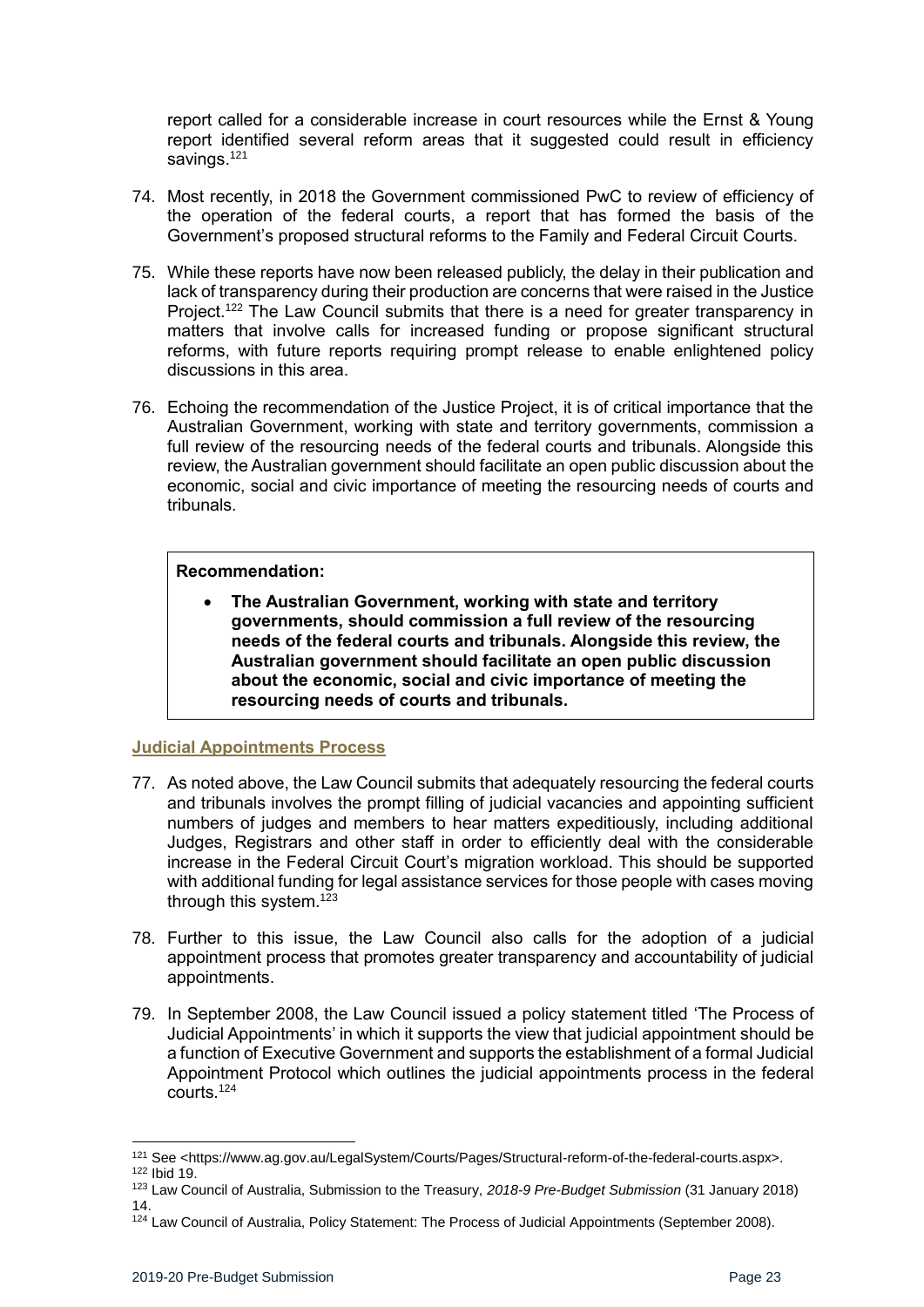80. The Law Council is supportive of reforms that would see judicial appointments to the Federal Court of Australia, Family Court of Australia and Federal Circuit Court of Australia and the AAT publicly advertised, with an independent panel to provide a shortlist to the Attorney-General of potential appointees.

#### **Recommendation:**

• **The Australian Government should adopt and adequately resource a judicial appointment process that promotes greater transparency and accountability of judicial appointments.**

## <span id="page-23-0"></span>**Review and proposed restructure of the Australia's family law system**

- 81. The Law Council has long advocated for increased funding for the federal courts and tribunals. The Law Council highlighted this in its submissions during 2018 in relation to the Family Court, as well as in its pre-budget submission for the 2018-19 federal budget.<sup>125</sup>
- 82. In the Law Council's recent submission to the Australian Law Reform Commission's (**ALRC**) review of the Family Law System, it noted the the failure by successive governments to properly resource the existing Australian family law system.<sup>126</sup>
- 83. The Law Council notes the significant structural reforms to the Family and the Federal Circuit Court which are proposed by the Federal Circuit Court and Family Court of Australia Bill 2018 and the Federal Circuit Court and Family Court of Australia (Consequential Amendments and Transitional Provisions) Bill 2018 (**the Bills**).<sup>127</sup> The Bills were introduced in Parliament in August 2018 and were referred to the Senate Legal and Constitutional Affairs Legislation Committee's (**the Committee**) for inquiry, to which the Law Council provided a submission.<sup>128</sup>
- 84. The Law Council would like to reiterate its opposition to the Bills. The Law Council maintains that the monumental structural reform proposed by the Bills – the largest since the inception of the Family Court forty years ago – should not be implemented at this point in time and the Government should defer further consideration of the Bills until after the receipt and proper consideration of ALRC's report, due to be released by 31 March 2019.<sup>129</sup>
- 85. The ALRC's report will encompass a review on the design of the family law system, but not the structure in which that system will operate. The Law Council has expressed that it considers it amiss that a proposed structure has been designed simultaneously and

<sup>125</sup> Law Council of Australia, Submission to the Treasury, *2018-9 Pre-Budget Submission* (31 January 2018) 12-3.

<sup>126</sup> Law Council of Australia, Submission to the Australian Law Reform Commission, *Review of the Family Law System: Discussion Paper* (2018), 5 [2].

<sup>&</sup>lt;sup>127</sup> The Bills propose significant structural changes to the Family Court and the Federal Circuit Court. It is proposed that the Family Court and the Federal Circuit Court are amalgamated to create a new Federal Circuit and Family Court of Australia. The Government also announced that a new 'Family Law Appeal Division' in the Federal Court will also be established to hear all appeals in the family law matters from the FCFCA.

<sup>128</sup> Law Council of Australia, Submission to the Australian Law Reform Commission, *Review of the Family Law System: Discussion Paper* (2018).

<sup>129</sup> Law Council of Australia, Submission to the Senate Legal and Constitutional Affairs Committee, *Federal Circuit and Family Court of Australia Bill 2018, Federal Circuit and Family Court of Australia (Consequential Amendments and Transitional Provisions) Bill 2018* (2018) 6 [3], 12 [11]; Law Council of Australia, 'Proposed Merger of the Family Court of Australia and Federal Circuit Court' (Media Release, 13 December 2018); Law Council of Australia, 'Senate Urged to Reject Courts Merger' (Media Release, 29 November 2018); Law Council of Australia, *Opinion Piece: Merging Family Courts Ahead of System Review is to Put the Cart before the Horse* (14 September 2018).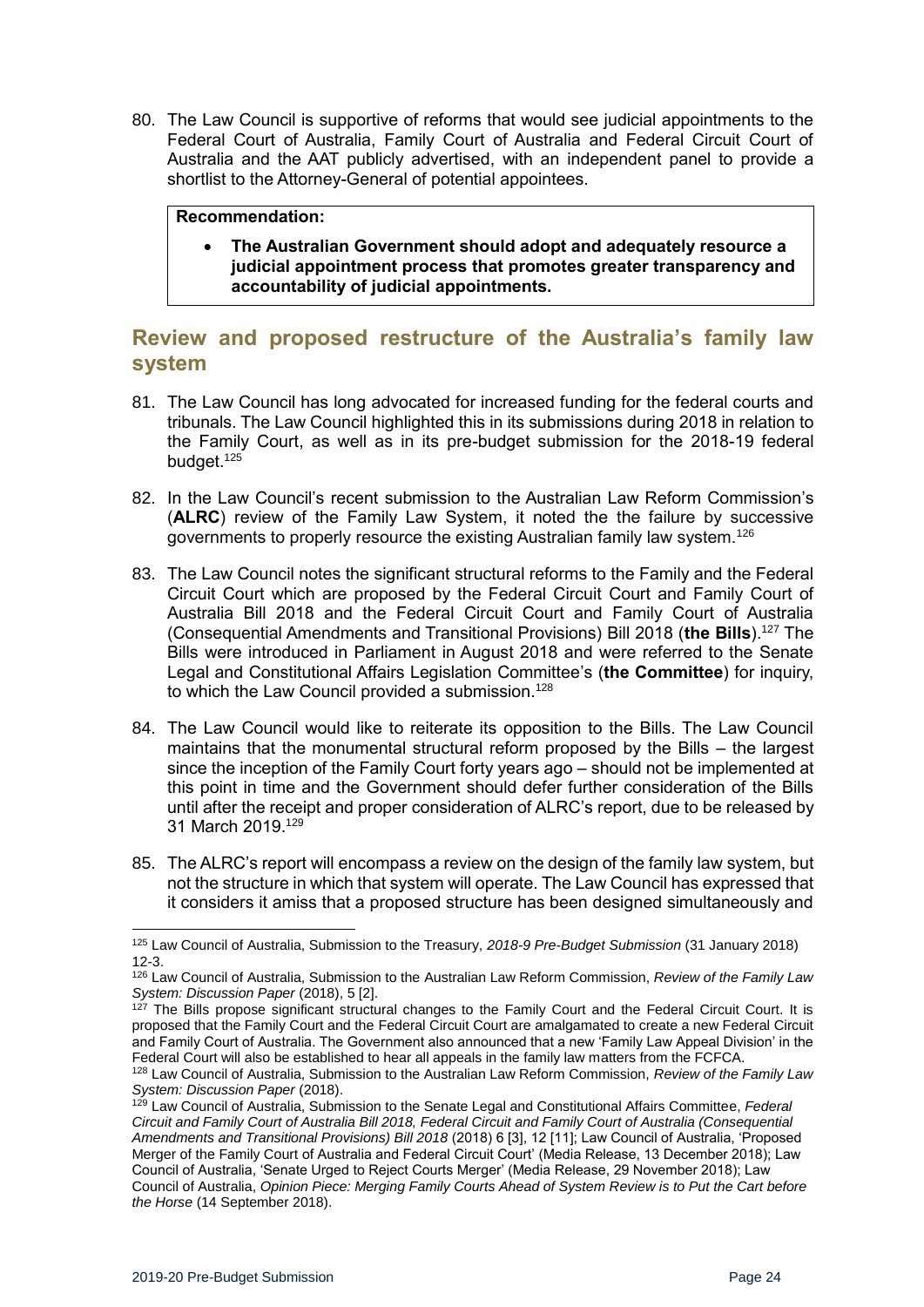entirely separately to the ALRC's review, without knowledge of 'the nature of the legal system it is expected to deliver justice for'.<sup>130</sup>

- 86. Irrespective of any potential structural changes, the Law Council considers it clear that sufficient resources and sustainable funding are necessary for the federal courts and tribunals to efficiently process disputes and provide a fair outcome to participants.
- 87. The Law Council maintains its position expressed in response to the Bills that:

*Governments have failed to provide proper funding and resourcing to the existing family law courts system and to Legal Aid Commissions. That is overwhelmingly the source of the delays and inefficiencies and only additional funding can fix it. This is what is needed to truly help Australian families caught up in the system.<sup>131</sup>*

#### <span id="page-24-0"></span>**Parenting management hearings**

- 88. The Law Council reiterates its opposition to allocate \$12.7 million to the establishment of Parenting Management Hearings (**PMH**), as was announced in the 2017-18 Budget and proposed by the Family Law Amendment (Parenting Management Hearings) Bill 2017.
- 89. In its submission to the Senate Standing Committee on Legal and Constitutional Affairs, the Law Council stated that:

*the making of decisions about matters such as where a child lives, with whom a child spends time, and how a child communicates with a parent, let alone questions of parental responsibility, as each being matters that are and should remain within the remit of judicial decision-making power of judges.*<sup>132</sup>

- 90. The Law Council maintains that 'the Bill proposes a radical departure from the established position under Australian law' and opposes the 'purposed investiture of judicial power'. 133
- 91. The Law Council is pleased that the Bill has not yet proceeded and restates its position that the proposed \$12.7 million to establish and operate the PMH panel should instead be allocated to improve the resourcing of the existing family law system (the Family Court and the Federal Circuit Court).<sup>134</sup>

<span id="page-24-1"></span>**Specialist lists in the Family Court** 

92. In the ALRC's *Pathways to Justice Report,* it recommended that specialist Aboriginal and Torres Strait Islander sentencing courts should be established, which incorporate individualised case management, wrap-around services and are culturally competent, safe and appropriate, with relevant Indigenous organisations playing a central role in the design, implementation and evaluation of specialist Indigenous sentencing courts<sup>135</sup>

 $\overline{a}$ 

<sup>130</sup> Law Council of Australia, Submission to the Senate Legal and Constitutional Affairs Committee, *Federal Circuit and Family Court of Australia Bill 2018, Federal Circuit and Family Court of Australia (Consequential Amendments and Transitional Provisions) Bill 2018*, 12 [11].

<sup>131</sup> Law Council of Australia, 'Senate Urged to Reject Courts Merger' (Media Release, 29 November 2018). <sup>132</sup> Law Council of Australia, Submission to the Senate Legal and Constitutional Affairs Committee, *Family Law Amendment (Parenting Management Hearings) Bill 2017* (7 February 2018), 5 [2]. <sup>133</sup> Ibid 5 [3].

<sup>134</sup> Ibid 6-7 [14].

<sup>135</sup> Australian Law Reform Commission, *Pathways to Justice – Inquiry into the Incarceration Rates of Aboriginal and Torres Strait Islander Peoples* (2018) 328 ('*Pathways to Justice*').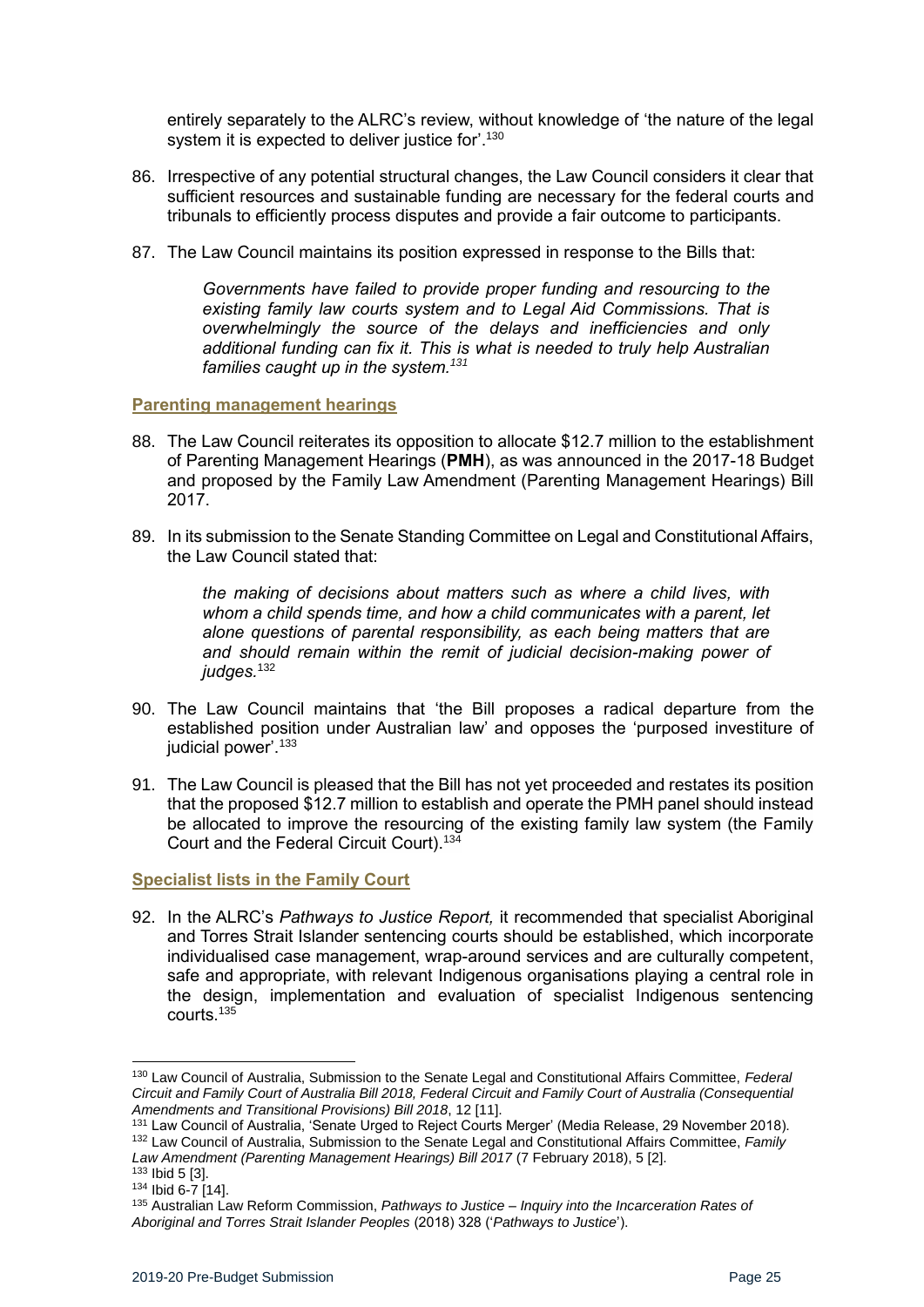- 93. The Law Society of NSW (**LSNSW**) strongly considers that although those recommendations reference states and territories, the Commonwealth has Indigenous affairs responsibilities which should translate to, among other things, the provision of funding for specialist Indigenous lists in courts and tribunals.
- 94. In the family law jurisdiction, the LSNSW has written to, among others, the Commonwealth Attorney-General to support resourcing the expansion the of the Family Court's Indigenous list to registries across Australia. The LSNSW considers that the pilot at the Sydney registry has resulted in very good outcomes for Indigenous families and children in keeping children safe within their own families and kin. In its view, funding to adequately resource the expansion of this list in the Family Court should be included in the 19-20 budget.
- 95. In the ALRC's Discussion Paper to its review of the family law system, it proposed that specialist court pathways should include, among others, an Indigenous List. In its submission to this Discussion Paper and in its submission to Committee on the Bills, the Law Council's stated that:

*the establishment of 'specialist court pathways' ought not be understood as a case management tool or approach as opposed to a means of ensuring that proceedings involving particular issues are allocated appropriate attention and resources within the Court system. Such issues can and ought to be the subject of particular attention in that context.* 

*The LCA submits that any case management system ought to seek to identify a matter by the level of resources that the Court will be required to allocate to determine that matter – for example, short or contained matters (which would encompass most small property claims), complex matters (encompassing those requiring the intense allocation of judicial resources to determine the most demanding parenting and financial matters) and the balance or 'standard' matters. This approach permits a differential approach to the management of each matter within broad and objectively discernible parameters.* 

*Such approach also permits the identification within such a system of matters which raise particular issues requiring more nuanced attention – for example, the Magellan program and the Indigenous List. Further, matters raising issues of family violence which require a particular approach or attention can also be identified.* 

*There are a series of difficulties in constructing a case management system or pathways by reference to particular issues such as the three raised for consideration.<sup>136</sup>*

#### <span id="page-25-0"></span>**Complex communication needs**

96. Stakeholders of the Justice Project expressed concern about the critical shortages of appropriately trained and qualified interpreters.<sup>137</sup> The need for an improved availability of appropriately trained and culturally sensitive interpreters was overwhelmingly brought up as a key priority in stakeholder consultations and submissions, particularly in the context of recent arrivals to Australia, people who are seeking asylum and

<sup>136</sup> Law Council of Australia, Submission to the Australian Law Reform Commission, *Review of the Family Law System: Discussion Paper* (2018) 39-40; Law Council of Australia, Submission to the Senate Legal and Constitutional Affairs Committee, *Federal Circuit and Family Court of Australia Bill 2018, Federal Circuit and Family Court of Australia (Consequential Amendments and Transitional Provisions) Bill 2018* (2018) 24. <sup>137</sup> Law Council of Australia, *Justice Project: Final Report - Recent Arrivals to Australia* (August 2018) 19-20.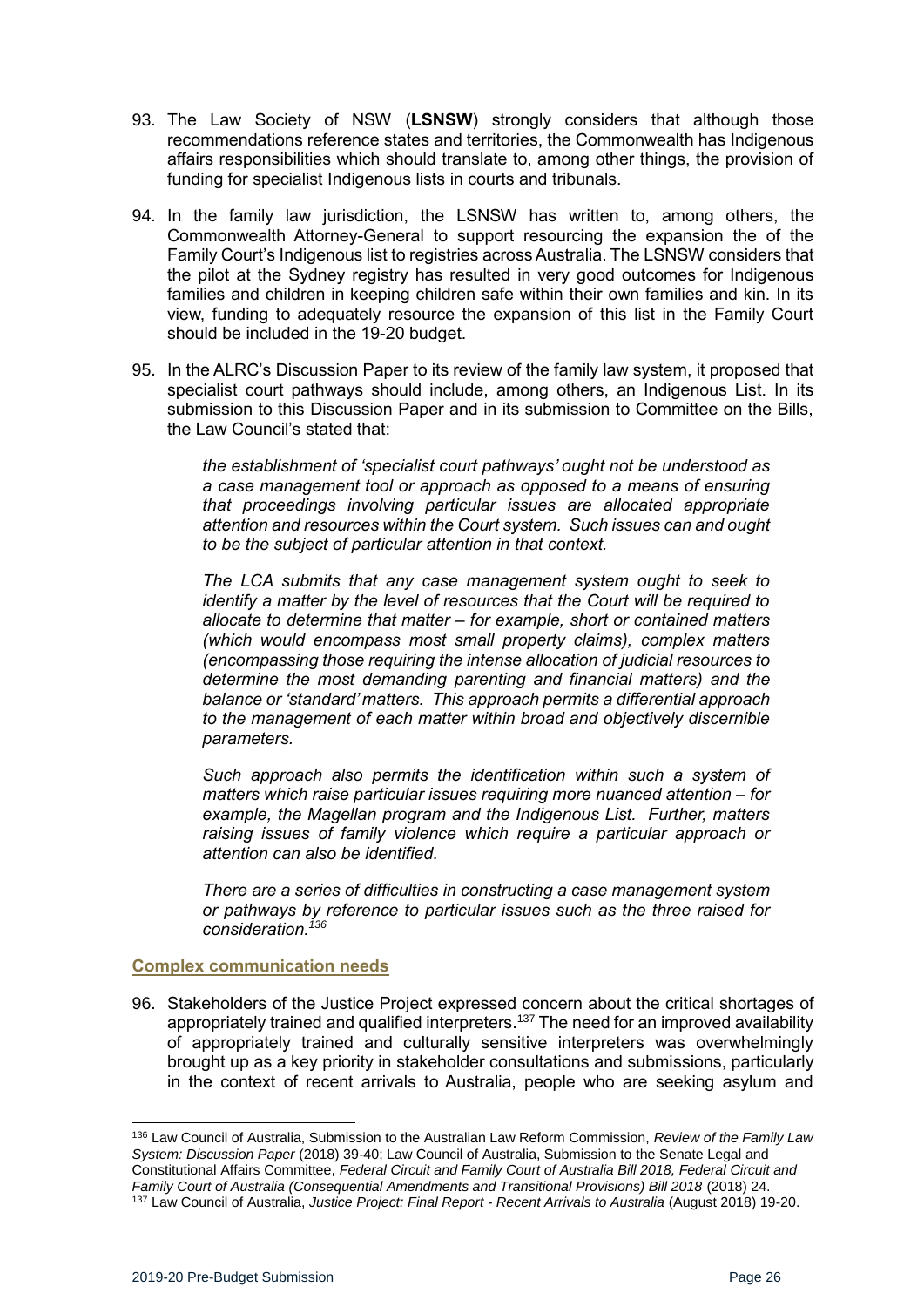Aboriginal and Torres Strait Islander peoples.<sup>138</sup> There is also evidence to suggest a lack of court interpreters in RRR areas. In a Justice Project consultation, Townsville Community Legal Service explained that there are very few interpreters (in all languages and AUSLAN) available in Townsville in the Federal Court and Federal Circuit Court.<sup>139</sup>

- 97. Access to quality interpreting services is integral in the federal jurisdiction, particularly due to the large number of migration matters involving individuals from culturally and linguistically diverse (**CALD**) backgrounds. The Federation of Ethnic Communities Council of Australia stated in its submission to the Justice Project that 'the issue of appropriate language services is one [of] the most significant issue[s] for CALD populations who may have low English language literacy, legal literacy and institutional literacy'.<sup>140</sup>
- 98. The annual reports of the Federal Court, Federal Circuit Court and the Family Court do not provide information on the interpreting services within the courts. Further, the Productivity Commission's 2019 *Report on Government Services* provides that access to interpreter services is an indicator which provides the proportion of people attending court who need an interpreter service. However, it states that no data is available for reporting against this indicator.<sup>141</sup>
- 99. The Judicial Council on Cultural Diversity (**JCCD**) released in 2017 recommended interpreter standards entitled *Recommended National Standards for Working with Interpreters in Courts and Tribunals*. The standards are comprehensive regarding interpreters within courts and tribunals, and are a guide to best practice in the judicial system.<sup>142</sup> The standards are a tool for the courts to use, in assessing whether and when to engage an interpreter, how to engage one and what to expect from them, and it also prescribes a set of standards for interpreters.<sup>143</sup> Noting that there are often shortages of interpreters for particular languages, the standards include both minimum standards and optimal standards that can be implemented where there is a larger pool of qualified interpreters.<sup>144</sup> While these standards provide an excellent guide for the courts, it is necessary to ensure interpreter services and courts are adequately funded to enable its implementation.
- 100.As noted in the Justice Project, the Productivity Commission and the JCCD have identified an urgent need for funding for Aboriginal interpreter services, and for training and professional development to be provided to existing Aboriginal language interpreters.<sup>145</sup> There remain outstanding recommendations from a number of previous reports (and the then-Australian Government's 2008 commitment as part of the National Partnership Agreement on Remote Service Delivery) to develop a National

<sup>138</sup> Law Council of Australia, *Justice Project: Final Report - Critical Support Services* (August 2018) 47. <sup>139</sup> Law Council of Australia, *Justice Project: Final Report - Recent Arrivals to Australia* (August 2018) 21, citing consultation with Townsville Community Legal Service in Townsville on 29 August 2017.

<sup>140</sup> Law Council of Australia, *Justice Project: Recent Arrivals to Australia* (2018) 19, citing Federation of Ethnic Communities Council of Australia, Submission No 53 to the Law Council of Australia, *Submission to the*  Justice Project: A National Blueprint for Justice for All (30 September 2017).

<sup>141</sup> Productivity Commission, *Report on Government Services 2019: Courts*, 7.12.

<sup>142</sup> Law Council of Australia, *Justice Project: Final Report - Critical Support Services* (August 2018) 47, citing National Accreditation Authority for Translators and Interpretors, *Judicial Council completes Recommended*  Standards for Interpreters Working in Court Settings (2017) [<https://www.naati.com.au/news-events/news](https://www.naati.com.au/news-events/news-events-container/updates/jccd-recommended-national-standards/)[events-container/updates/jccd-recommended-national-standards/>](https://www.naati.com.au/news-events/news-events-container/updates/jccd-recommended-national-standards/).

<sup>143</sup> Judicial Council on Cultural Diversity, *Recommended National Standards for Working with Interpreters in Courts and Tribunals* (2017), iv <http://jccd.org.au/wp-content/uploads/2018/02/JCCD-Interpreter-Standards.pdf>

<sup>144</sup> Ibid.

<sup>145</sup> Law Council of Australia, *Justice Project: Final Report - Critical Support Services* (August 2018) 48, citing Productivity Commission, *Access to Justice Arrangements*, 780; Judicial Council on Cultural Diversity, *Cultural Diversity within the Judicial Context: Existing Court Resources* (2016), 6.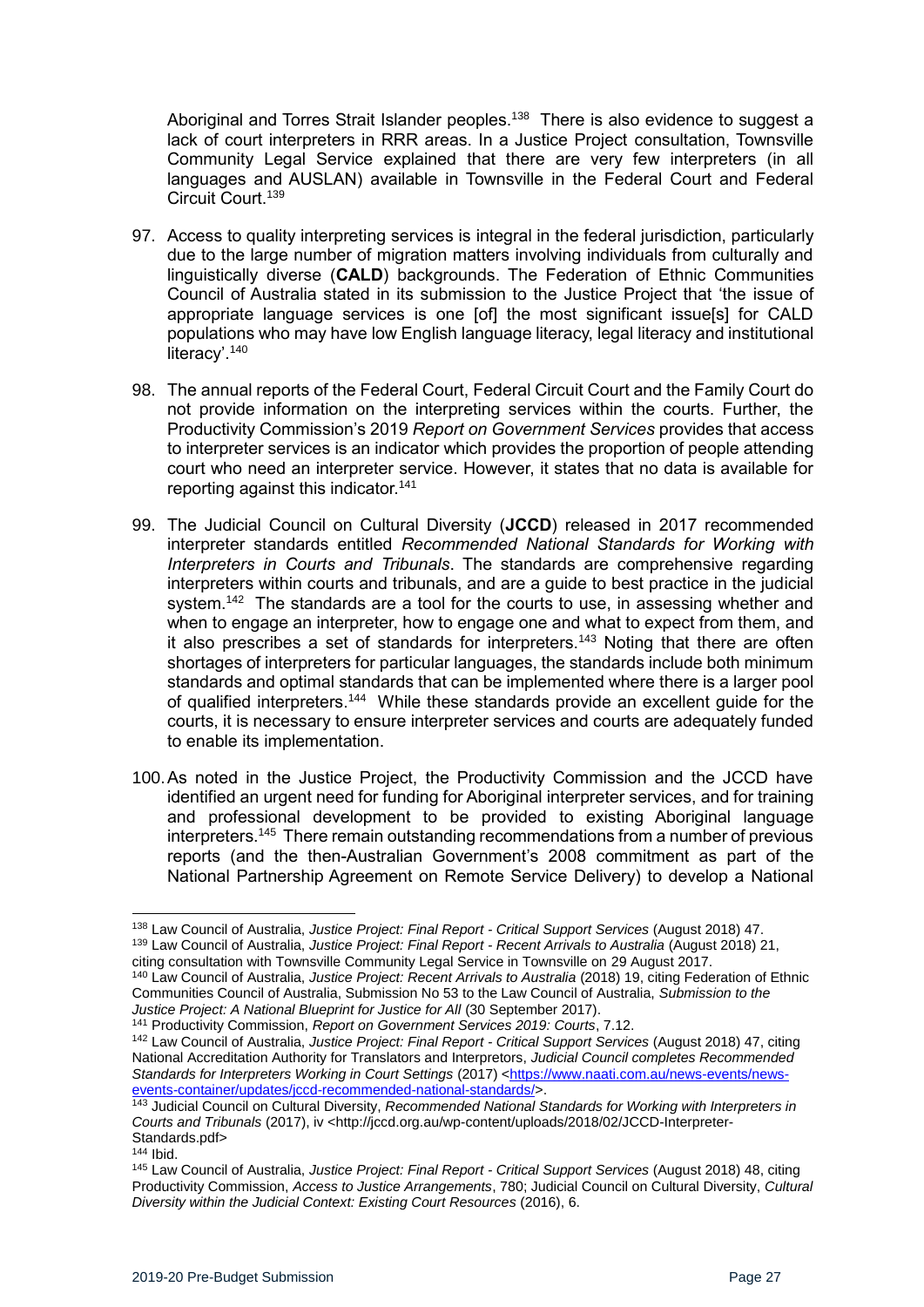Aboriginal and Torres Strait Islander interpreter service. In 2014, the Productivity Commission recommended the following occur:

*That the Northern Territory Aboriginal Interpreter Service as a platform for a National Aboriginal and Torres Strait Islander Interpreter Service be funded by ongoing contributions from the Australian, State and Territory Governments. While this service is being developed governments should focus their initial efforts on improving the availability of Aboriginal and Torres Strait Islander interpreter services in high need areas, such as in courts and disputes in rural and remote communities.<sup>146</sup>*

- 101.This point was also consistently raised in submissions to the Justice Project, for example by NATSILS and the Kingsford Legal Centre. Kingsford Legal Centre recommended that all levels of government should work with peak Aboriginal and Torres Strait Islander organisations to 'establish and fund high quality, culturally appropriate and accessible interpreter services within the justice system'.<sup>147</sup>
- 102.The National Accreditation Authority of Translators and Interpreters (**NAATI**) is funded by the Commonwealth Government to increase the number of accredited Aboriginal and Torres Strait Islander interpreters. NAATI has worked with the NT Aboriginal Interpreter Service since 2012 and is expanding its work in South Australia, Western Australia and Queensland (this initiative is known as the 'Indigenous Interpreting Project').<sup>148</sup> The Australian Government announced \$1.6 million in funding in June 2017 to the project.<sup>149</sup> However, as the NSW Bar Association noted, NAATI focuses on issuing accreditations for practitioners aiming to work as translators or interpreters and is not an employer of translators and interpreters.<sup>150</sup> Moreover, the NSW Bar observed that the Indigenous Interpreting Project 'appears to be important and worthwhile, but limited, as it has issued 96 accreditations to Indigenous interpreters over a five year period from 2012'.<sup>151</sup> In June 2017, the Australian Government announced further resourcing for Aboriginal and Torres Strait Islander interpreter services.<sup>152</sup>
- 103.The Law Council reiterates its recommendation from the Justice Project that the Australian Government should implement a National Justice Interpreter Scheme, which ensures that:
	- (a) professional, appropriate and skilled interpreters are readily available and free to people from culturally and linguistically diverse backgrounds who cannot afford them, including Aboriginal and Torres Strait Islander peoples, recent arrivals, asylum seekers, and people who are trafficked and exploited, at all levels of the justice system, including legal assistance services;
	- (b) interpreter services and courts are funded to enable the full implementation of the JCCD's 'Recommended National Standards for Working with Interpreters in Courts and Tribunals'; and

<sup>146</sup> Productivity Commission, *Access to Justice Arrangements*, 66 Recommendation 22.3.

<sup>147</sup> Kingsford Legal Centre, Submission No 93 to the Law Council of Australia, *Response to the Justice Project Issues Paper on Aboriginal and Torres Strait Islander People* (4 October 2017).

<sup>148</sup> National Accreditation Authority for Translators and Interpretors, *Indigenous Interpreting Project*  <https://www.naati.com.au/projects/indigenous-interpreting-project-iip/>.

<sup>149</sup> Indigenous Affairs, Department of Prime Minister and Cabinet, 'Minister Scullion: Additional \$1.6m for Indigenous Language Interpreters' (Media Release, 16 June 2017) < http://www.indigenous.gov.au/news-andmedia/announcements/minister-scullion-additional-16m-indigenous-language-interpreters >.

<sup>150</sup> NSW Bar Association, Submission No 88 to the Australian Law Reform Commission, *Inquiry into the Incarceration rates of Aboriginal and Torres Strait Islander People,* 2017, 41-2. <sup>151</sup> Ibid.

<sup>152</sup> Australian Law Reform Commission, *Incarceration Rates of Aboriginal and Torres Strait Islander Peoples,* Discussion Paper No 135 (2017), [11.16].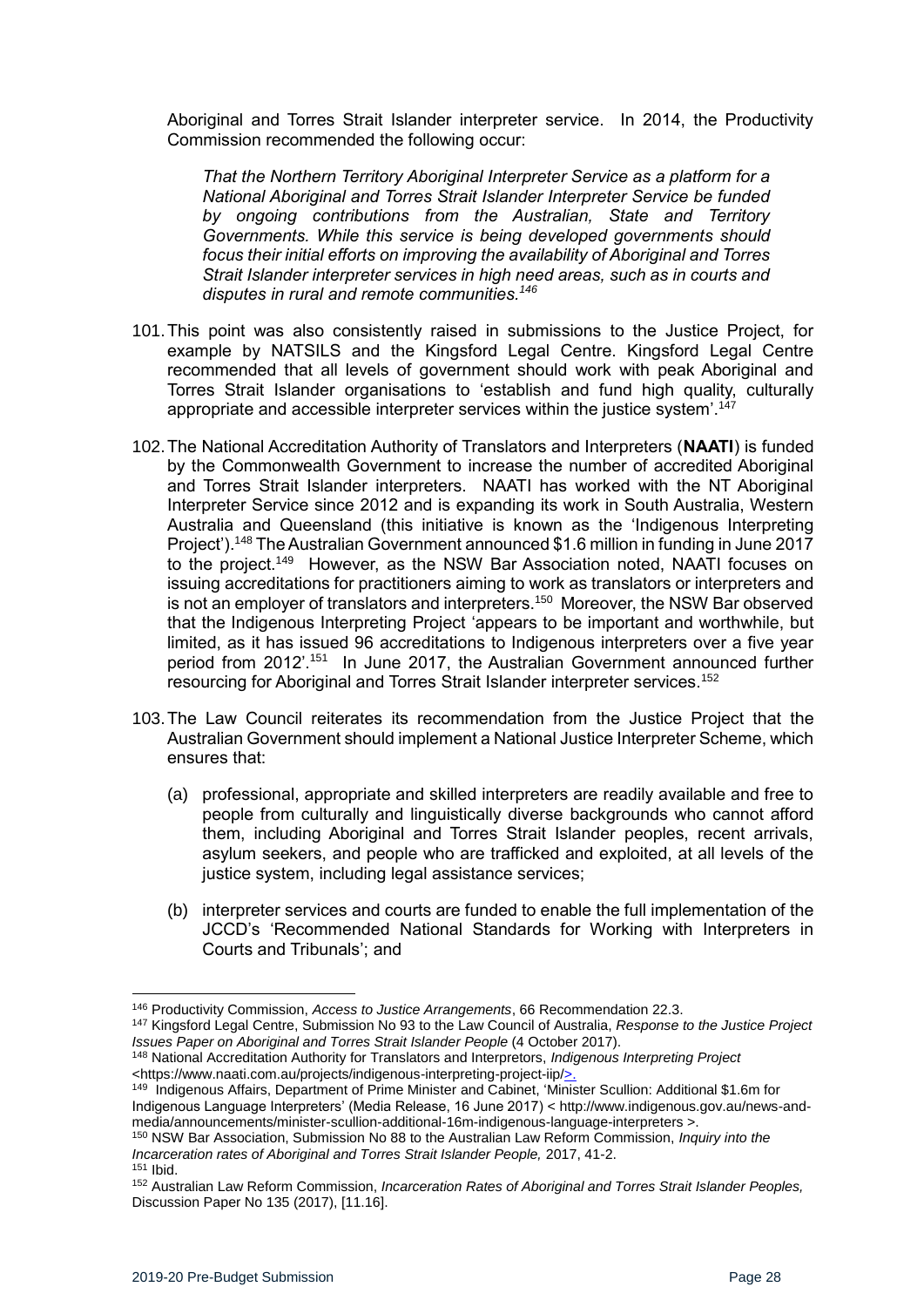(c) the Productivity Commission's Recommendation 22.3 from its *Access to Justice Arrangements Report<sup>153</sup>* regarding the development of a National Aboriginal and Torres Strait Islander Interpreter Service is implemented.

#### **Recommendation:**

• **The Australian Government should establish and adequately resource a National Justice Interpreter Scheme.**

# <span id="page-28-0"></span>Establishment of a Federal Judicial Commission

- 104.As per the Law Council's recent submission to the Attorney-General's Department on the proposal to establish a Commonwealth Integrity Commission (**CIC**), it is recommended that a separate Federal Judicial Commission be established from a CIC to address judicial misconduct, including corrupt conduct, misuse of judicial authority and any abuse of power by members of the deferral judiciary.<sup>154</sup>
- 105.That submission noted that, while it is suggested in the Attorney-General's Consultation Paper that consideration will be given as to whether the public sector division of the Commission could be given jurisdiction over members of the federal judiciary,<sup>155</sup> the Law Council considers that the oversight of federal judicial officers should not fall within the responsibility of the CIC. Rather, it should be the responsibility of a separate Federal Judicial Commission, established by a separate Act of Parliament and possibly based on the model of the independent judicial commission in New South Wales (**NSW**).
- 106.The independent judicial commission in NSW is established pursuant to section 5 of *Judicial Officers Act 1986* (NSW) which can, *inter alia*, conduct an investigation into any complaint made by members of the public or otherwise into the conduct of any NSW judicial officer. If the complaint is found to be substantiated, a report is prepared which is sent to Parliament to consider or the matter can be referred to the appropriate agency, such as law enforcement.
- 107.In relation to members of the federal judiciary, it is noted that there is already legislation in place to address 'judicial misbehaviour' under the *Judicial Misbehaviour and Incapacity (Parliamentary Commissions) Act 2012* (Cth), which provides for a commission to be established pursuant to section 9 of that Act by the Houses of Parliament to:

*… investigate, and to report to them on, alleged misbehaviour or incapacity of a Commonwealth judicial officer, so they can be well-informed to consider whether to pray for his or her removal under paragraph 72(ii) of the Constitution.<sup>156</sup>*

- 108.This may be a more appropriate legislative basis to establish a commission of inquiry in relation to any allegation of judicial misconduct, including corrupt conduct.
- 109.The Law Council considers that to subject the judiciary to the regulation of the proposed CIC could be open to constitutional challenge as it has the potential to infringe the

<sup>1</sup> <sup>153</sup> Productivity Commission, *Access to Justice Arrangements*, 66 Recommendation 22.3.

<sup>154</sup> Law Council of Australia, Submission to the Attorney-General's Department, *Commonwealth Integrity Commission: Proposed Reforms* (31 January 2019) 11-2.

<sup>155</sup> Attorney General's Department, Parliament of Australia, *A Commonwealth Integrity Commission - Proposed Reforms* (2018), 5.

<sup>156</sup> *Judicial Misbehaviour and Incapacity (Parliamentary Commissions) Act 2012* (Cth) s 3.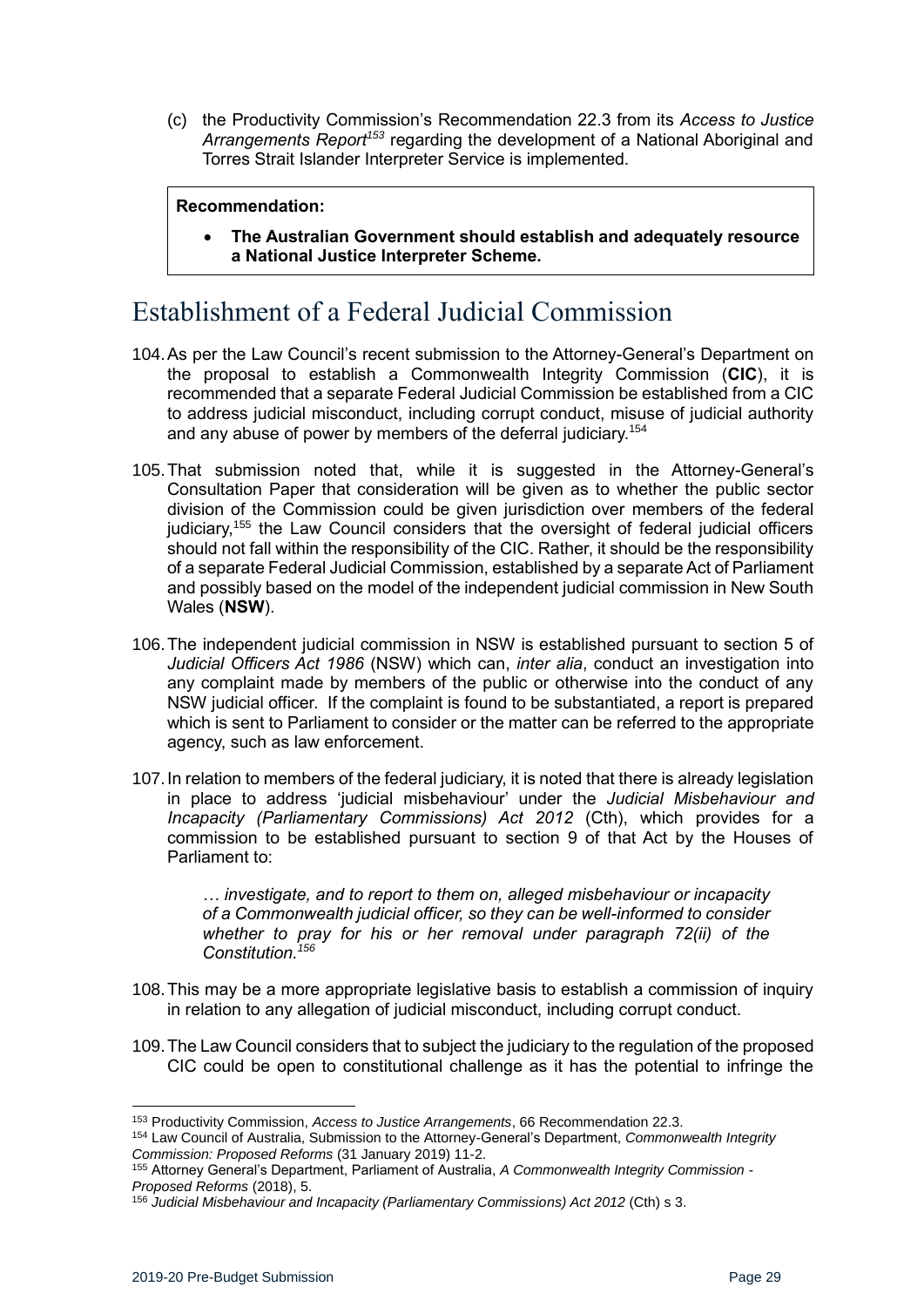separation of powers established in Constitution, which vests judicial power only in the judiciary as per section 71 of the Constitution.<sup>157</sup> Furthermore section 72(ii) of the Constitution provides that it is for the two House of Parliament to investigate and decide and whether a judicial officer has engaged in misbehaviour and to then remove that officer if appropriate.

- 110.A further issue is that there may be the need for judicial review of decisions made by the CIC. It is essential to the protection of the rule of law that there be a strong and independent judiciary, separate to, rather than subject to, review by the executive arm of government. This separation of judicial from executive power is of central significance in protecting the rights of all citizens from arbitrary, unlawful interference with their rights and must not be diluted by classifying the judiciary into the same category as other staff of the public service employed in the executive arm of government under the *Public Service Act 1999* (Cth) of which the judiciary are not (although it does apply to their staff).
- 111.An independent, appropriately calibrated Federal Judicial Commission would promote transparency and accountability of all judges and has already received the support of the Judicial Conference of Australia. The Law Council suggests that this would provide a fair mechanism to hear complaints from the public, and a fair process for judges who are the subject of allegations.

#### **Recommendation:**

• **The Australian Government should establish and adequately resource a Federal Judicial Commission to provide a fair mechanism to hear complaints against the judiciary and provide a fair process for judges who are the subject of allegations which might otherwise be aired in the media.**

# <span id="page-29-0"></span>Funding for statutory and government bodies

# <span id="page-29-1"></span>**Data61's 'Regulation as a Platform'**

- 112.The Law Council seeks a funding commitment to foster digital innovation, particularly in the field of easing the burden of regulatory compliance. It considers that the funding of Data61's 'Regulation as a Platform' should be extended and increased as necessary, to assist with the digitalisation of legislation. 'Regulation as a Platform' allows users to leverage the regulatory infrastructure to develop tools and services to help reduce the compliance burden.<sup>158</sup>
- 113.Data 61 has also undertaken important work in developing compliance solutions that would assist small businesses to identify their compliance obligations in a more costeffective manner. The Law Council supports the prioritisation of funding of this service as an access to justice and red tape reduction exercise.<sup>159</sup>

## <span id="page-29-2"></span>**Office of the Australian Information Commissioner**

114.In the Law Council's 2018-19 Pre-Budget Submission, it expressed concern that despite the relatively small increase in funding in the 2017-18 and 2016-17 budgets, the Office of the Australian Information Commissioner (**OAIC**) remained under-

159 The Law Council has adopted this position from input provided by the Law Society of New South Wales.

<sup>157</sup> Judicial power is vest in the members of the judiciary as set out in the *Australian Constitution* ch III. 158 CSIRO, *Regulation as a Platform* [<https://data61.csiro.au/en/Our-Work/Future-Cities/Optimising-service](https://data61.csiro.au/en/Our-Work/Future-Cities/Optimising-service-delivery/RaaP)[delivery/RaaP>](https://data61.csiro.au/en/Our-Work/Future-Cities/Optimising-service-delivery/RaaP).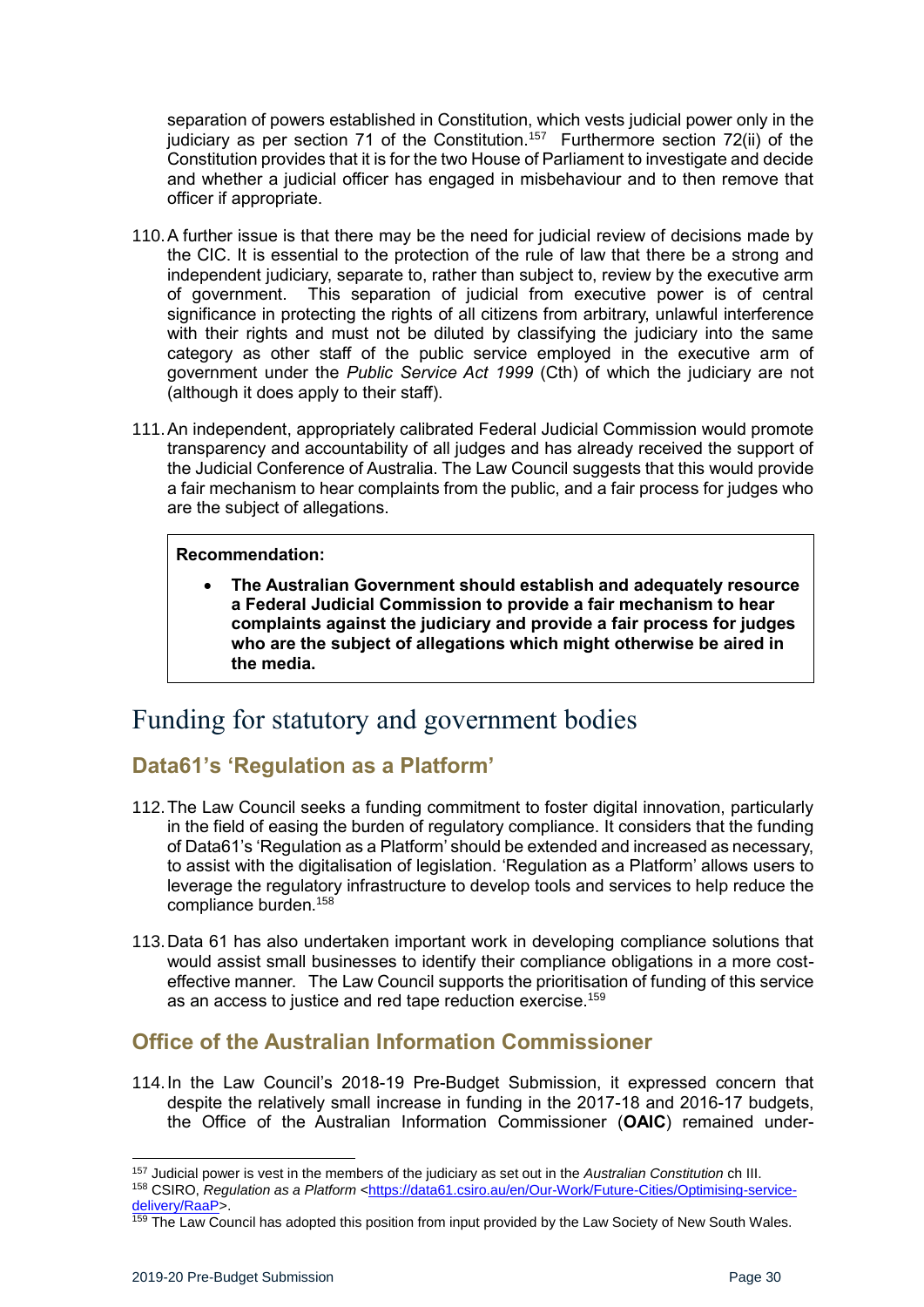resourced. While it is acknowledged that the previous Budget provided the OAIC with \$12.9 million over four years in funding as part of the establishment of the new National Consumer Data Right, it recommended that further additional funding be provided to the OAIC to ensure that it is properly resourced to manage its additional responsibilities in 2019-20, such as the operation of the mandatory Notifiable Data Breaches Scheme and the Government's biometric face matching services.<sup>160</sup>

- 115.The Law Council reiterates its recommendation that the level of funding for the OAIC should be increased to enable this office to effectively carry out its investigative, regulatory, dispute resolution and public education functions, and uphold the rights and protections afforded by the *Freedom of Information Act 1982* (Cth).
- 116.Under-resourcing of the OAIC increases the risk of undesirable performance compromises that may adversely affect good regulation, including delay and further pressure for the OAIC to use discretion to decide against acceptance, investigation or determination of complaints. As privacy and information law gathers increasing public attention, it is essential that Australia has a properly resourced independent agency to provide adequate oversight. The Law Council, therefore, emphasises the importance of ensuring that the OAIC is appropriately resourced to undertake its increasing functions.<sup>161</sup>

## <span id="page-30-0"></span>**The Australian Securities and Investments Commission and Australia Prudential Regulation Authority**

- 117.The Law Council considers that the current level of funding for the Australian Securities and Investments Commission and the Australian Prudential Regulation Authority should be increased. This will enable these bodies to more effectively carry out their respective investigative, regulatory and supervisory functions, as the case may be, and to assist each body to build its capacity to implement recommendations adopted by the Government from the Final Report from the Royal Commission into Misconduct in the Banking.
- 118.As noted previously, the Royal Commission into Misconduct in the Banking also highlighted the importance of the legal assistance sector in supporting the regulators in this area, stating:

*The legal assistance sector and financial counselling bodies are also recognised by ASIC as playing an important broader role in the financial services sector, for example by bringing issues to the attention of the regulator or providing a balancing consumer voice in policy development.<sup>162</sup>*

119.The Law Council again endorses increases to the legal assistance sector and notes the important role it plays in civil law matters such as those raised in the Royal Commission into Misconduct in the Banking.

## <span id="page-30-1"></span>**The Australian Competition and Consumer Commission**

120.The Law Council recommends that the current level of funding for the Australian Competition and Consumer Commission (**ACCC**) should be increased to enable the ACCC to more effectively carry out its current investigative and regulatory functions,

 $\overline{a}$ 

<sup>160</sup> Law Council of Australia, Submission to the Treasury, *2018-9 Pre-Budget Submission* (31 January 2018) 14.

<sup>&</sup>lt;sup>161</sup> The Law Council has adopted this position from input provided by the Law Society of New South Wales. 162 Royal Commission into Misconduct in the Banking, Superannuation and Financial Services Industry, Volume 1, 492.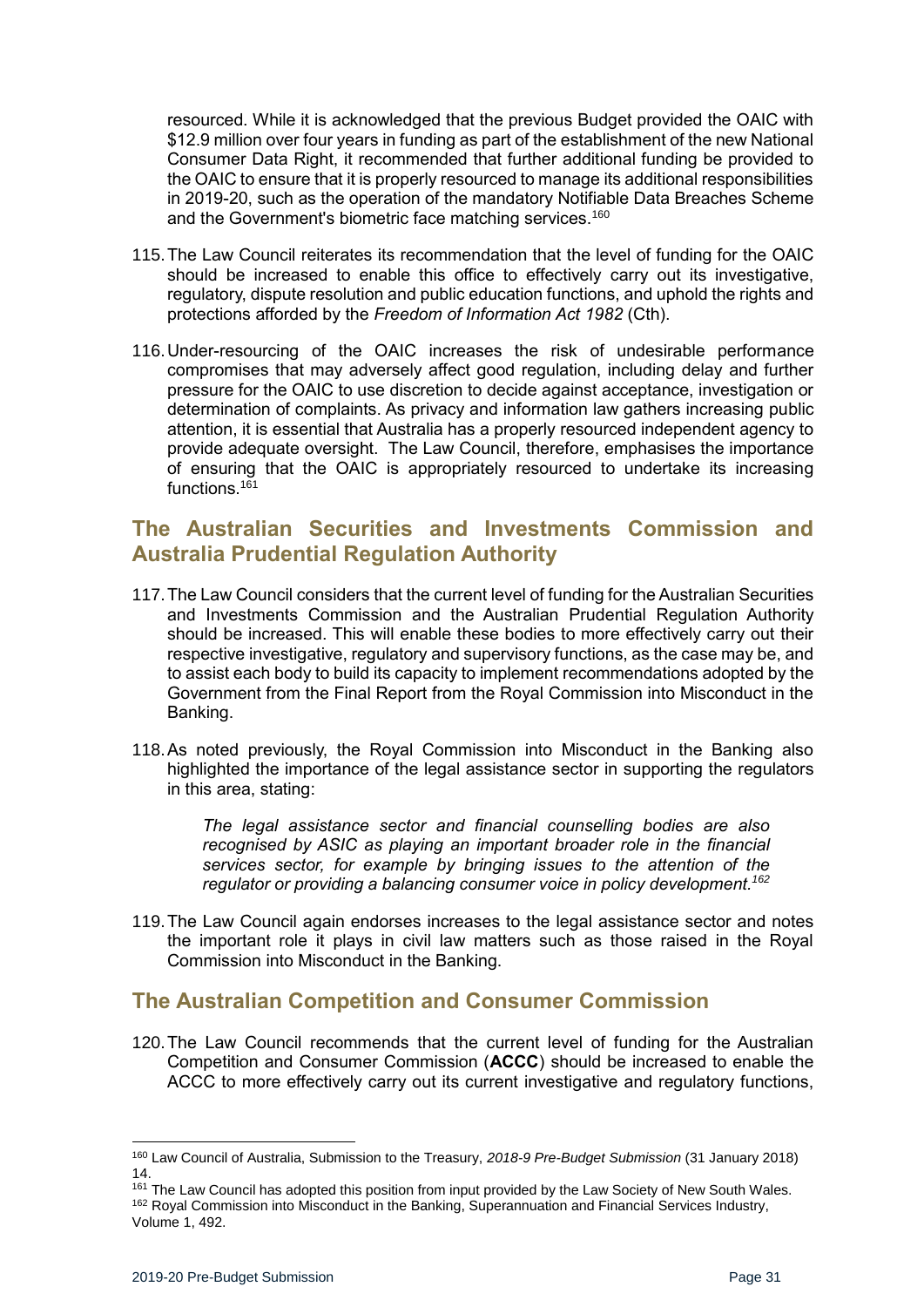particularly in relation to consumer law-related investigations, support and dispute resolution.

## <span id="page-31-0"></span>**Australian Human Rights Commission**

121.The Australian Human Rights Commission (**AHRC**) remains significantly underresourced with complaints regularly taking over six months to reach conciliation stage. The Australian Government should adequately resource the AHRC so it can effectively carry out its investigation, complaint and conciliation functions.

# <span id="page-31-1"></span>Initiatives to improve justice outcomes for Aboriginal and Torres Strait Islander peoples

### <span id="page-31-2"></span>**Justice reinvestment**

- 122.The first major justice reinvestment project in Australia is the Maranguka Justice Reinvestment Project (**the Project**) in Bourke NSW, developed by Just Reinvest NSW in partnership with the Bourke Aboriginal community.<sup>163</sup> Another trial is currently underway in Cowra.<sup>164</sup> The ACT Government has taken substantial steps towards implementing justice reinvestment, and in 2017 it announced a 12-month trial of a justice reinvestment program entitled 'Yarrabi Bamirr', in coordination with the Winnunga Nimmityjah Aboriginal Health Service.<sup>165</sup> Yarrabi Bamirr provides intensive family-centric support to 10 Aboriginal and Torres Strait Islander families. A second ACT Government initiative currently underway is a two-year bail-support service trial.<sup>166</sup> The South Australian Government is also developing a trial based in Port Adelaide.<sup>167</sup> and trials are planned in Queensland and the Northern Territory.<sup>168</sup>
- 123.The Bourke Maranguka Justice Reinvestment Project involves Just Reinvest NSW working in partnership with local community groups to implement a framework for justice reinvestment in Bourke.<sup>169</sup> The Project is currently in its implementation phase (2016–2019); it underwent a preliminary assessment in September 2016, which found that the Aboriginal and Torres Strait Islander community governance model used in the Project 'strategically aligns' with government aspirations for 'improving economic and social conditions in Aboriginal communities and realising community priorities'.<sup>170</sup> The initial part of the Project focused on building trust between the community and service providers (including police and government agencies), identifying community priorities and developing 'Circuit Breaker' programs to reduce offending,<sup>171</sup> such as programs to

<sup>166</sup> Willis and Kapira, *Justice Reinvestment in Australia*, 40.

<sup>163</sup> Just Reinvest NSW, Submission No 120 to the Law Council of Australia*, Just Reinvest NSW Submission to Law Council of Australia: The Justice Project* (13 October 2018).

<sup>164</sup> Matthew Willis and Madeleine Kapira, 'Justice Reinvestment in Australia: A Review of the Literature' (Australian Institute of Criminology Reports Series, Research Report No 9, 2018) viii ('*Justice Reinvestment in Australia*').

<sup>165</sup> Doug Dingwall, 'Govt adopts justice trial to reduce offending rate among Indigenous people', *Canberra Times* (online), 25 April2017; Willis and Kapira, 'Justice Reinvestment in Australia, viii.

<sup>167</sup> Government of South Australia, Justice Reinvestment (2017) <https://www.agd.sa.gov.au/projects-andconsultations/justice-reinvestment>.

<sup>168</sup> Australian Law Reform Commission, *Pathways to Justice,* 136.

<sup>169</sup> Just Reinvest NSW, Submission No 120 to the Law Council of Australia*, Just Reinvest NSW Submission to Law Council of Australia: The Justice Project* (13 October 2018).

<sup>170</sup> KPMG, *Unlocking the Future: Maranguka Justice Reinvestment Project Preliminary Assessment* (2016) http://www.justreinvest.org.au/wp-content/uploads/2016/11/KPMG-Preliminary-Assessment-Maranguka-Justice-Reinvestment-Project.pdf ('*Unlocking the Future'*).

<sup>171</sup> Australian Indigenous Health Info, *Maranguka Justice Reinvestment Project* (April 2017) <http://www.healthinfonet.ecu.edu.au/key-resources/programs-projects?pid=2586>.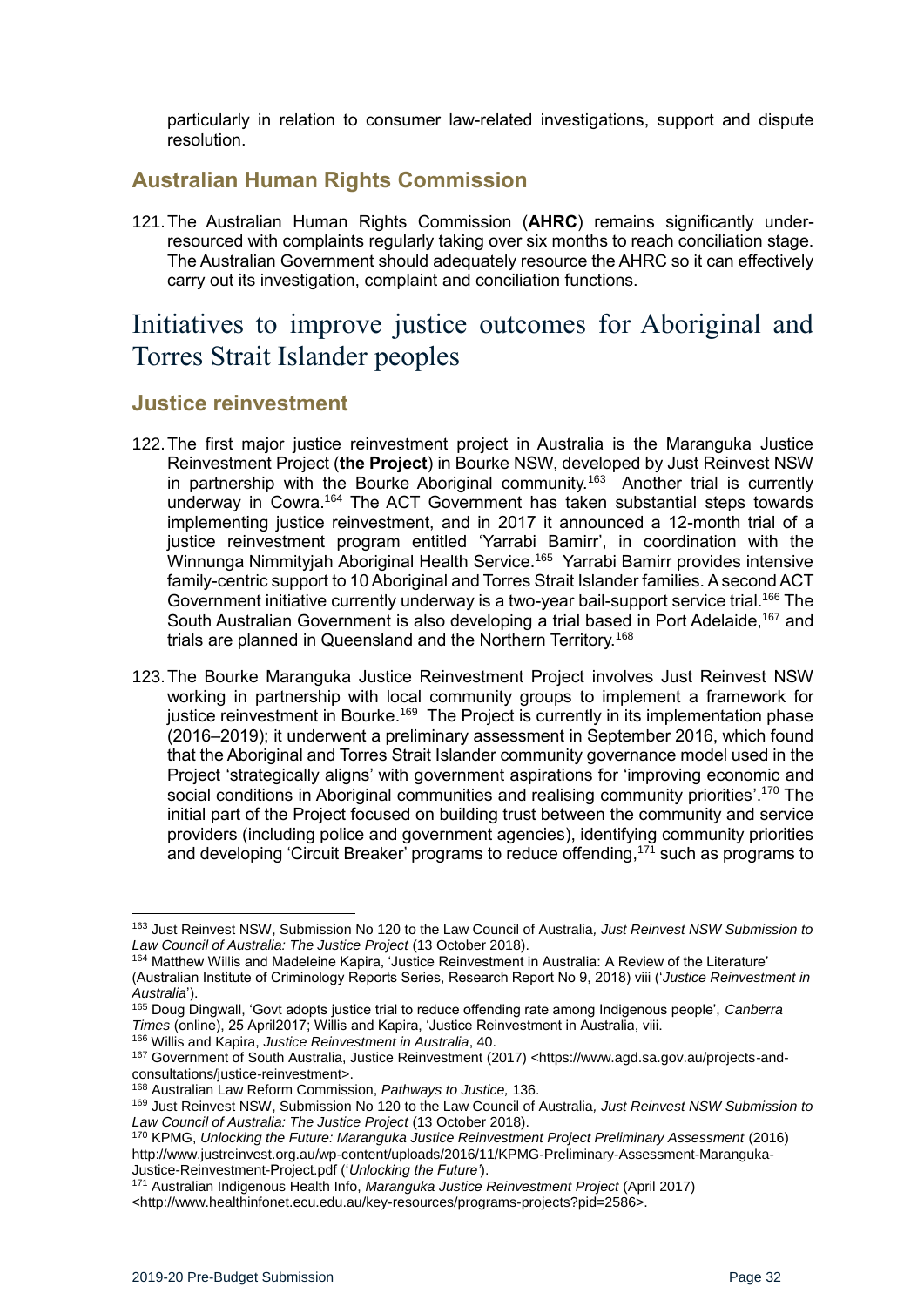help young people obtain drivers licences and school holiday programs during highrisk crime periods.<sup>172</sup>

- 124.The preliminary assessment, analysing the results of the Project in Bourke, demonstrated significant quantitative and qualitative justice-related improvements. In 2017, there was a gross economic impact of \$3.1 million. Two-thirds of this impact is relief on the justice system itself and a further third is a broader economic impact on the region. If just half of the results achieved in 2017 are sustained, Bourke could deliver an additional economic impact of \$7 million over the next five years. Other key findings include a 23 per cent reduction in police-recorded incidence of domestic violence and comparable drops in rates of reoffending; a 31 per cent increase in year 12 student retention rates and a 38 per cent reduction in charges across the top five juvenile offence categories; and a 14 per cent reduction in bail breaches and a 42 per cent reduction in days spent in custody.<sup>173</sup>
- 125.The Justice Project identified that the Maranguka Project is designed in light of pathways into the criminal justice system, and aims to disrupt cycles of offending and disadvantage for individuals and communities. It is a community-driven, culturally competent, placed based model, and it is grounded in an evaluative, evidence-based framework. It is an approach that shifts the focus from an individual's interactions with the justice system, to strengthening communities and recognising the integral role of non-justice system players in preventing crime and addressing disadvantage.<sup>174</sup>
- 126.The ALRC's *Pathways to Justice* report recommended that Commonwealth, state and territory governments should support justice reinvestment trials initiated in partnership with Aboriginal and Torres Strait Islander communities.<sup>175</sup> The Law Council supports this recommendation of the ALRC and considers that the Australian Government, along with state and territory governments, should expand its support for piloting communityled justice reinvestment initiatives.
- 127.Further, the ALRC's *Pathways to Justice* report made recommendations that the Commonwealth, state and territory governments should provide support for the establishment of an independent justice reinvestment body.<sup>176</sup> In the Justice Project, the Law Council provided support for this recommendation and considers that the Australian Government should allocate funding for the establishment a national, independent justice reinvestment body to provide expertise on these initiatives, and adequately fund community-led sites in each jurisdiction. 177

# <span id="page-32-0"></span>**Closing the Gap Refresh agenda**

#### <span id="page-32-1"></span>**Justice targets**

128.In Law Council's submission to the Closing the Gap Refresh in May 2018, it noted that it has made repeated calls for the inclusion of justice targets and associated action by Australian governments to address the overrepresentation of Aboriginal and Torres

1

<sup>175</sup> Australian Law Reform Commission, *Pathways to Justice,* 137 Recommendation 4-2.

<sup>172</sup> Morry Bailes, 'There is a Way to Reverse This National Tragedy – If We Have the Will', *InDaily* (online), 14 September 2018 [<https://indaily.com.au/opinion/2018/12/14/there-is-a-way-to-reverse-this-national-tragedy-if](https://indaily.com.au/opinion/2018/12/14/there-is-a-way-to-reverse-this-national-tragedy-if-we-have-the-will/)[we-have-the-will/>](https://indaily.com.au/opinion/2018/12/14/there-is-a-way-to-reverse-this-national-tragedy-if-we-have-the-will/).

 $173$  Ibid.

<sup>174</sup> Law Council of Australia, *Justice Project: Final Report - Critical Support Services* (August 2018) 45.

<sup>176</sup> Ibid Recommendation 4-1.

<sup>177</sup> Law Council of Australia, *Justice Project: Final Report - Critical Support Services* (August 2018) 45, Recommendation 5.2.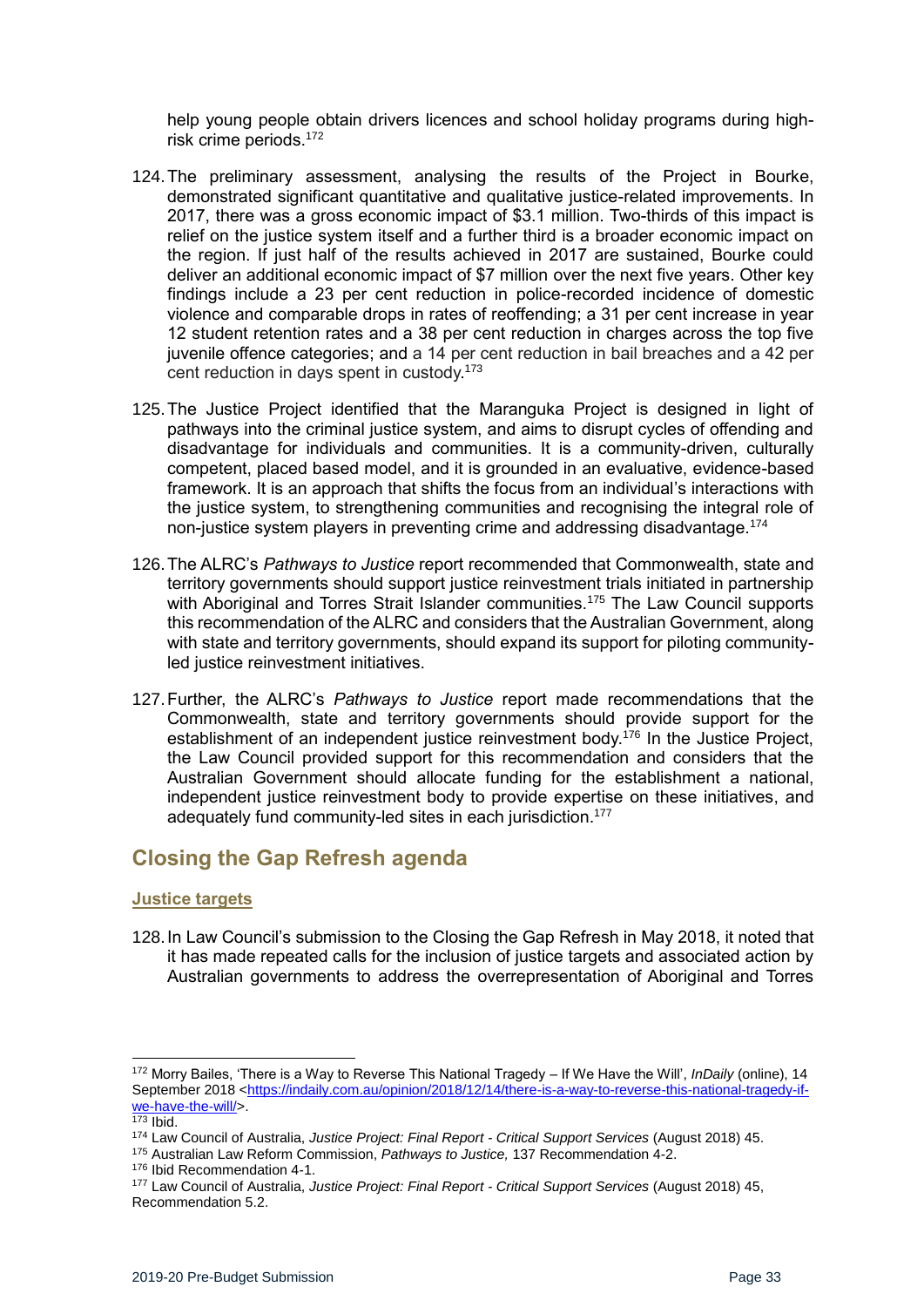Strait Islander people in imprisonment.<sup>178</sup> It again submitted that justice specific targets should be included in the Closing the Gap agenda.<sup>179</sup>

- 129.In December 2018, the Council of Australian Governments (**COAG**) released a draft of refreshed Closing the Gap targets. For the first time, justice and youth justice targets have been included. Specifically, the draft COAG target is to reduce the rate of Aboriginal and Torres Strait Islander young people in detention by 11-19 per cent and adults held in incarceration by at least 5 per cent by 2028.<sup>180</sup>
- 130.The Law Council welcomes the introduction of justice targets in the Closing the Gap agenda. However, it considers that the targets are overly modest, given that Aboriginal and Torres Strait Islander over-incarceration increased by 4 per cent between 2017 and 2018. <sup>181</sup> The Law Council reiterates the recommendation from its submission to the Closing the Gap Refresh that a target be included to close the gap in rates of imprisonment of Aboriginal and Torres Strait Islander peoples by 2040.<sup>182</sup>
- 131.Further, the justice target included in the Closing the Gap Refresh draft targets is framed as a 'state-led' target. The Law Council has consistently called for national leadership from the Australian Government on addressing the over-incarceration of Aboriginal and Torres Strait Islander peoples given its status as a national crisis.
- 132.The Law Council recognises that the COAG framework discusses that the Commonwealth, states and territories share accountability for the refreshed Closing the Gap agenda and are jointly accountable for outcomes for Aboriginal and Torres Strait Islander people.<sup>183</sup> Yet, in light of the findings of the recent review into the Australian Government's implementation of the recommendations from the Royal Commission into Aboriginal Deaths in Custody,<sup>184</sup> and the lack of a government response to the ALRC's *Pathways to Justice* report, action on this issue may not be a priority for the federal government.
- 133.The Law Council considers that the Closing the Gap agenda requires an urgent national response, and should include justice targets which involve federal, as well as state and territory, action.

<span id="page-33-0"></span>**Targets regarding family violence and out-of-home care** 

134.The Law Council welcomes the addition of targets to the Closing the Gap agenda which aim to address the over-representation of Aboriginal and Torres Strait Islander children in out-of-home care and reduce violence against Aboriginal and Torres Strait Islander women and children.<sup>185</sup>

<sup>1</sup> <sup>178</sup> See, eg, Law Council of Australia 'Call for Justice Targets on 10th Anniversary of Apology to Australia's Indigenous Peoples' (Media Release 13 February 2018) <www.lawcouncil.asn.au/media/media-releases/callfor-justice-targets-on-10th-anniversary-of-apology-toaustralias-indigenous-peoples>.

<sup>179</sup> Law Council of Australia, Submission to Council of Australian Governments, *Closing the Gap Refresh* (4 May 2018) 10 [33].

<sup>&</sup>lt;sup>180</sup> Council of Australian Governments, Statement on the Closing the Gap Refresh (Statement, 12 December 2018) 6.

<sup>181</sup> Australian Bureau of Statistics, *Prisoners in Australia* (December 2018) Table 2.

<sup>182</sup> Law Council of Australia, Submission to Council of Australian Governments, *Closing the Gap Refresh* (4 May 2018) 10 [35a].

<sup>183</sup> Council of Australian Governments, Statement on the Closing the Gap Refresh (Statement, 12 December 2018) 3.

<sup>184</sup> Department of Prime Minister and Cabinet, Deloitte Access Economics, *Review of the Implementation of the Recommendations of the Royal Commission into Aboriginal Deaths in Custody* (2018).

<sup>185</sup> Council of Australian Governments, Statement on the Closing the Gap Refresh (Statement, 12 December 2018) 4.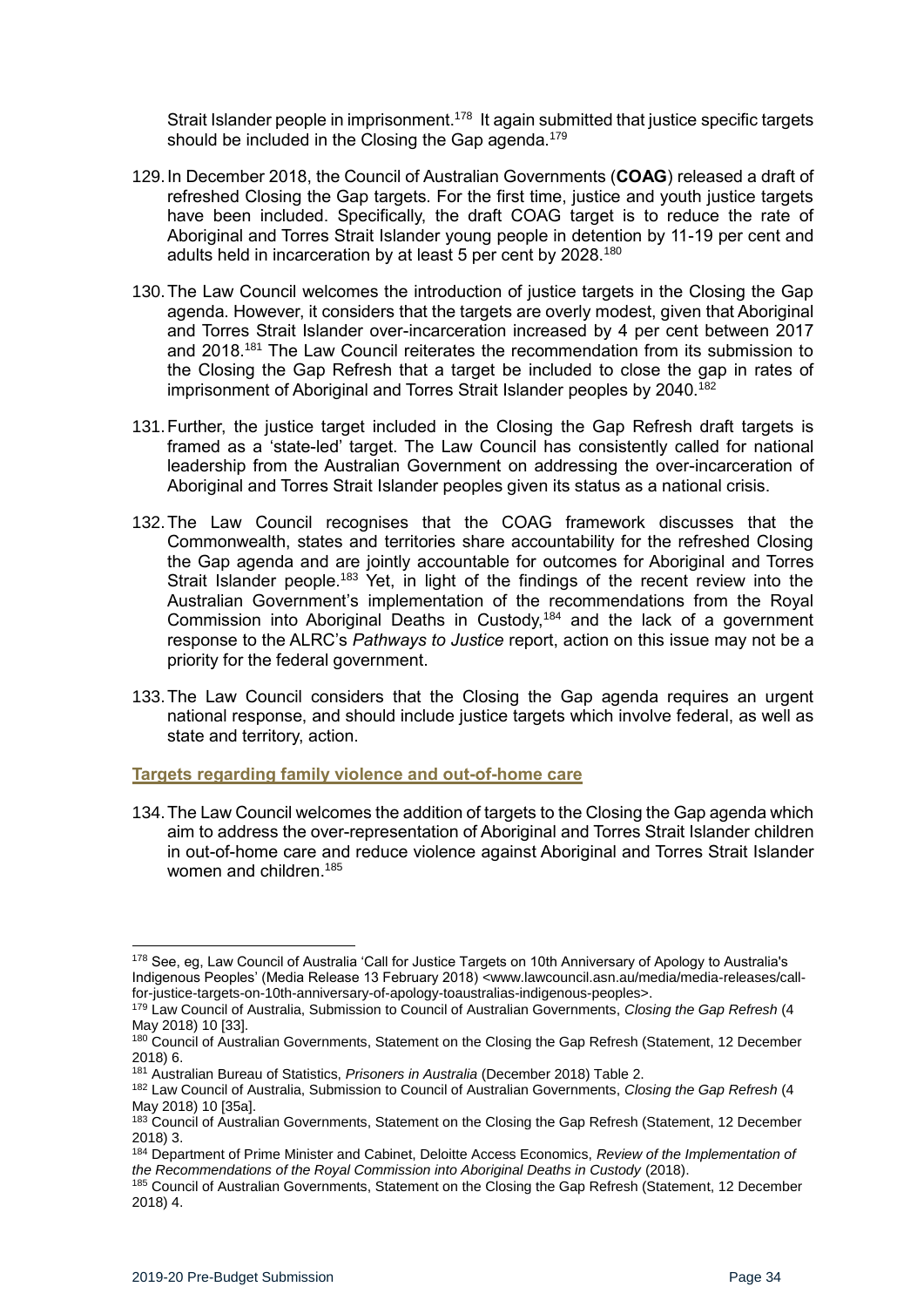- 135.In the Law Council's submission to the Closing the Gap Refresh, the Law Council noted its repeated calls for the inclusion of justice targets and associated action by Australian governments to address the disproportionate levels of violence experienced by Aboriginal and Torres Strait Islander people (particularly family and domestic violence).<sup>186</sup> It submitted that the Closing the Gap agenda should include justice specific targets to cut the disproportionate rates of violence against Aboriginal and Torres Strait Islander peoples, to at least close the gap by 2040, with priority strategies for women and children.<sup>187</sup> The ALRC and National Congress of Australia's First Peoples have recently made similar recommendations.<sup>188</sup>
- 136.The Law Council's submission also recommended that the Closing the Gap agenda incorporate targets in respect of the number of Aboriginal and Torres Strait Islander children removed and placed into out-of-home care.<sup>189</sup> The Law Council's Justice Project has raised the disproportionate rates of Aboriginal and Torres Strait Islander children in out-of-home care, and the concerns that this generates for those individuals.<sup>190</sup> These concerns have been reflected in the ALRC's recommendation that the Commonwealth should establish a national inquiry into child protection laws and processes affecting Aboriginal and Torres Strait Islander children.<sup>191</sup> Furthermore, the Royal Commission into the Protection and Detention of Children in the Northern Territory (**Royal Commission**) specifically acknowledged the links between care and protection, juvenile detention and later adult incarceration.<sup>192</sup>
- 137.However, the Law Council notes its reservations about the draft targets. First, they lack any specific objectives. Secondly, they are framed as 'state-led' targets. Thirdly, the targets regarding the safety of Aboriginal and Torres Strait Islander families and households are cast as alternatives.<sup>193</sup> Both of these issues affecting Aboriginal and Torres Strait Islander families are of real national concern, as has been highlighted in the Justice Project, the ALRC's *Pathways to Justice* report and the Royal Commission. The Law Council considers that the Closing the Gap agenda should incorporate individual targets for addressing separately the issues of family violence and the overrepresentation of Aboriginal and Torres Strait Islander children in out-of-home care, which have measurable objectives and include Commonwealth, as well as state and territory, action and leadership.

<sup>186</sup> See, Law Council of Australia 'Call for Justice Targets on 10th Anniversary of Apology to Australia's Indigenous Peoples' (Media Release 13 February 2018) <www.lawcouncil.asn.au/media/media-releases/callfor-justice-targets-on-10th-anniversary-of-apology-toaustralias-indigenous-peoples>.

<sup>187</sup> Law Council of Australia, Submission to Council of Australian Governments, *Closing the Gap Refresh* (4 May 2018) 10 [35b].

<sup>188</sup> Australian Law Reform Commission *Pathways to Justice*, Recommendation 16-1; National Congress of Australia's First Peoples 'National Justice Policy', 4, 11.

<sup>189</sup> Law Council of Australia, Submission to Council of Australian Governments, *Closing the Gap Refresh* (4 May 2018) 12 [47].

<sup>&</sup>lt;sup>190</sup> Law Council of Australia, Justice Project Consultation Paper 'Aboriginal and Torres Strait Islander People' (August 2017), 37 <www.lawcouncil.asn.au/justice-project/consultation-papers>.

<sup>191</sup> Australian Law Reform Commission, *Pathways to Justice*, Recommendation 15-1.

<sup>&</sup>lt;sup>192</sup> The Royal Commission and Board of Inquiry into the Protection and Detention of Children in the Northern Territory noted research demonstrating the significantly increased risk of offending for children who have been in out-of-home care: Royal Commission and Board of Inquiry into the Protection and Detention of Children in the Northern Territory, *Final Report*, Volume 3B, Chapter 35, 7.

<sup>&</sup>lt;sup>193</sup> 'Significant and sustained progress to eliminate the over-representation of Aboriginal children in out-ofhome care' and/or 'significant and sustained progress reduction in violence against Aboriginal and Torres Strait Islander women and children': Council of Australian Governments, Statement on the Closing the Gap Refresh (Statement, 12 December 2018) 4.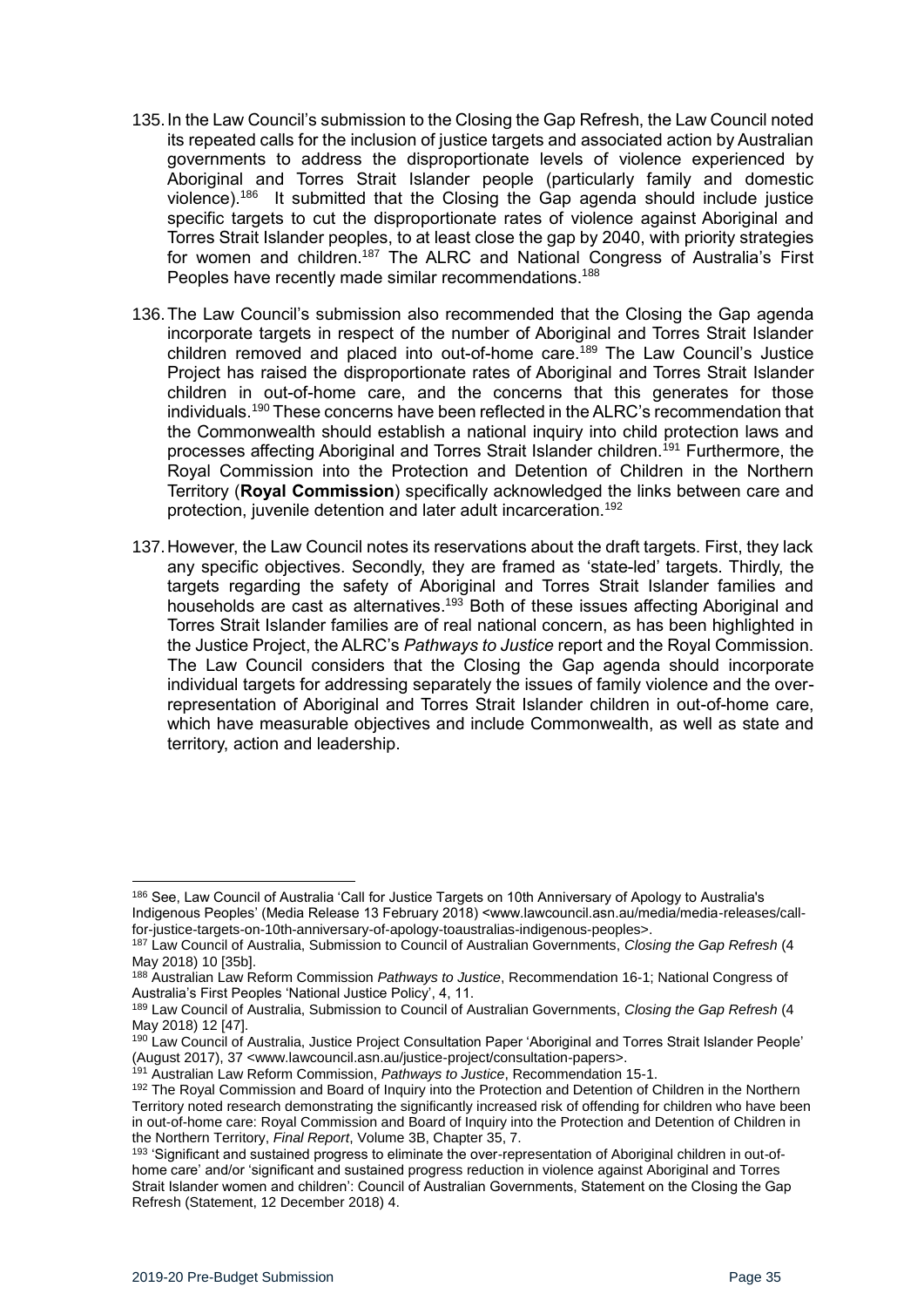# <span id="page-35-0"></span>**Review of the Indigenous Advancement Strategy**

#### <span id="page-35-1"></span>**Review funding strategy for service delivery to Indigenous communities**

- 138.The Law Council considers that the IAS should be reconsidered in light of a number of reports, including the Australian National Audit Office's (**ANAO**) report, as well as the report of the Senate Finance and Public Administration References Committee on its inquiry into the Commonwealth Indigenous Advancement Strategy tendering processes.
- 139.One measure of a government's commitment to community empowerment is assessing how the service delivery to Aboriginal and Torres Strait Islander communities is designed and funded. The Law Council's view is that respecting the principle of selfdetermination and its manifestation in practice by empowering communities and individuals, is critical. The *United Nations Declaration on the Rights of Indigenous Peoples* (**the Declaration**) provides a comprehensive base for the full participation of Indigenous peoples in the broader society in which they live or by which they may be governed, as well as a mandate for self-determination.<sup>194</sup> The Declaration places the responsibility on Member States to 'provide effective mechanisms for prevention of, and redress for any action which has the aim or effect of depriving First Nations peoples of their integrity as distinct peoples or ethnic identities, or of their cultural values'.<sup>195</sup> The principle of self-determination requires Indigenous participation in decision making, and it is submitted that service delivery to Indigenous communities should build on and contribute to this goal of Aboriginal and Torres Strait Islander empowerment.
- 140.In consultation with the Justice Project, the National Aboriginal and Torres Strait Islander Legal Services stated that self-determination of National Aboriginal and Torres Strait Islander peoples in this context requires governments to include Aboriginal and Torres Strait Islander peak bodies, leaders, community members and organisations in co-designing and delivering policy and services and long-term funding is needed for Aboriginal and Torres Strait Islander peak bodies and service-delivery organisations to be able to effectively participate in this work.<sup>196</sup>
- 141.The Law Council considers that funding of service delivery to Aboriginal and Torres Strait Islander communities should prioritise partnerships with local Aboriginal leadership and funding of Aboriginal-controlled community organisations that may be already providing local solutions to local issues. Aboriginal and Torres Strait Islander community-controlled organisations and Aboriginal and Torres Strait Islander people are most appropriately placed to provide services and speak on behalf of Aboriginal and Torres Strait Islander peoples.<sup>197</sup>
- 142.The Law Council is concerned that it may be a false economy to shift the funding model of the IAS from a model of high-quality community service provision targeted towards Aboriginal and Torres Strait Islander people, to a generalist model that prioritises cost efficiency rather than culturally-based expertise. In 2015, it was reported that two-thirds of the organisations that received funding under the IAS were non-Indigenous

<sup>194</sup> *United Nations Declaration on the Rights of Indigenous Peoples*, GA Res 61/295, UN Doc A/RES/61/295 (13 September 2007).

 $195$  Ibid art 8.

<sup>196</sup> Email from National Aboriginal and Torres Strait Islander Legal Service to Law Council of Australia, 11 May 2018.

<sup>197</sup> Change The Record, *Blueprint for Change* (2016) 4 < https://www.reconciliation.org.au/wp-

content/uploads/2016/11/Change-the-Record-Blueprint\_web.pdf>; National Congress of Australia's First Peoples, *Redfern Statement,* 11 < http://nationalcongress.com.au/about-us/redfern-statement >; Aboriginal and Torres Strait Islander Social Justice Commissioner, *Social Justice and Native Title Report 2016* (2016), 34.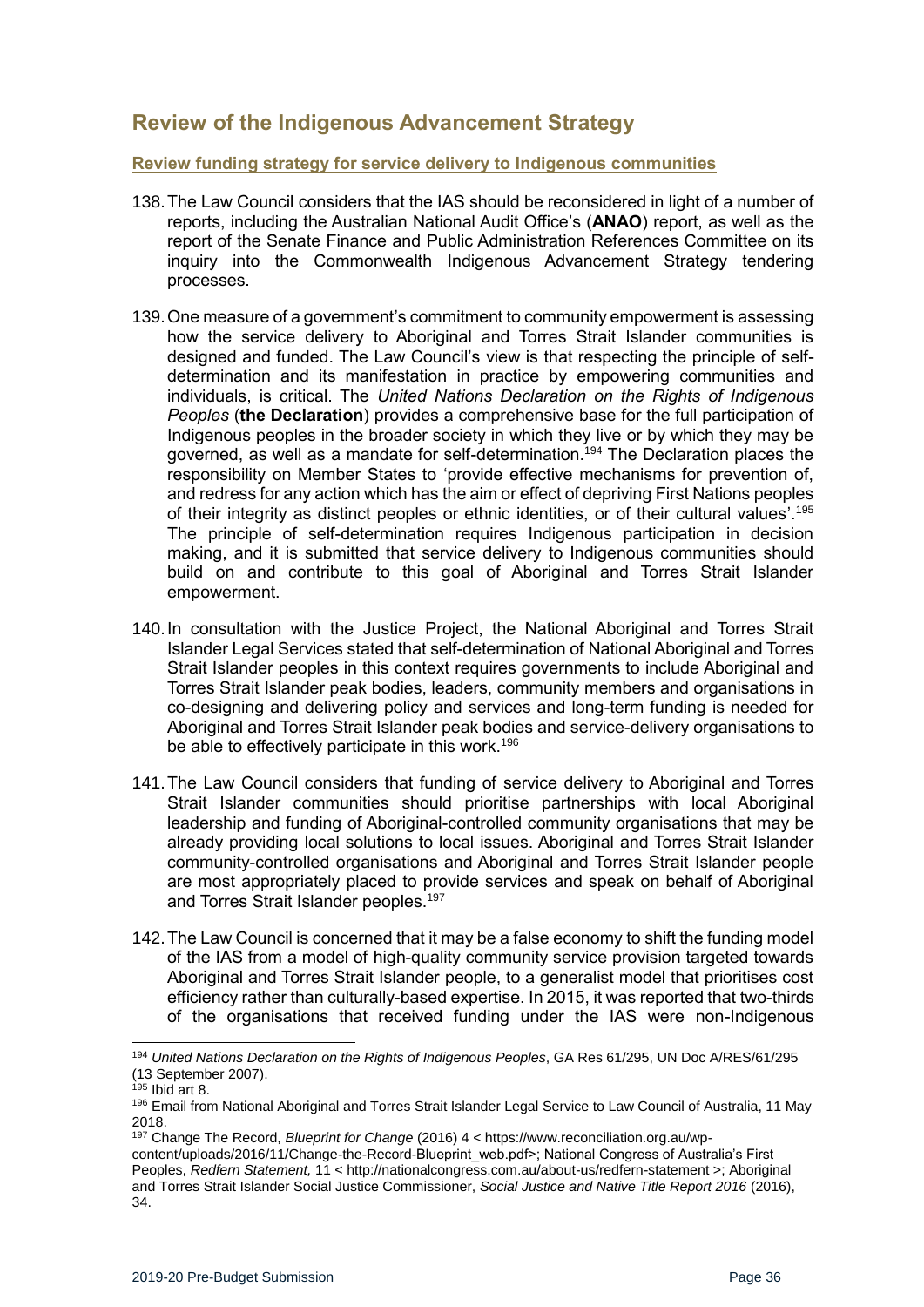organisations.<sup>198</sup> The funded recipients include the Northern Territory Government, various government departments including the Department of Health and Ageing, the Department of Education and Training, the Department of Justice and Attorney-General and the Department for Correctional Services. Shire Councils, universities and other non-government agencies such as the Australia Rugby Union were also recipients.

- 143.The Law Council notes the findings of the New South Wales Ombudsman's report on the issue of effective funding models for Aboriginal organisations (**Ombudsman Report**), the findings of which were informed by extensive consultation with hundreds of agencies and organisations responsible for service provisions, as well as the work of the Ombudsman spanning over a decade.<sup>199</sup>
- 144.The Ombudsman Report found that 'substantial government investments have yielded dismally poor returns to date' and suggests that in order to change this, the reform process must make Aboriginal and Torres Strait Islander affairs core business for all agencies, where change is driven from the centre of government.<sup>200</sup> It recommended that:

*major reform to the 'infrastructure' governing Aboriginal affairs in NSW is required. The reform process must involve a true partnership between government and Aboriginal leaders. The currently fragmented approach to the planning, funding and delivery of services to Aboriginal communities, and the absence of adequate mechanisms for holding agencies to account against their responsibilities, must also be addressed. At the same time, government needs to work with Aboriginal leaders in developing strategies to facilitate greater participation by Aboriginal people in successful economic endeavours*. 201

- 145.The Law Council endorses consideration of the findings and recommendations of the Ombudsman report which, in the view of the Law Council, support a transparent funding model that is underpinned by the principle of self-determination and which establishes true partnerships.
- 146.While the report examines the NSW Government's Aboriginal and Torres Strait Islander affairs strategy, its findings and recommendations are likely to be applicable nationally.
- 147.Further, the ANAO has assessed whether the Department of the Prime Minister and Cabinet has effectively established and implemented the IAS to achieve the outcomes desired by government.<sup>202</sup> The ANAO concluded that the IAS does not achieve the outcomes desired by government:

*The department's grants administration processes fell short of the standard required to effectively manage billions of Commonwealth resources. The basis b which project were recommended to the Minister was not clear and, as a result, limited assurance is available that the projects funded support the department's desired outcomes. Further, the department did not:* 

• *Assess applications in a manner that was consistent with the guidelines and the department's public statements;*

<sup>198</sup> Natasha Robinson, 'Indigenous Advancement Strategy Funding Revealed', *The Australian* (online), 24 March 2015 <https://www.theaustralian.com.au/national-affairs/indigenous/indigenous-advancement-strategyfunding-revealed/news-story/5636bff288205dfb49f79c778643f286>.

<sup>199</sup> New South Wales Ombudsman, *Addressing Aboriginal Disadvantage: The Need to do Things Differently*  (2011).

 $200$  Ibid 5.

<sup>201</sup> Ibid 5.

<sup>&</sup>lt;sup>202</sup> Australian National Audit Office, *Indigenous Advancement Strategy Performance Audit Report* (2017).